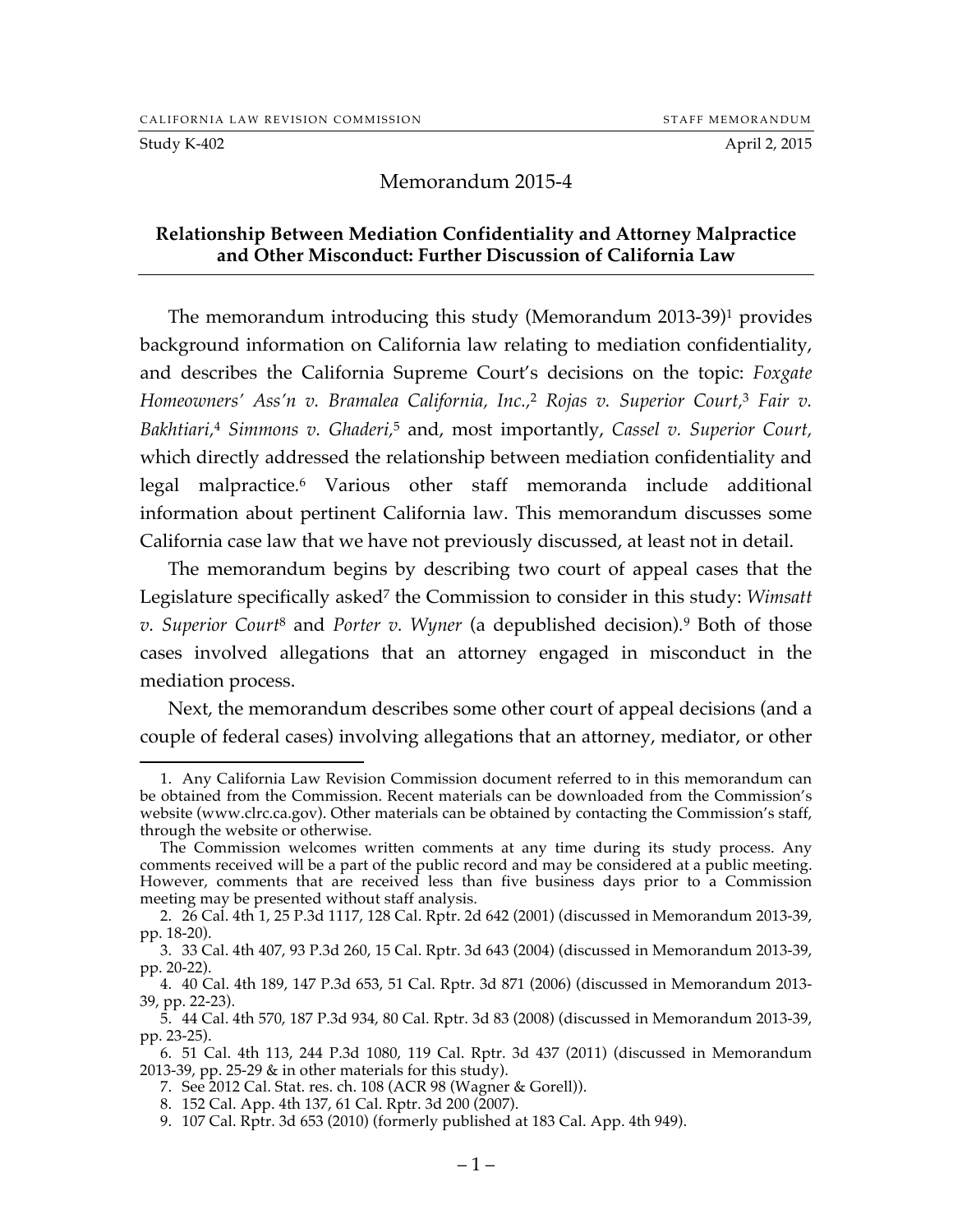mediation participant engaged in misconduct in the mediation process. We then discuss a few cases in which mediation evidence was allegedly relevant to prove or disprove non-mediation misconduct. Finally, we briefly mention a number of cases addressing various other aspects of mediation confidentiality that might be relevant in this study.

## *WIMSATT* LITIGATION10

The *Wimsatt* litigation started with a personal injury case brought by Corey Kausch, in which he was represented by William Wimsatt and the Magaña law firm (collectively, "Magaña"). The personal injury case was mediated but did not settle. Several months later, a second mediation was conducted and the personal injury case settled.

After the personal injury case settled, Kausch sued Magaña for legal malpractice, alleging that Magaña breached its fiduciary duty by submitting an unauthorized settlement demand on the eve of the second mediation. Kausch said he learned of this potentially unauthorized act from a confidential mediation brief that the defendants (not his own attorneys) submitted to the mediator in the personal injury lawsuit. Kausch alleged that the unauthorized settlement demand undermined his position at the second mediation and impaired his ability to obtain a satisfactory settlement.

### **Discovery Issues in the Trial Court**

To support his claim, Kausch took Wimsatt's deposition and waived the attorney-client privilege. Wimsatt testified that he had not lowered the settlement demand as Kausch alleged.

Kausch then sought discovery of the mediation briefs, some emails written the day before the second mediation, and any evidence of an alleged conversation in which Wimsatt lowered Kausch's settlement demand without authorization. Magaña sought a protective order, contending that the information sought was protected from disclosure under the mediation confidentiality statutes (Evidence Code Sections 1115-1128).

The trial judge denied the application for a protective order. He reasoned that (1) Kausch was seeking to show that Wimsatt lied in his deposition, and (2) the mediation confidentiality statutes did not apply because "'the [L]egislature did

 <sup>10.</sup> For previous staff memoranda referring to various aspects of *Wimsatt,* see Memorandum 2014-6, at p. 14 & nn. 17, 29, 41, 43 & 53; Memorandum 2014-59, p. 8 & n.43.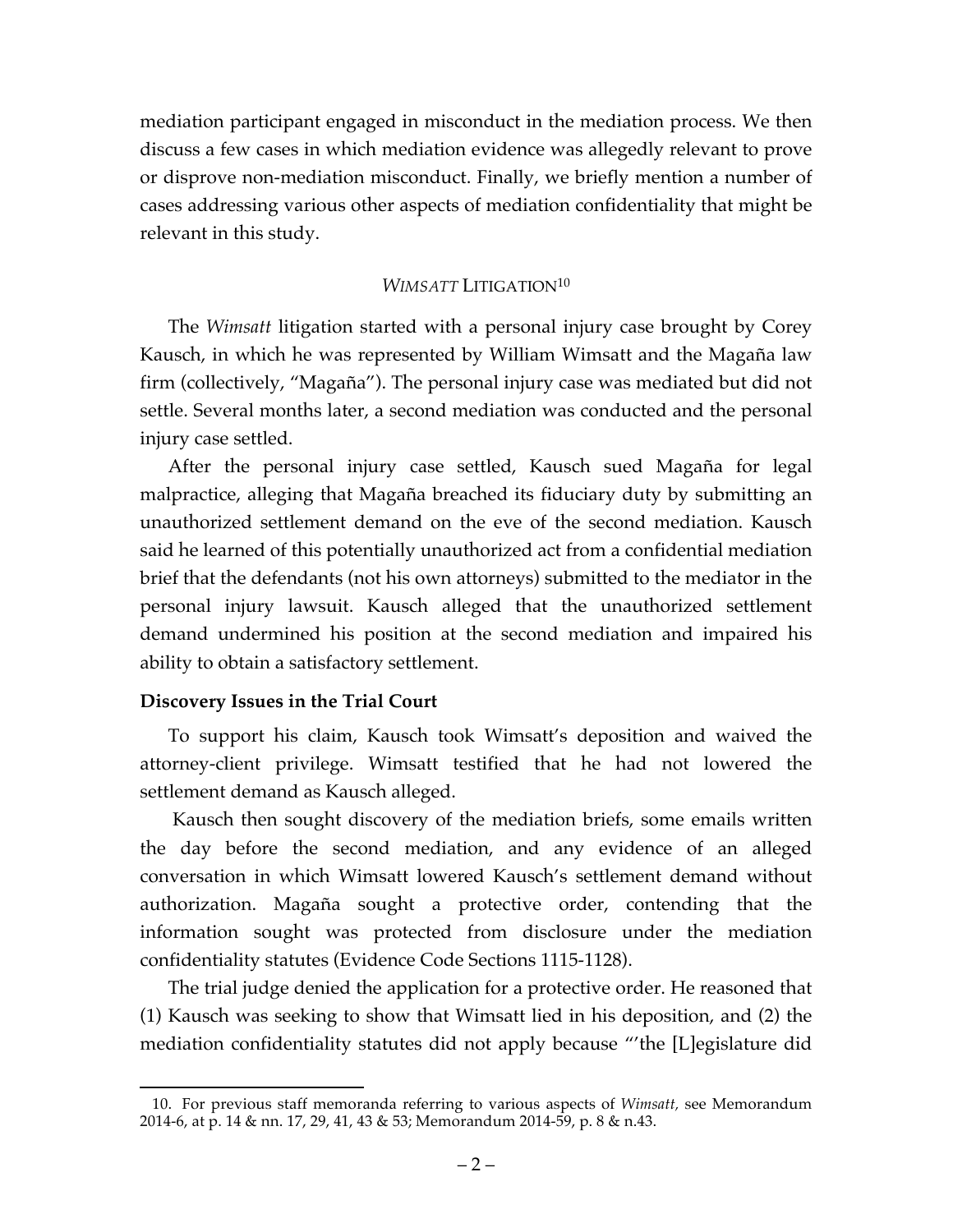not intend confidentiality of mediation proceedings to be so complete as to shield perjury or inconsistent statements.'"11 In recognizing such an exception to mediation confidentiality, the trial judge relied on *Rinaker v. Superior Court*. 12 Magaña disagreed with his ruling and sought a writ of mandate in the court of appeals.

#### **Appellate Decision on the Discovery Issues**

In response to the writ of mandate, the court of appeals issued an opinion describing California's strict mediation confidentiality scheme and the California Supreme Court's decisions in *Foxgate* and *Rojas*. <sup>13</sup> The opinion also pointed out that mediation briefs "are part and parcel of the mediation negotiation process" and "epitomize the types of writings which the mediation confidentiality statutes have been designed to protect from disclosure."14 The court further explained that the requested emails "were materially related to the mediation that was to be held the next day" and "would not have existed had the mediation briefs not been written."15

The court of appeals therefore held that the mediation briefs and eve-ofmediation emails were protected by the mediation confidentiality statutes.16 It considered that result necessary because the California Supreme Court had repeatedly "refused to judicially create exceptions to the statutory scheme, even in situations where justice seems to call for a different result."17 The court of appeals said it was "bound to follow this precedent."18 It distinguished *Rinaker*, explaining that *Rinaker* involved vindication of constitutionally protected rights, whereas the case before it was "no different from the thousands of civil cases routinely resolved through mediation."19

The court of appeals further held, however, that "Magaña ha[d] *not* shown that the contents of the conversation in which Wimsatt purportedly lowered

 <sup>11.</sup> *Wimsatt,* 152 Cal. App. 4th at 148, *quoting* the trial judge.

<sup>12.</sup> 62 Cal. App. 4th 155, 74 Cal. Rptr. 2d 464 (1998). *Rinaker* was a juvenile deliquency case in which mediation confidentiality conflicted with the minors' need to use mediation evidence in presenting their defense. The court of appeals held that the juvenile court should have conducted an *in camera* hearing and weighed (1) the need for mediation confidentiality against (2) the minors' need for a mediator's testimony to vindicate their constitutional rights of confrontation. *Rinaker* is discussed later in this memorandum. See also Memorandum 2014-45, pp. 6-7, 12-13.

<sup>13.</sup> *Wimsatt,* 152 Cal. App. 4th at 149-58.

<sup>14.</sup> *Id.* at 158.

<sup>15.</sup> *Id.* at 159.

<sup>16.</sup> *Id.* at 149, 158-59.

<sup>17.</sup> *Id.* at 152.

<sup>18.</sup> *Id.* at 163.

<sup>19.</sup> *Id.* at 162.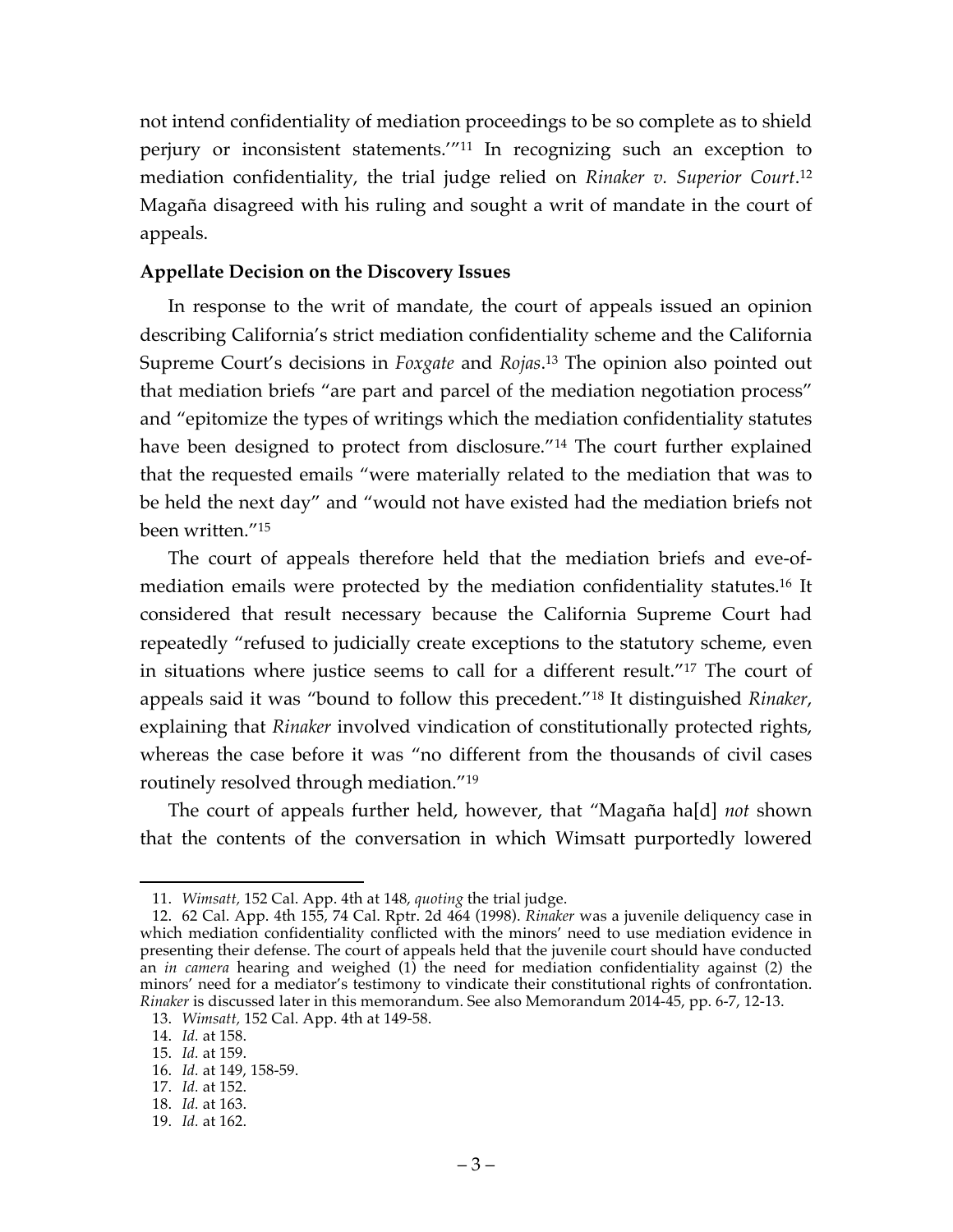Kausch's settlement demand [were] protected by mediation confidentiality."20 It explained that Magaña, as the moving party, had to show that the conversation was protected by mediation confidentiality.<sup>21</sup> The court said Magaña failed to meet that burden because it "ha[d] not brought forth any evidence to demonstrate that the conversation [was] linked to the second mediation or that it [was] anything other than expected posturing that occurs in most civil litigation."22

Having reached those conclusions, the court of appeals made clear that it was uncomfortable with the ruling precluding discovery of the mediation briefs and eve-of-mediation emails. It noted that two Texas cases had used a less stringent approach to mediation confidentiality, $2<sup>3</sup>$  and it said:

The stringent result we reach here means that when clients, such as Kausch, participate in mediation *they are, in effect, relinquishing all claims for new and independent torts arising from mediation,* including legal malpractice causes of action against their own counsel. Certainly clients, who have a fiduciary relationship with their lawyers, do not understand that this result is a byproduct of an agreement to mediate. *We believe that the purpose of mediation is not enhanced by such a result because wrongs will go unpunished and the administration of justice is not served*.

The inequities of California's mediation statutes have not gone unnoticed. Peter Robinson, the associate director of the Straus Institute for Dispute Resolution and assistant professor of law at Pepperdine University School of Law, has gathered a number of cases across the country in which courts have been asked to enforce or avoid mediated agreements. He suggests strict confidentiality (such as codified in Evid. Code § 1115 *et seq.*) results in absurd enforcement, when contrasted with another approach to the enforcement of mediated settlements. The nonexhaustive list of cases includes situations raising arguments about whether a mediated agreement was reached, whether there was fraud, duress or mistake, and whether the agreement violated public policy. The situations include cases where a party was lied to by her own attorney, the mediator, and a third party; parties claimed their own attorney coerced them into signing a settlement agreement; a mother waived parental rights; and the parties agreed to perform an illegal act in the mediated agreement.

As Professor Robinson notes, a strict approach to mediation confidentiality often prevents courts from "exploring and justly

 <sup>20.</sup> *Id.* at 149 (emphasis added).

<sup>21.</sup> *Id.* at 160.

<sup>22.</sup> *Id.* at 160.

<sup>23.</sup> *Id.* at 163 n.15. The Texas cases were *Avary v. Bank of America, N.A.,* 72 S.W. 3d 779 (Tex. App. 2002), and *Alford v. Bryant,* 137 S.W.3d 916 (Tex. App. 2004). Both cases were discussed in Memorandum 2014-44, pp. 7-15.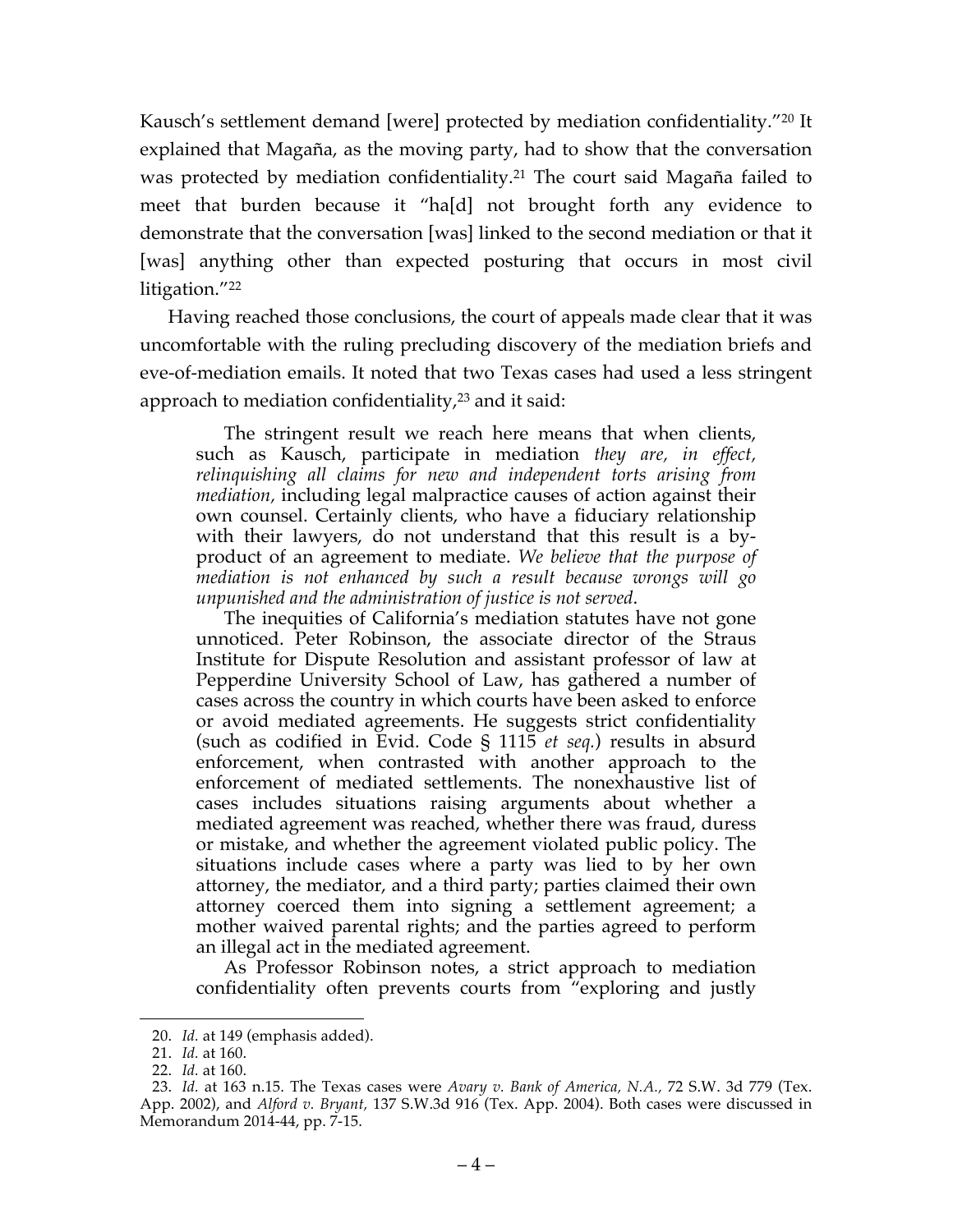deciding controversies that might arise out of mediated agreements." The California cases we discussed above are illustrative. They have allowed to go unpunished sanctionable conduct that frustrated the purpose of mediation, foreclosed litigants from gathering evidence that might prove toxic molds and other microbes created health hazards, precluded a propria persona litigant from proving the terms of a mediated agreement, and shielded from view evidence of criminal conduct.

*Given the number of cases in which the fair and equitable administration of justice has been thwarted, perhaps it is time for the Legislature to reconsider California's broad and expansive mediation confidentiality statutes and to craft ones that would permit countervailing public policies be considered.*

In light of the harsh and inequitable results of the mediation confidentiality statutes, such as those set out above, *the parties and their attorneys should be warned of the unintended consequences of agreeing to mediate a dispute.* If they do not intend to be bound by the mediation confidentiality statutes, then they should "make [it] clear at the outset that something other than a mediation is intended."24

#### **Later Developments**

After the court of appeals resolved the discovery dispute, Kausch's malpractice suit returned to the trial court. The procedural history is complicated, but the key point is that Magaña brought a motion in limine "to preclude Kausch from introducing all evidence in his case-in-chief because mediation confidentiality precluded the introduction of vital evidence."25 The trial court granted that motion, made certain other rulings, and then entered judgment in favor of Magaña**.** Kausch appealed.

The court of appeal affirmed the judgment in an unpublished decision, explaining that when it ruled on the discovery motion "the record lacked sufficient information" from which it could conclude that the statements allegedly lowering the settlement demand were linked to the mediation.<sup>26</sup> In contrast, in the later appeal it was clear that "Kausch would be unable to address any issues with regard to whether the settlement was appropriate because to do so would require facts that are inextricably connected to the mediation and the settlement reached therein."<sup>27</sup>

The court of appeal summarized its decision as follows:

 <sup>24.</sup> *Id.* at 163 (citations omitted, emphasis added).

<sup>25.</sup> Kausch v. Wimsatt, 2009 Cal. App. Unpub. LEXIS 8566, at \*\*26.

<sup>26.</sup> *Id.* at \*17.

<sup>27.</sup> *Id.* at \*43-\*44.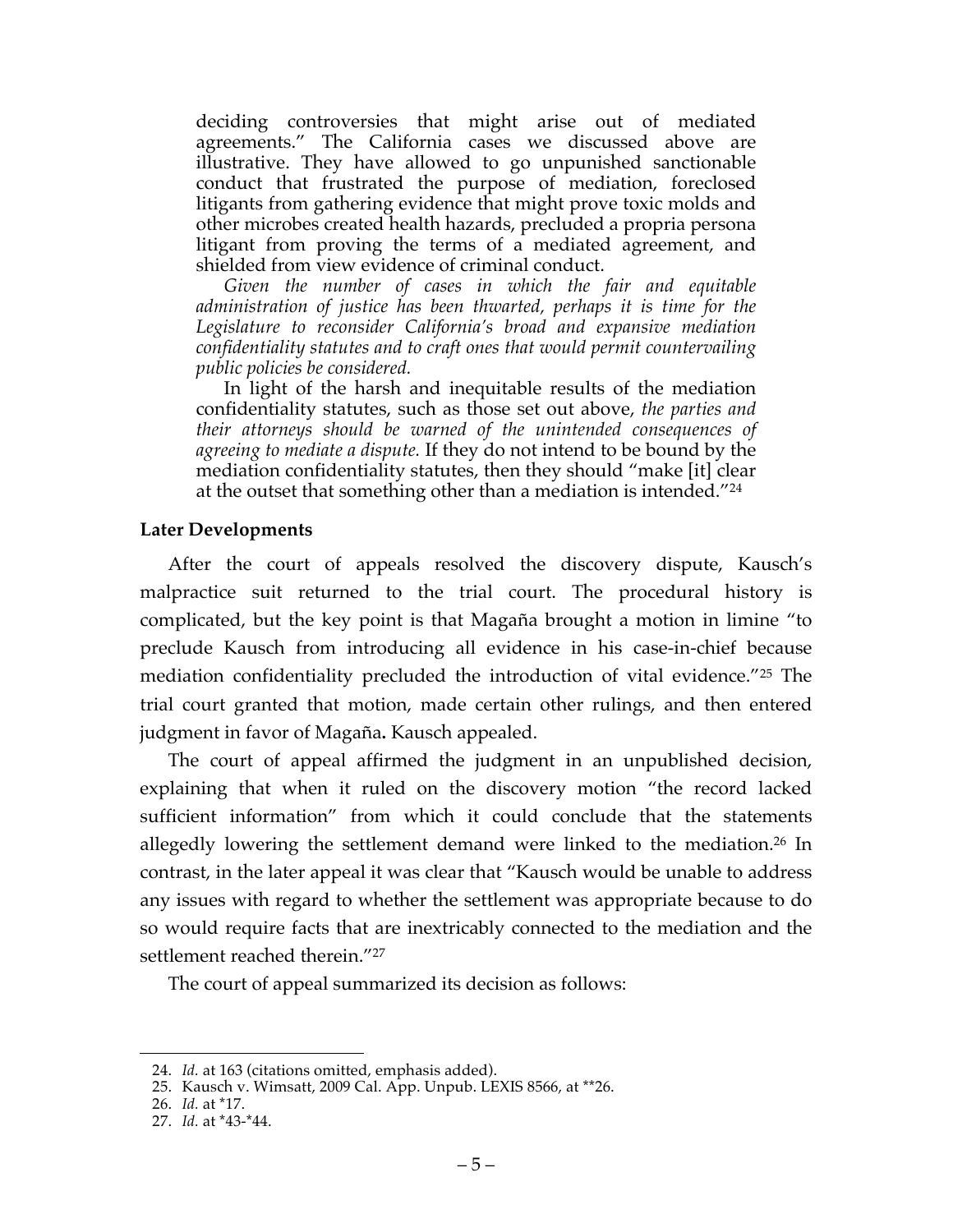This is the second appeal involving the same case. As a logical extension of our holding in *Wimsatt I., we are forced to conclude that an attorney is immunized from any negligent and intentional torts committed in mediation when said torts are the result of communications made for the purpose of, in the course of, or pursuant to a mediation, or a mediation consultation.* The bottom line is that Kausch is foreclosed from litigating his allegation that Magaña lowered Kausch's settlement demand without authorization, resulting in a settlement far below the reasonable value of his personal injury lawsuit.<sup>28</sup>

In reaching that decision, the court of appeal made clear that it was *not* holding "that *all* plaintiffs are foreclosed from pursuing all legal malpractice-related lawsuits when the client's case is settled in mediation."29 Instead, said the court, the key "is whether the accusations can be proven *without delving into what occurred in the mediation* and without using any communication made 'for the purpose of, in the course of, or pursuant to, a mediation or mediation consultation ….'"30

### *PORTER* LITIGATION31

The second court of appeal decision mentioned in the legislative resolution requiring this study is *Porter*. The history of the *Porter* litigation is long and complicated. The staff will try to explain it clearly, without going into unnecessary detail.

Some aspects of the *Porter* litigation have been fully resolved at both the trial and appellate levels, but other aspects remain pending. **Commissioners and other interested persons should bear this in mind, and be careful not to do anything that might interfere with the pending matters.**

#### **The Underlying Federal Litigation**

The *Porter* litigation stems from efforts by John Porter and Deborah Blair Porter ("the Porters") to obtain certain special education services for their autistic son. They filed a federal suit against their local school district, the California Department of Education, and various other entities and individuals for violation of the Individuals with Disabilities Education Act ("IDEA") and a number of

 <sup>28.</sup> *Id.* at \*2 (emphasis added).

<sup>29.</sup> *Id.* at \*42 n.12 (emphasis added).

<sup>30.</sup> *Id.*, *quoting* Evid. Code § 1119 (emphasis added).

<sup>31.</sup> For previous staff memoranda referring to various aspects of *Porter,* see Memorandum 2014-6, p. 11 & nn. 17, 42, 51, 63; see also First Supplement to Memorandum 2013-47, p. 4 & Exhibit pp. 17-23 (comments and materials from Deborah Blair Porter).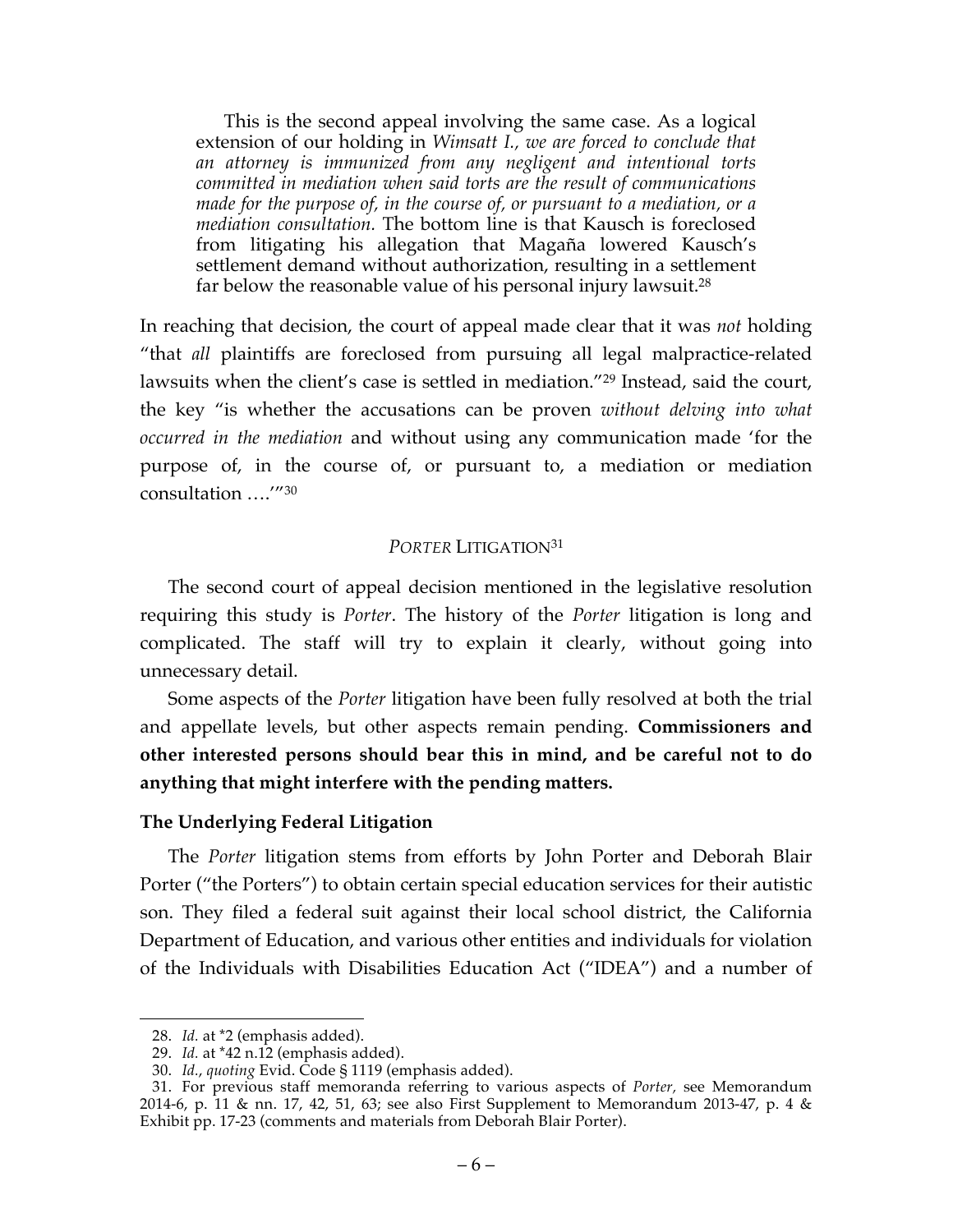other claims.32 In that litigation, they were represented by Steven Wyner and his law firm (collectively, "Wyner").

Following an appeal that went all the way to the U.S. Supreme Court, the federal district court granted a partial summary adjudication on liability and appointed a special master to oversee the education of the Porters' child. The Porters filed a second motion for partial summary adjudication, but before the court heard that motion, the parties participated in a private mediation.

Nineteen people, excluding the mediator, signed a confidentiality agreement for the mediation.33 The confidentiality agreement "expressly provided that the provisions of Evidence Code sections 1115 through 1128 and 703.5 would apply to the mediation."34

At the end of the mediation session, the school district and the Department of Education signed a stipulation for a large settlement in favor of the Porters. The mediation participants contemplated that further settlement documentation would be prepared later. Although the stipulation did not specify as much, Wyner and the Porters came to an understanding that \$1,650,000 of the settlement would be allocated to attorney fees and costs.<sup>35</sup>

A few days after the mediation session, Wyner became aware of a possibility that the settlement proceeds might be taxable. Wyner informed the Porters of this possibility and recommended that the Porters retain a tax attorney to provide advice on how to structure the settlement.

The Porters hired a tax attorney as recommended. They also signed an agreement in which Wyner agreed to pay half of the tax attorney's fees, and, in exchange, the Porters agreed to release Wyner from liability for any tax advice given to the Porters.36 Although various changes were made to the draft release at their request, the Porters later testified that "they signed under duress because they were concerned the settlement would unravel if they refused."37

Thereafter, the Porters and the other parties to the federal lawsuit signed a formal settlement agreement encompassing the terms negotiated at the mediation session, including payment of \$1,650,000 to Wyner for attorney fees and costs. Wyner also signed the document, under the words "APPROVED AS

 <sup>32.</sup> See *Porter v. Board of Trustees,* 123 F. Supp. 2d 1187 (C.D. Cal. 2000), *rev'd & remanded,* <sup>307</sup> F.3d 1064 (9th Cir. 2002), *cert. denied,* 537 .S. 1194 (2003).

<sup>33.</sup> *Porter v. Wyner,* 107 Cal. Rptr. 3d 653, 655 (2010) (formerly published at 183 Cal. App. 4th 949).

<sup>34.</sup> *Id.* at 656.

<sup>35.</sup> *Id.* 36. *Id.*

<sup>37.</sup> *Id.* at 656 n.5.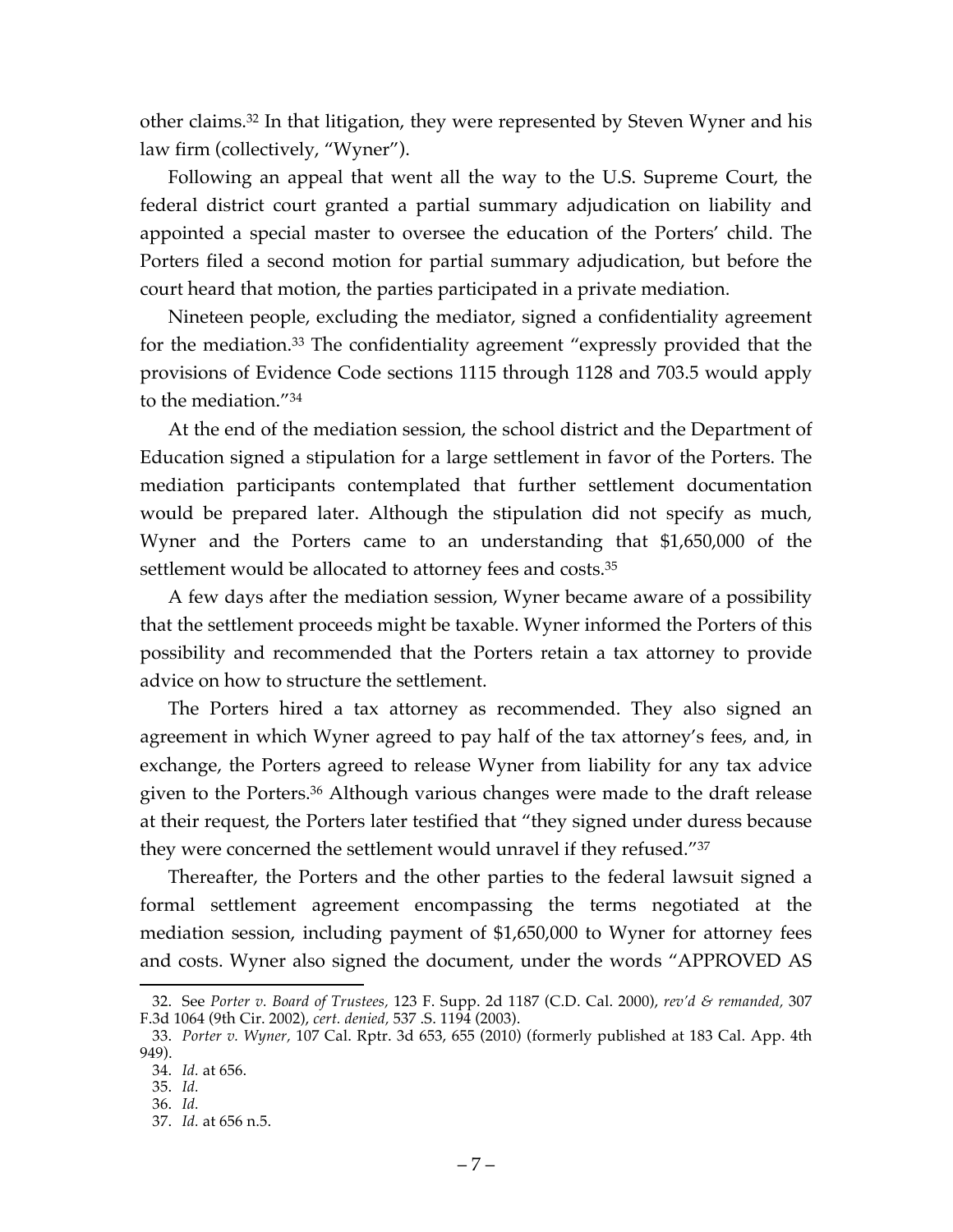TO FORM." The district court approved the settlement, the federal lawsuit was dismissed, and the federal defendants made payments in compliance with the settlement terms.

## **The California Litigation Between the Porters and their Counsel**

After the federal lawsuit concluded, disputes arose between the Porters and Wyner regarding (1) incorrect tax advice Wyner allegedly gave to the Porters regarding settlement proceeds, (2) whether Wyner was supposed to reimburse the Porters for certain payments the Porters made to Wyner before the settlement, and (3) whether Wyner was required to pay certain amounts to Ms. Porter for services she rendered as a paralegal in the federal lawsuit. The Porters brought suit against Wyner for legal malpractice, breach of fiduciary duty, constructive fraud, negligent misrepresentation, breach of fee agreement, rescission, unjust enrichment, and liability for unpaid wages. Wyner crosscomplained for breach of the agreement regarding hiring of the tax attorney.

The trial court sustained a demurrer to the Porters' claim of malpractice because the Porters admitted that they suffered no injury from Wyner's allegedly incorrect tax advice.<sup>38</sup> The other claims proceeded to trial.

# **Jury Trial**

At the start of the trial, Wyner brought a motion in limine to exclude any evidence subject to mediation confidentiality. The Porters opposed the motion on multiple grounds. In a conference with the judge, Wyner withdrew the motion and stated that the withdrawal was based on the arguments raised by the Porters, including the issue of waiver. The court then allowed counsel to reopen discovery to permit witnesses to answer questions to which mediation confidentiality objections were previously raised.

At trial, both sides testified about what occurred at the mediation. The jury returned a verdict in favor of the Porters for \$262,000, plus interest (\$211,000 for Ms. Porter's services as a paralegal and \$51,000 for breach of the attorney-client fee agreement). The jury also found that the Porters did not breach the agreement regarding hiring of the tax attorney, and concluded that the agreement should be rescinded. The jury further found, however, that Wyner did not breach any fiduciary duty and was not liable for constructive fraud, negligent misrepresentation, or unjust enrichment.

 <sup>38.</sup> *Id.* at 658 n.7.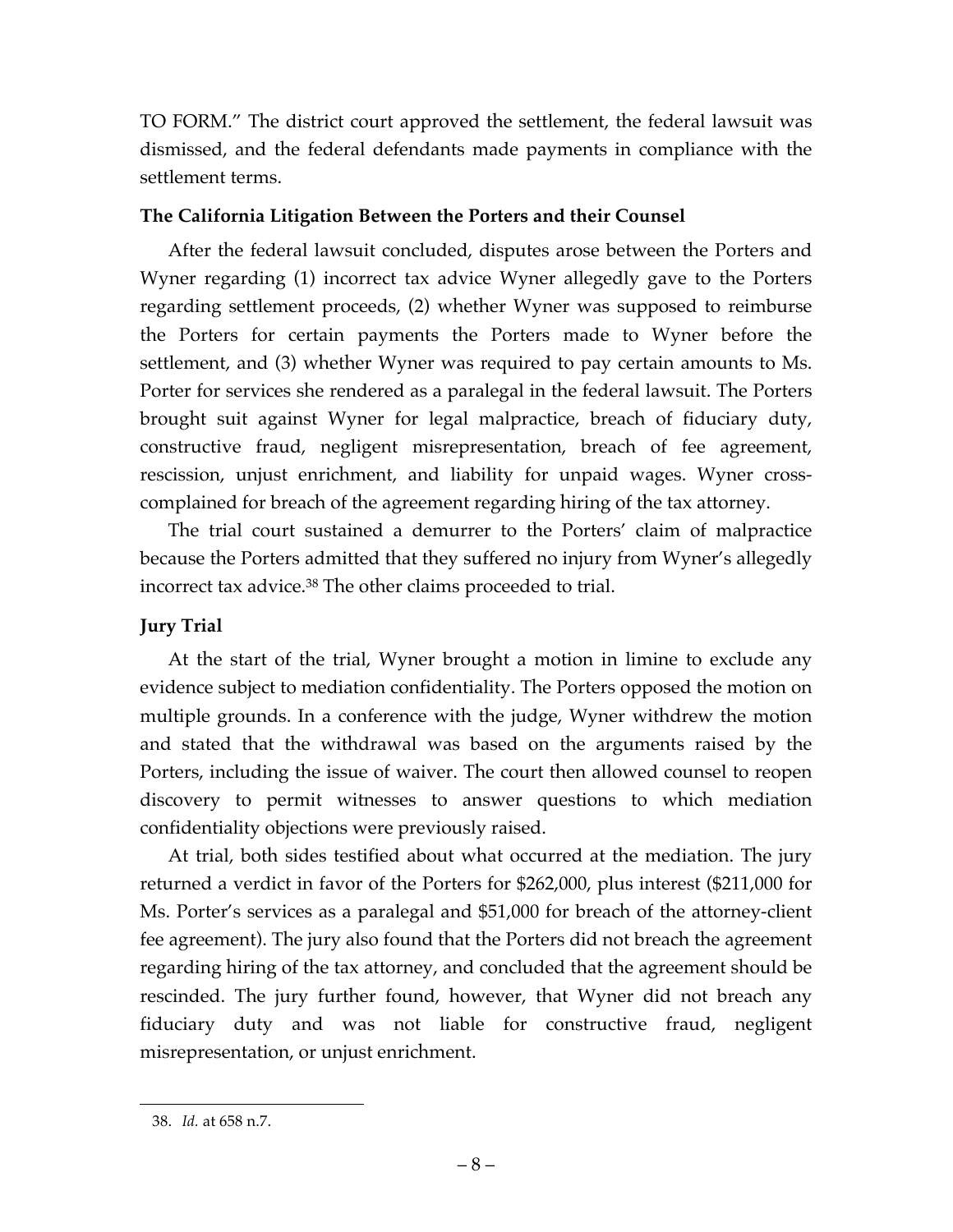#### **Motion for a New Trial**

About a month after the jury verdict, the California Supreme Court decided Simmons v. Ghaderi,<sup>39</sup> holding that any waiver of mediation confidentiality must be express, not implied, and must either be written or orally memorialized in accordance with a statutory procedure. <sup>40</sup> Based on *Simmons,* Wyner moved for a new trial,<sup>41</sup> arguing that the mediation evidence was improperly placed before the jury. Wyner said that was an irregularity in the proceedings, which prevented a fair trial. The trial court agreed and vacated the judgment. The Porters appealed.42

#### *Porter I* **(Depublished): Mediation Confidentiality Does Not Apply to Attorney-Client Communications**

In a split decision, the court of appeals reversed the order granting a new trial. The majority opinion distinguished between attorney-client discussions and other mediation communications:

The confidentiality aspect which protects and shrouds the mediation process should not be extended to protect anything other than a frank, candid and open exchange regarding events in the past by and between disputants. *It was not meant to subsume a secondary and ancillary set of communications by and between a client and his own counsel, irrespective of whether such communications took place in the presence of the mediator or not.*<sup>43</sup>

The majority explained that extending mediation confidentiality to attorneyclient conversations would be inconsistent with Evidence Code Section 958,<sup>44</sup> which says there is no attorney-client privilege "as to a communication relevant

 <sup>39.</sup> 44 Cal. 4th 570, 187 P.3d 934, 80 Cal. Rptr. 3d 83 (2008).

<sup>40.</sup> For further discussion of *Simmons,* see Memorandum 2013-39, pp. 23-25.

<sup>41.</sup> Wyner also brought a motion for a judgment notwithstanding the verdict (JNOV). The trial court ruled that this motion was moot in light of its ruling on the motion for a new trial.

When the Porters appealed from the granting of a new trial, Wyner cross-appealed from the JNOV ruling. In its first *Porter* opinion, the court of appeal remanded the JNOV issue to the trial court to "address the admissibility of evidence within the scope of mediation confidentiality under the principles [the court of appeal] ha[d]referenced out it [its] opinion, and determine whether the Porters proved their case." *Porter,* 107 Cal. Rptr. 3d at 666.

After its first *Porter* opinion was depublished and the matter returned to the court of appeal to reconsider in light of *Cassel v. Superior Court,* 51 Cal. 4th 113, 244 P.3d 1080, 119 Cal. Rptr. 3d 437 (2011), the court of appeal again remanded the JNOV issue to the trial court to resolve, this time in light of its second *Porter* opinion. See Porter v. Wyner, 2011 Cal. App. Unpub. LEXIS 5610, at \*40-\*42 (hereafter, "*Porter II*").

Thereafter, the trial court denied the JNOV motion, Wyner again appealed, and the court of appeal affirmed the trial court's denial of JNOV. See Wyner v. Porter, 2013 Cal. App. Unpub. LEXIS 9125 (2013) (hereafter, *"Porter III*").

<sup>42.</sup> Wyner cross-appealed. See note 41 *supra*.

<sup>43.</sup> *Porter,* 107 Cal. Rptr. at 662 (emphasis added).

<sup>44.</sup> *Id.* at 661-62.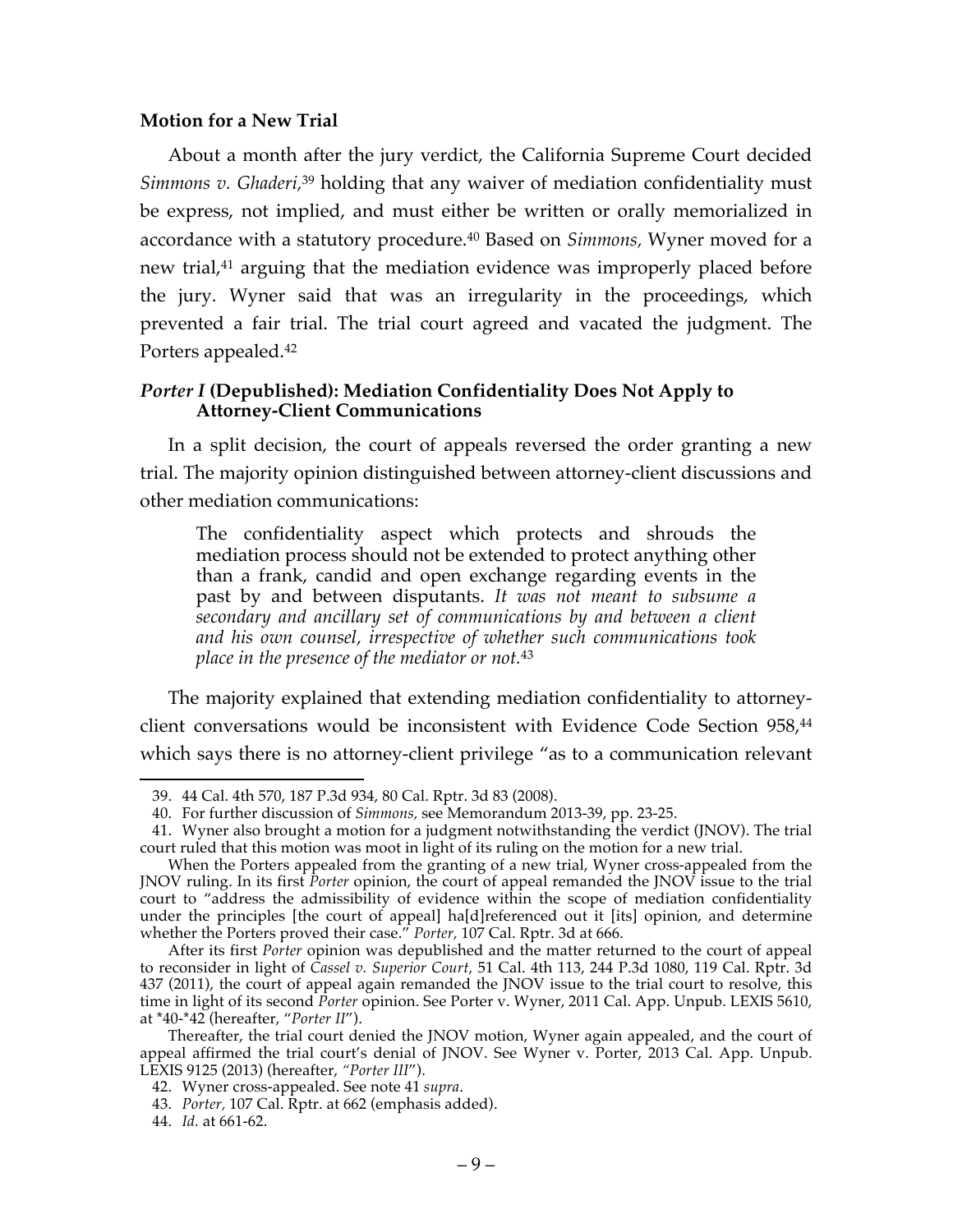to an issue of breach, by the lawyer or by the client, of a duty arising out of the lawyer-client relationship." According to the majority, extending mediation confidentiality to the attorney-client relationship would render Section 958 a nullity, because then the "mediation process and its attendant confidentiality would trump the attorney-client privilege and preclude the waiver of it by the very holder of the privilege."45 The majority did not think the Legislature intended for "a well-established and recognized privilege and waiver process" to be "thwarted by a nonprivileged statutory scheme designed to protect a wholly different set of disputants."46

In the majority's view,

To expand the mediation privilege to also cover communications between a lawyer and his client would seriously impair and undermine not only the attorney-client relationship but would likewise create a chilling effect on the use of mediations. In fact, clients would be precluded from pursuing any remedy against their own counsel for professional deficiencies occurring during the mediation process as well as representations made to the client to induce settlement.47

The majority "decline[d] to extend the confidentiality component to a relationship neither envisioned nor contemplated by statute."48

### **Dissent: Mediation Confidentiality Encompasses Attorney-Client Communications**

In dissent, Justice Flier noted that the only reason the attorney-client discussion in question occurred "was because a mediation was taking place and efforts were being made to settle the case in this mediation."49 He therefore concluded that the discussion was "for the purpose of, in the course of, and pursuant to a mediation," as contemplated by the mediation confidentiality statute (Evidence Code Section 1119). 50

Justice Flier also pointed out that the majority opinion "sweepingly exempts all client-lawyer communications from mediation confidentiality."51 In his view,

47. *Id.* at 662.

49. *Id.* at 665.

 <sup>45.</sup> *Id.* at 661.

<sup>46.</sup> *Id.* at 661-62.

<sup>48.</sup> *Id.* at 665.

<sup>50.</sup> *Id.* at 666-67 (Flier, J., dissenting).

<sup>51.</sup> *Id.* at 667.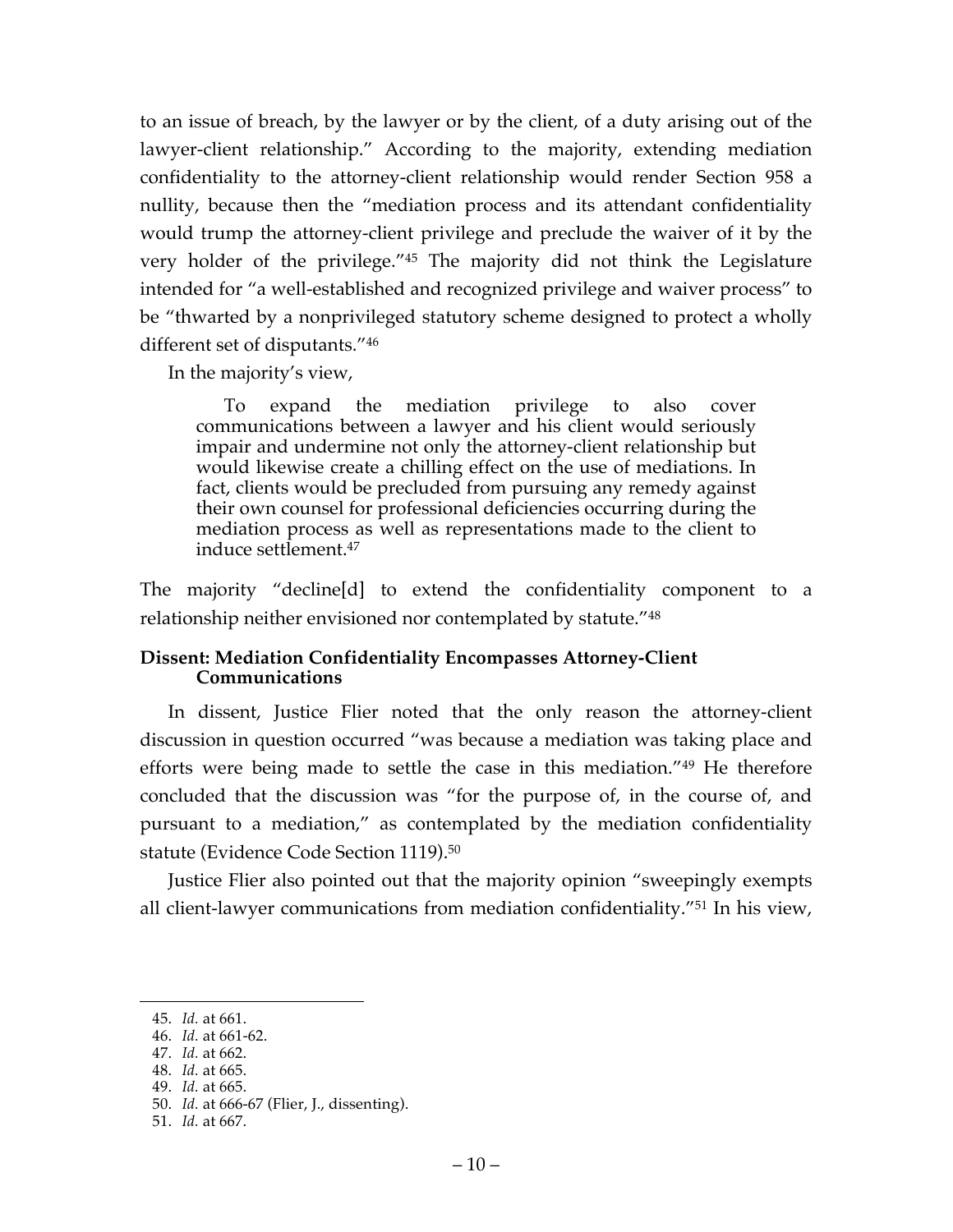that approach was mistaken; instead, "such a drastic exception must be made by the Legislature under carefully crafted statutory standards."52

### **Review by the California Supreme Court**

After the court of appeal issued its decision, Wyner petitioned the California Supreme Court for review. The Court granted review, but deferred briefing pending its consideration and disposition of *Cassel.* 53

Upon deciding *Cassel* in 2011*,* the Court transferred the *Porter* case back to the court of appeal. The Court instructed the court of appeal to vacate its earlier decision and reconsider the cause in light of *Cassel*. 54

### *Porter II* **(Unpublished): Under** *Cassel***, Mediation Confidentiality Includes Attorney-Client Communications, So a New Trial Is Needed**

On reconsideration, the court of appeal issued a unanimous, unpublished opinion, in which it concluded that "*Cassel* is controlling and the mediation confidentiality provisions demonstrate that the trial court did not abuse its discretion in granting a new trial."55 The court rejected the Porters' contentions that "(1) the facts in this case are distinguishable, (2) respondents twice waived mediation confidentiality, (3) respondents were estopped from belatedly raising mediation confidentiality, (4) respondents were equitably estopped from raising mediation confidentiality, and (5) upholding the application of *Simmons* would lead to absurd results."56 In short, the court of appeal concluded that a new trial was necessary because evidence of mediation communications (including mediation-related attorney-client communications and other mediation evidence) was erroneously presented to the jury. 57

### **Subsequent Developments: The Attorney-Client Dispute Is Still Unresolved**

**The new trial between the Porters and Wyner has not yet taken place.** The court and parties have been busy resolving various mediation confidentiality issues, including some issues that were the subject of another unpublished appellate decision (*Porter III*). <sup>58</sup> According to Deborah Blair Porter, **three motions in limine relating to mediation confidentiality are currently pending,** and the

 <sup>52.</sup> *Id.*

<sup>53.</sup> See 2010 Cal. LEXIS 7269, 233 P.3d 1088, 111 Cal. Rptr. 3d 693 (2010).

<sup>54.</sup> See 2011 Cal. LEXIS 3636, 250 P.3d 180, 123 Cal. Rptr. 3d 577 (2011); see also 2011 Cal. LEXIS 10768 (2011).

<sup>55.</sup> See 2011 Cal. App. Unpub. LEXIS 5610, \*20 (2011).

<sup>56.</sup> *Id.* at \*17-\*18; see *id.* at \*20-\*40.

<sup>57.</sup> See *id.* at \*20-\*40.

<sup>58.</sup> See *supra* note 41 (discussing JNOV motion).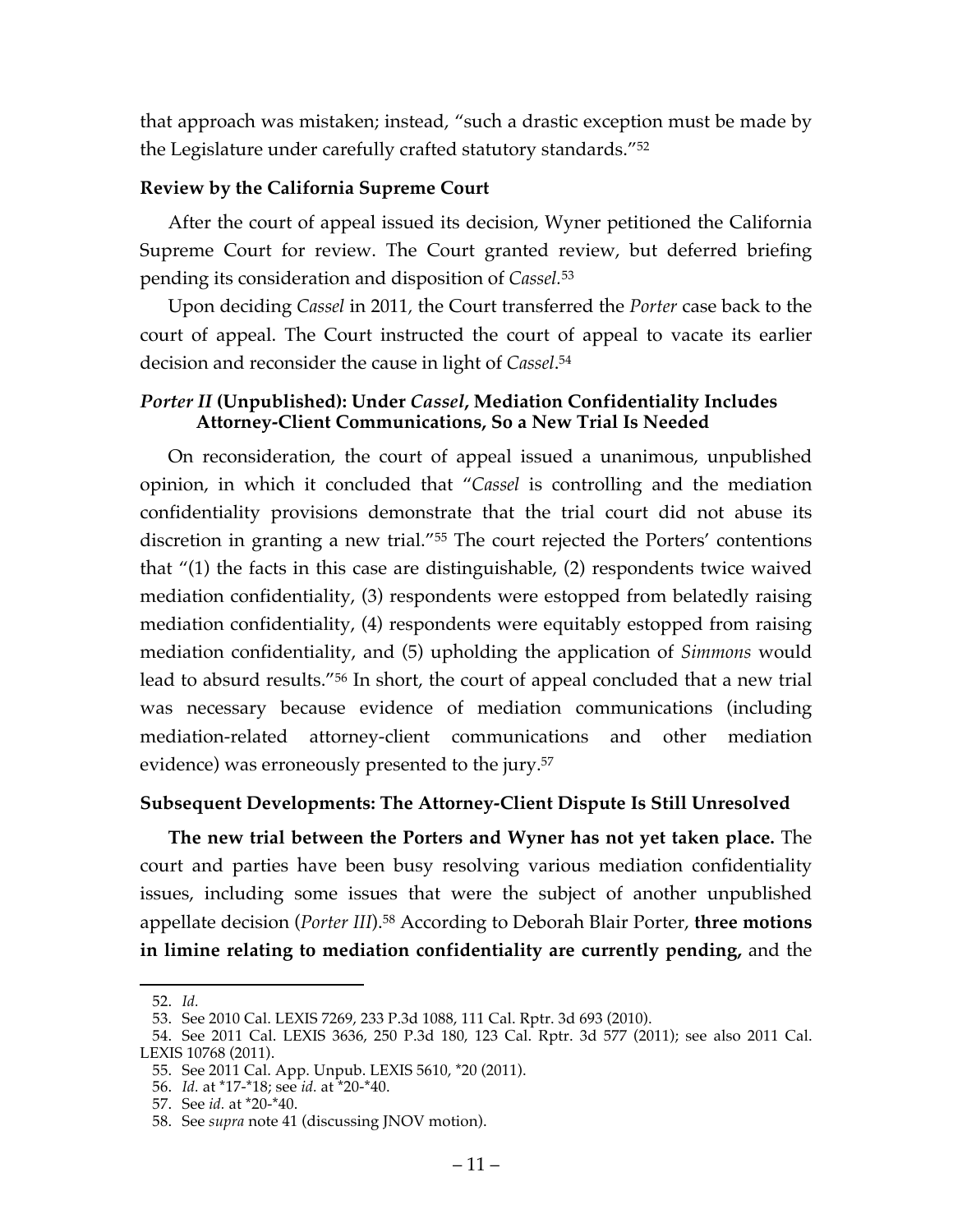new trial is set to take place in August.<sup>59</sup> As members of the Commission may remember, Ms. Porter testified at the Commission meeting in Los Angeles in August 2013, and submitted written comments afterwards.<sup>60</sup>

ADDITIONAL COURT OF APPEAL DECISIONS INVOLVING ALLEGATIONS THAT A MEDIATION PARTICIPANT ENGAGED IN MISCONDUCT IN THE MEDIATION PROCESS

The two cases discussed above both involved allegations that attorney misconduct occurred in the mediation process. In *Wimsatt,* a client alleged that his attorney made an unauthorized settlement demand on the eve of mediation. In *Porter,* clients alleged that during mediation their counsel gave them incorrect tax advice and made fee-related promises that counsel later failed to keep.

In addition to *Wimsatt, Porter,* and the California Supreme Court cases previously discussed, the staff found some other court of appeal decisions (and a couple of federal cases) involving allegations that a mediation participant engaged in misconduct in the mediation process. For analytical purposes, it is helpful to separate those decisions into several different categories:

- (1) Alleged mediation-related misconduct by an attorney.
- (2) Alleged mediation-related misconduct by a mediator.
- (3) Alleged mediation-related misconduct by an opponent.
- (4) Alleged mediation-related misconduct by an insurer.
- (5) Alleged failure to comply with a court order or court rule to mediate.

We discuss each category in turn below.

### **Alleged Mediation-Related Misconduct by an Attorney**

In addition to *Wimsatt* and *Porter,* the staff found three other published court of appeal decisions involving allegations that attorney misconduct occurred in the mediation process (aside from noncompliance with a court order or court rule to mediate, which we will discuss separately later in this memorandum). As explained below, the allegations were unsuccessful in each of those cases, but the court of appeal resolved mediation confidentiality issues in only two of the cases.

 <sup>59.</sup> Email from D.B. Porter to B. Gaal (3/6/15) (on file with Commission).

<sup>60.</sup> See Minutes (Aug. 2013), p. 1; First Supplement to Memorandum 2013-47, p. 4 & Exhibit pp. 17-23 & materials referenced therein.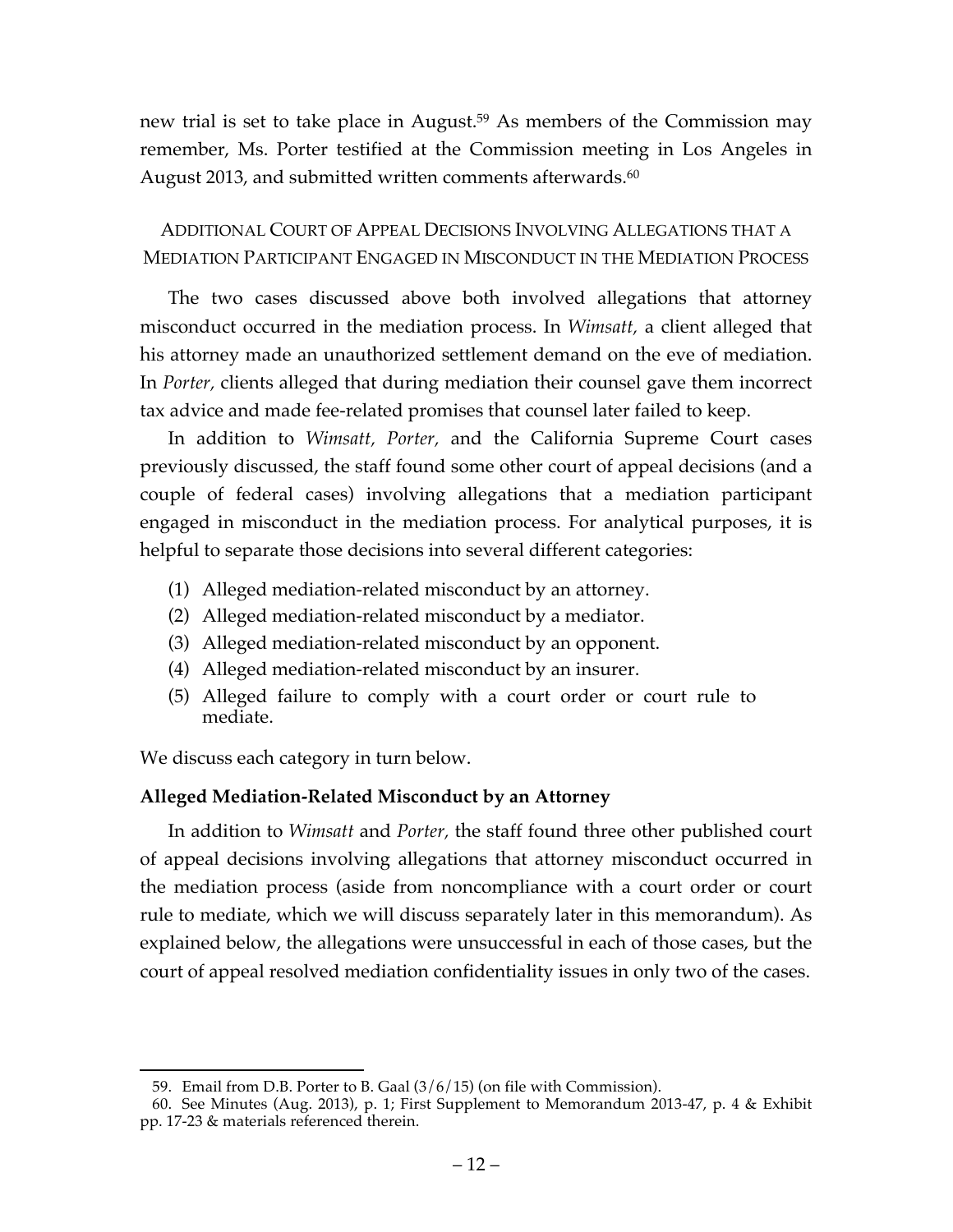#### *Chan*

In *Chan v. Lund*, <sup>61</sup> Bill Chan filed suit against his neighbors over the cutting of a number of cypress trees on his property. A settlement was reached in a mediation on the eve of trial and reduced to writing.

Thereafter, however, Mr. Chan contended that the settlement was void because his attorney obtained his consent through extortion. Mr. Chan also contended that he was entitled to rescind the settlement "because his purported consent was 'wrongfully coerced' through tactics of his … attorney that 'amounted legally to duress, undue influence, fraud, prohibited financial dealing with a client in violation of the [California] Rules of Professional Conduct, and undisclosed dual agency.'"62 More specifically,

The attorney's alleged coercion was essentially twofold. First, he allegedly threatened on the eve of trial to withdraw from the case if Chan refused to participate in a further session with [the mediator] or if Chan refused to make concessions to settle the matter. Chan alleged that his attorney failed to advise him at the time he made these threats that he would be required to obtain court approval to withdraw from the case and that there were ethical rules prohibiting such withdrawal where reasonable steps are not taken to avoid prejudicing the client's rights. Second, during mediation, the attorney allegedly induced Chan to accept the Settlement by agreeing to discount his fees by \$10,000 in exchange for Chan's agreement."63

The trial court determined that the settlement agreement was enforceable and the court of appeals affirmed on grounds unrelated to mediation confidentiality. <sup>64</sup> With regard to mediation confidentiality, Mr. Chan contended on appeal that he was denied due process because the trial court did not allow him to present evidence from the mediator. The court of appeal found, however,

 <sup>61.</sup> 188 Cal. App. 4th 1159, 116 Cal. Rptr. 3d 122 (2011).

<sup>62.</sup> *Id.* at 1164.

<sup>63.</sup> *Id.* (footnote omitted).

<sup>64.</sup> Among other things, the court of appeal explained:

<sup>(1)</sup> Mr. Chan's extortion claim failed because it was unclear that his attorney's alleged threat to withdraw caused Mr. Chan to settle. *Id.* at 1170-72. In addition, extortion requires surrender of property to the extortionist, but Mr. Chan did not surrender any property to his attorney. *Id.* at 1172.

<sup>(2)</sup> Mr. Chan's duress claim failed because his attorney was not a party to the settlement and there was no evidence that the settling parties were aware of his attorney's alleged threat to withdraw. *Id.* at 1174. Duress is only grounds for rescission if a contracting party actually engaged in it or knows it has taken place and seeks to take advantage of it by enforcing the contract. *Id.*

<sup>(3)</sup> Mr. Chan's undue influence claim failed for the same reasons as his duress claim. *Id.*  at 1178-79. The same was true of his fraud claim. *Id.* at 1179.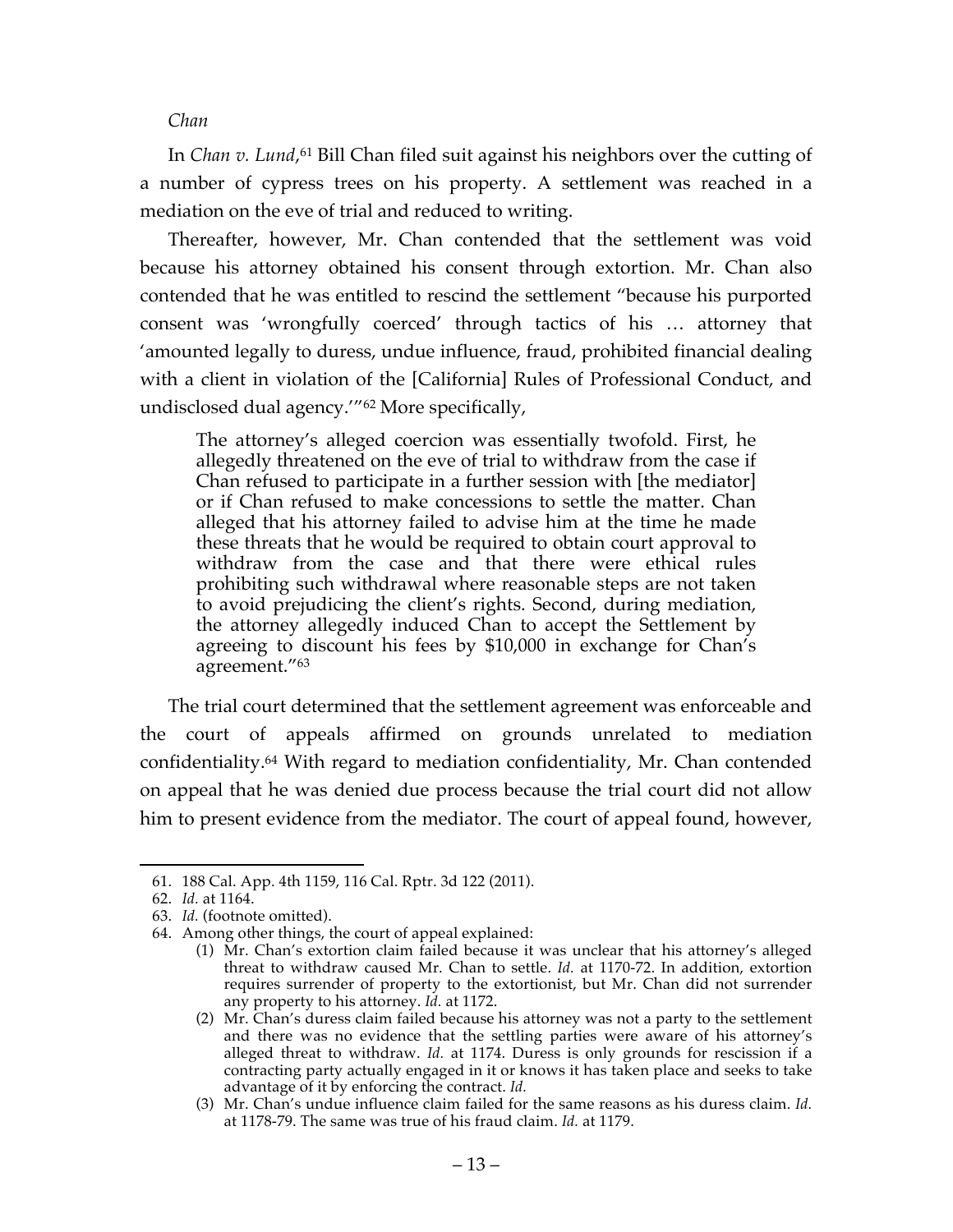that there was "no specific order or ruling in which the [trial] court held that Chan was barred from introducing evidence to oppose enforcement of the settlement …."65 Consequently, the court of appeal concluded that it "need not address Chan's constitutional argument."66

Mr. Chan sought review in the California Supreme Court and the United States Supreme Court, but neither of those courts granted review.67 Like Deborah Blair Porter, he has been participating in the Commission's study.<sup>68</sup>

#### *Provost*

Another case involving alleged mediation misconduct is *Provost v. Regents of the University of California*. <sup>69</sup> In that case, a mediation resulted in a settlement agreement. Thereafter, however, one of the parties claimed that the agreement was unenforceable because his counsel, his opponents' counsel, and the mediator coerced him into signing it through threats of criminal prosecution.70 The trial court ruled that the settlement agreement was enforceable, and the party appealed.

"Without commenting on the substance of the alleged duress and coercion," the court of appeal held that the trial court "correctly determined the evidence plaintiff proffered in support of his claim was protected from disclosure by the mediation privilege."<sup>71</sup> The plaintiff argued that the situation was "so egregious" the confidentiality requirement could not shield it. But the court of appeal said that "in banning any court-created exceptions to the statutory confidentiality protections, the Supreme Court emphasized that *the Legislature had weighed the possibility of some unfair results against the strong public policy supporting mediation and come down on the side of mediation*."72

72. *Id.* at 1303 (emphasis added).

 <sup>65.</sup> *Id.* at 1180.

<sup>66.</sup> *Id.*

<sup>67.</sup> See Chan v. Lund, 2011 U.S. LEXIS 4733 (2011); Chan v. Lund, 2011 Cal. LEXIS 263 (2011).

<sup>68.</sup> Mr. Chan testified at the Commission meeting in June 2014, and submitted written comments on two occasions. See Third Supplement to Memorandum 2014-60, Exhibit pp. 1-2; First Supplement to Memorandum 2013-47, Exhibit p. 5.

<sup>69.</sup> 201 Cal. App. 4th 1289, 135 Cal. Rptr. 3d 591 (2011).

<sup>70.</sup> See *id.* at 1302.

<sup>71.</sup> *Id.*

The court of appeal also explained that although mediation confidentiality does not apply in a criminal prosecution, "this action in which plaintiff seeks to rely on mediation discussions is not a criminal action and his claim that the statements 'constitute' a crime does not exempt him from the statutory mandate of confidentiality." *Id.* at 1304.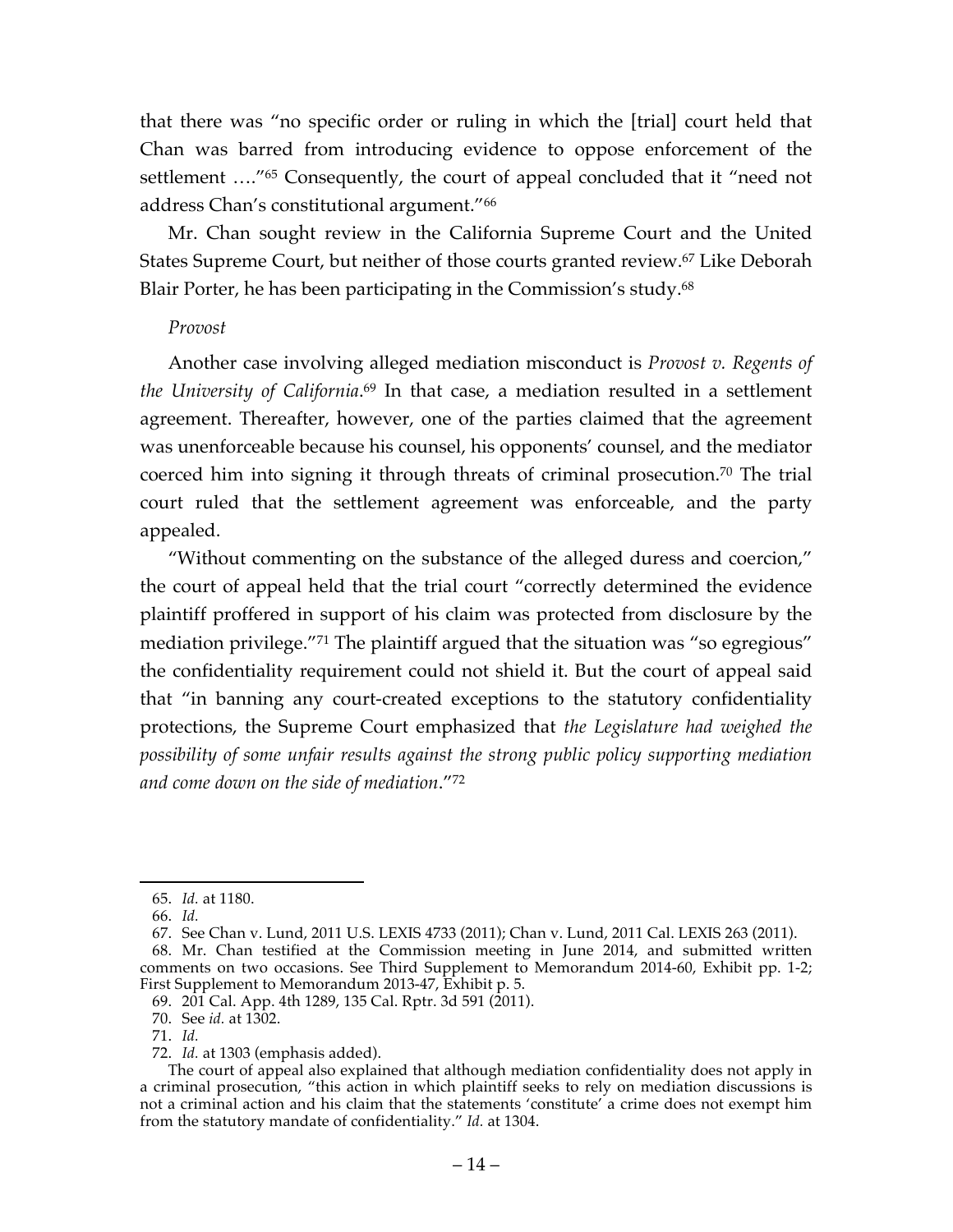#### *Amis*

Very recently, a court of appeal issued another published decision involving allegations that an attorney committed misconduct during a mediation. In *Amis v. Greenberg Traurig LLP*, <sup>73</sup> a client sued his former counsel for breach of fiduciary duty, legal malpractice, and breach of conflict waiver, in connection with a mediated settlement. The client contended that his former counsel (1) failed to adequately advise him of the risks under the proposed settlement agreement, (2) drafted the settlement agreement and judgment in a way that converted corporate obligations into his personal obligations, and (3) breached the conflict waiver by failing to negotiate a settlement that was contingent on having a particular entity purchase certain assets in an amount sufficient to fund the settlement. Due to mediation confidentiality, the trial court rejected the client's arguments and granted summary judgment in favor of his former counsel.

On appeal, the Second District Court of Appeal acknowledged the California Supreme Court's "near categorical prohibition against judicially crafted exceptions to the mediation confidentiality statutes …."74 It explained that the case was governed by *Cassel*:

Applying *Cassel* to the undisputed facts of this case, we reach the same conclusion as the trial court. [The client] cannot prove that any act or omission by [his former counsel] caused him to enter the settlement agreement and, hence, to suffer his alleged injuries, because all communications he had with [his former counsel] regarding the settlement agreement occurred in the context of mediation.75

As in *Wimsatt*, the court of appeal said that although it sympathized with the client's assertion that mediation confidentiality was never intended to protect attorneys from malpractice claims, "that seemingly unintended consequence *is for the Legislature, not the courts, to correct."*<sup>76</sup>

The court of appeal further held that "a malpractice plaintiff cannot circumvent mediation confidentiality by advancing inferences about his former attorney's supposed acts or omissions during an underlying mediation."77 The court explained that "[t]o permit such an inference would allow [the client] to attempt to accomplish indirectly what the statutes prohibit him from doing

 <sup>73.</sup> 2015 Cal. App. LEXIS 247 (2015).

<sup>74.</sup> *Id.* at \*1.

<sup>75.</sup> *Id.* at \*14.

<sup>76.</sup> *Id.* (emphasis added).

<sup>77.</sup> *Id.* at \*1.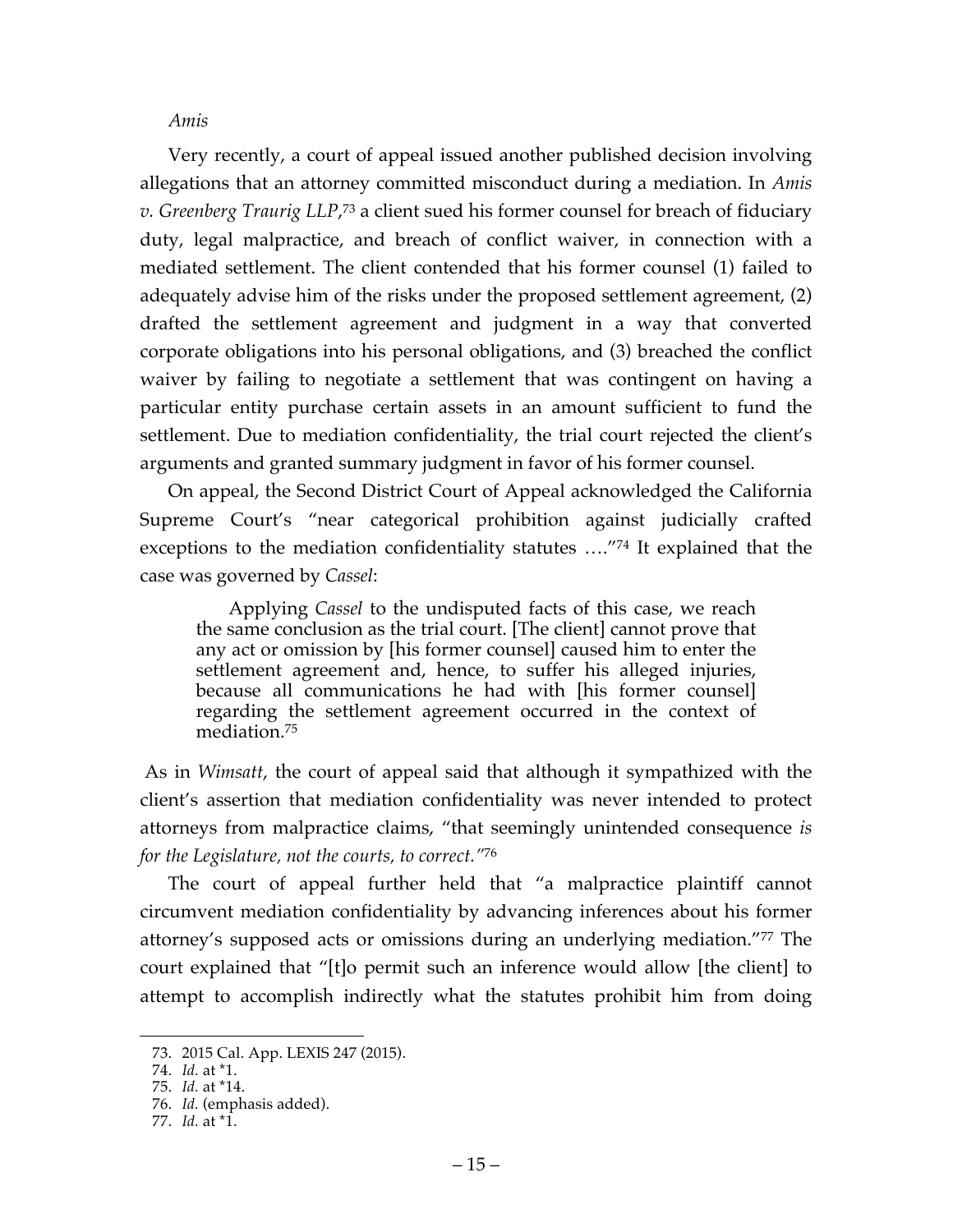directly — namely, proving [his former counsel] advised him to execute the settlement agreement during the mediation."78 The court also noted that "insofar as there is no statutory exception to mediation confidentiality that permits [his former counsel] to rebut the inference by showing what advice it actually gave [the client] during mediation, the relevant authorities all counsel against permitting the inference to be drawn."79 The court of appeal thus affirmed the entry of summary judgment against the client.

The staff does not know whether the client in *Amis* plans to file a petition for review in the California Supreme Court. We will attempt to find out. **Unless it is clear that the case is fully resolved, the Commission should be cautious about discussing its specifics.**

### *Unpublished Decisions*

Through extensive but not exhaustive research, the staff also found a number of unpublished court of appeal decisions involving allegations that attorney misconduct occurred in the mediation process. Not surprisingly, the more recent ones follow *Cassel*. These include:

- *Mellor v. Oaks.*<sup>80</sup> The client in this legal malpractice case alleged that his attorneys negligently allowed defaults of other defendants to be taken, leaving him exposed as the only defendant. The client further alleged that his attorneys had failed to prepare for trial while agreeing to a dispute resolution process (mediationarbitration) and an unreasonable settlement that disfavored him.<sup>81</sup> The trial court granted a nonsuit and the court of appeal affirmed, explaining that mediation communications were inadmissible and thus there was a "paucity of evidence" that the client could present.82
- *• Hadley v. The Cochran Firm.*<sup>83</sup> This case involved claims for legal malpractice, breach of fiduciary duties, and fraud. The plaintiffs claimed that their former attorneys had "tricked them into settling their claims against [a third party] by inducing them to sign a supposed confidentiality agreement at a mediation, and later appending the signature sheet to a settlement agreement."84 The trial court dismissed the complaint, "concluding that because the alleged deception occurred during a mediation, the mediation confidentiality provisions of the Evidence Code prevented

 <sup>78.</sup> *Id.* at \*16.

<sup>79.</sup> *Id.*

<sup>80.</sup> 2011 Cal. App. Unpub. LEXIS 8797 (2011).

<sup>81.</sup> See *id.* at \*2.

<sup>82.</sup> *Id.* at \*12.

<sup>83.</sup> 2012 Cal. Unpub. LEXIS 5743 (2012).

<sup>84.</sup> *Id.* at \*1.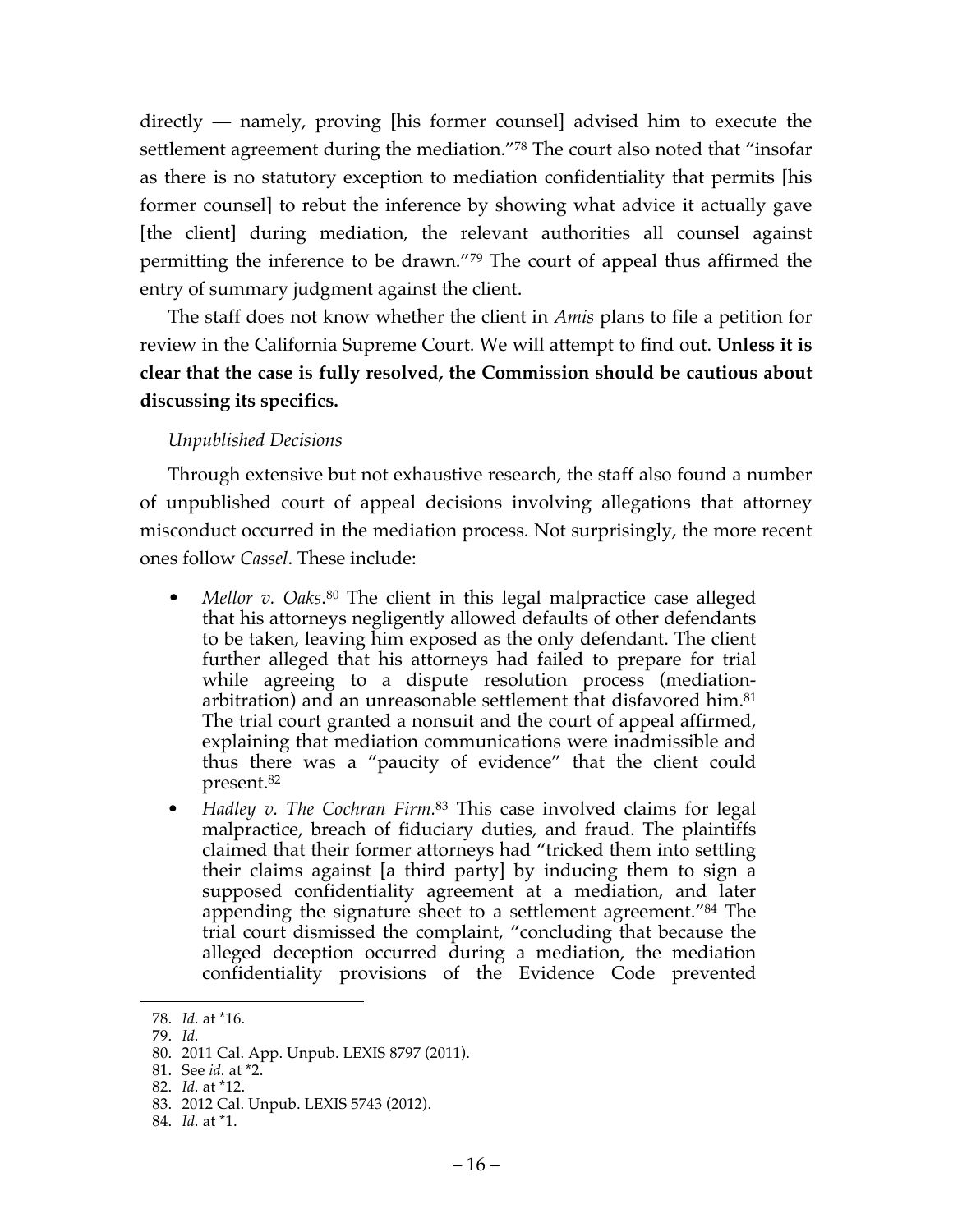plaintiffs from proving their claims."85 The court of appeal affirmed on the same ground.86

*• Gossett v. St. John.*<sup>87</sup> In this legal malpractice case, a client alleged that his attorneys failed to inform him that (1) he would be personally liable under a mediated settlement agreement, and (2) he should obtain separate counsel before signing the agreement. The trial court sustained a demurrer to the complaint and the court of appeal affirmed because "the individual claims asserted in [the] complaint are entirely based on what [the defendant attorneys] said — or did not say — at the mediation." $88$ 

Another unpublished case, *In re Malcolm,*<sup>89</sup> predates *Cassel*, but employs quite similar reasoning. *Malcolm* stemmed from a marital dissolution mediation that resulted in a settlement. After the mediation, the husband sued his former attorneys, alleging that "the attorneys committed malpractice by failing to include a general statement of release from Wife and failing to obtain his new spouse's consent to the settlement."90 The husband sought to depose one of his former attorneys, but the defendant attorneys and his former wife objected based on mediation confidentiality.

The trial court denied the requested discovery and the court of appeals affirmed, explaining:

The Legislature has not enacted an exception to section 1119 for discovery and disclosure of mediation communications between an attorney and his or her client for use in an ensuring malpractice action, and this Court may not create one. *This Court must preserve the valuable function that mediation proceedings play by protecting the confidentiality of such proceedings*. 91

The court of appeals also noted that the husband had "made no showing" that the lower court's ruling prejudiced his substantive rights to pursue a malpractice action against his former attorneys.<sup>92</sup> Thus, the husband was still "free to prosecute his malpractice action … using the property settlement and other nonconfidential evidence."93

 <sup>85.</sup> *Id.* at \*2.

<sup>86.</sup> See *id.* at \*4-\*11. For further discussion of a situation like the one in *Hadley,* see Memorandum 2014-43, pp. 14-17.

<sup>87.</sup> 2011 Cal. Unpub. LEXIS 3586 (2011).

<sup>88.</sup> *Id.* at \*12.

<sup>89.</sup> 2004 Cal. Unpub. LEXIS 10675 (2004).

<sup>90.</sup> *Id.* at \*2.

<sup>91.</sup> *Id.* at \*11 (emphasis added).

<sup>92.</sup> *Id.* at \*12.

<sup>93.</sup> *Id.*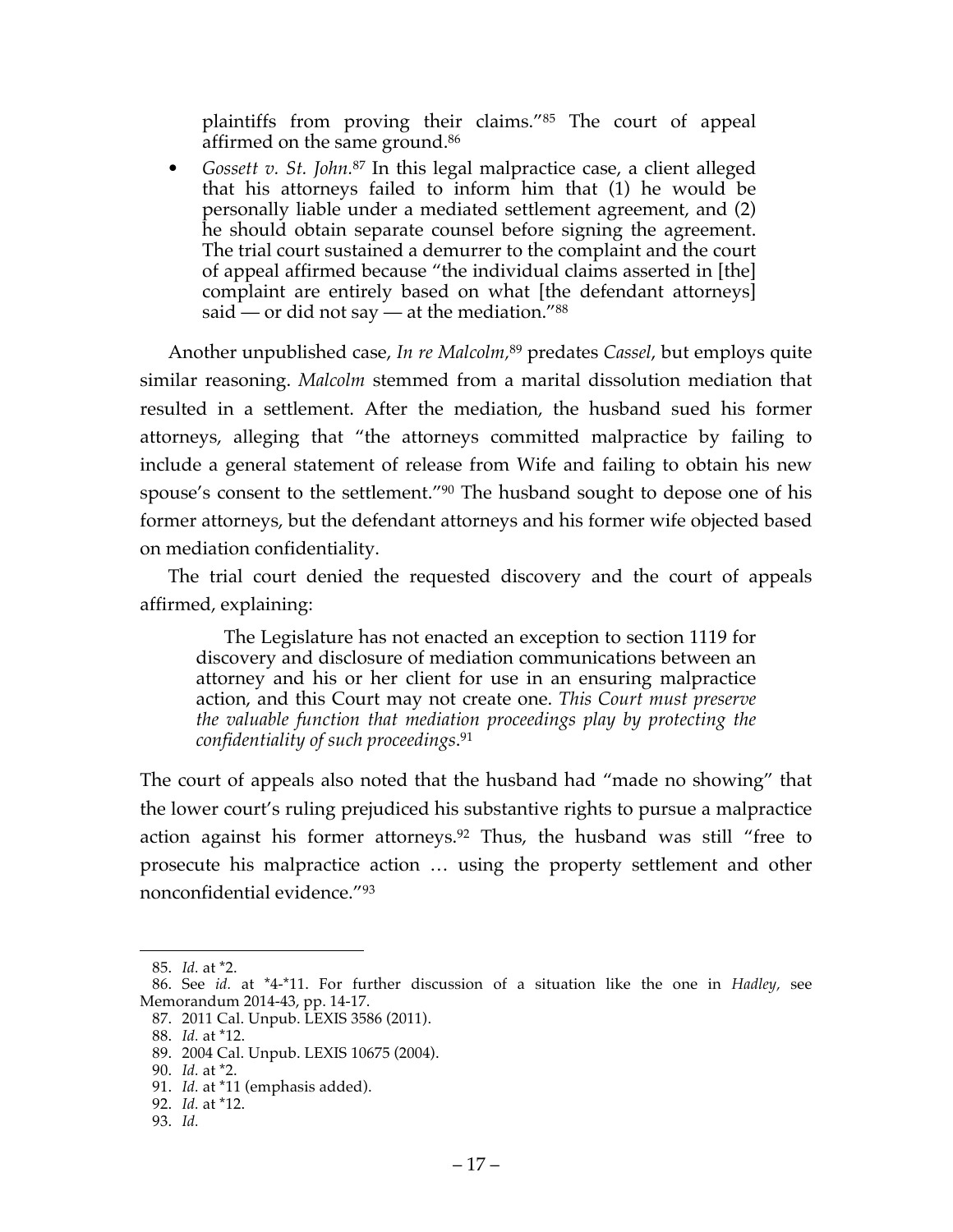Three more unpublished court of appeal opinions involved allegations of attorney misconduct during mediation, but those opinions do not address any mediation confidentiality issues. In one of them, a woman moved to set aside a mediated settlement agreement, alleging that she felt under extreme duress during the mediation and "her attorney's use of prescription medication made him 'slower' and not capable of acting in her best interest."<sup>94</sup> The trial court denied her motion and she appealed, but the court of appeal dismissed the appeal on procedural grounds.95 The other two cases also involved attempts to undo a mediated settlement agreement: One client alleged that her attorney exerted undue influence to convince her to settle;<sup>96</sup> the other client alleged that his attorney pressured him to settle without fully explaining the settlement and his opponents fraudulently induced him to settle through misrepresentations. 97 In both cases, the court of appeal enforced the mediated settlement agreement, rejecting the clients' contentions on grounds other than mediation confidentiality.

Lastly, the staff found *Benesch v. Green*, <sup>98</sup> an unpublished federal district court decision in which a woman alleged that during a mediation her attorney had induced her to sign a settlement term sheet that failed to meet her goal of protecting her daughter's inheritance rights. She sued the attorney for malpractice and the attorney moved for summary judgment "on the ground that California's mediation confidentiality provisions preclude Plaintiff from establishing her malpractice claim and Defendant from meaningfully defending herself."99

In response, the plaintiff argued that California's mediation confidentiality statutes do not encompass attorney-client communications. The federal district court disagreed, concluding that "[c]ommunications between counsel and client that are materially related to the mediation, even if they are not made to another party or the mediator, are 'for the purpose of' or 'pursuant to' mediation" within the meaning of the California statutes.100 The district court nonetheless denied the summary judgment motion without prejudice, because the plaintiff had not

 <sup>94.</sup> Jones v. Wells Fargo Bank, 2002 Cal. Unpub. LEXIS 10901, at \*5 (2002).

<sup>95.</sup> See *id.* at \*6-\*12.

<sup>96.</sup> See Berg v. Bregman, 2002 Cal. App. Unpub. LEXIS 9371 (2002).

<sup>97.</sup> See Gelfand v. Gabriel, 2002 Cal. App. Unpub. LEXIS 6026 (2002).

<sup>98.</sup> 2009 U.S. Dist. LEXIS 117641 (2009).

<sup>99.</sup> *Id.* at \*3.

<sup>100.</sup> *Id.* at \*22.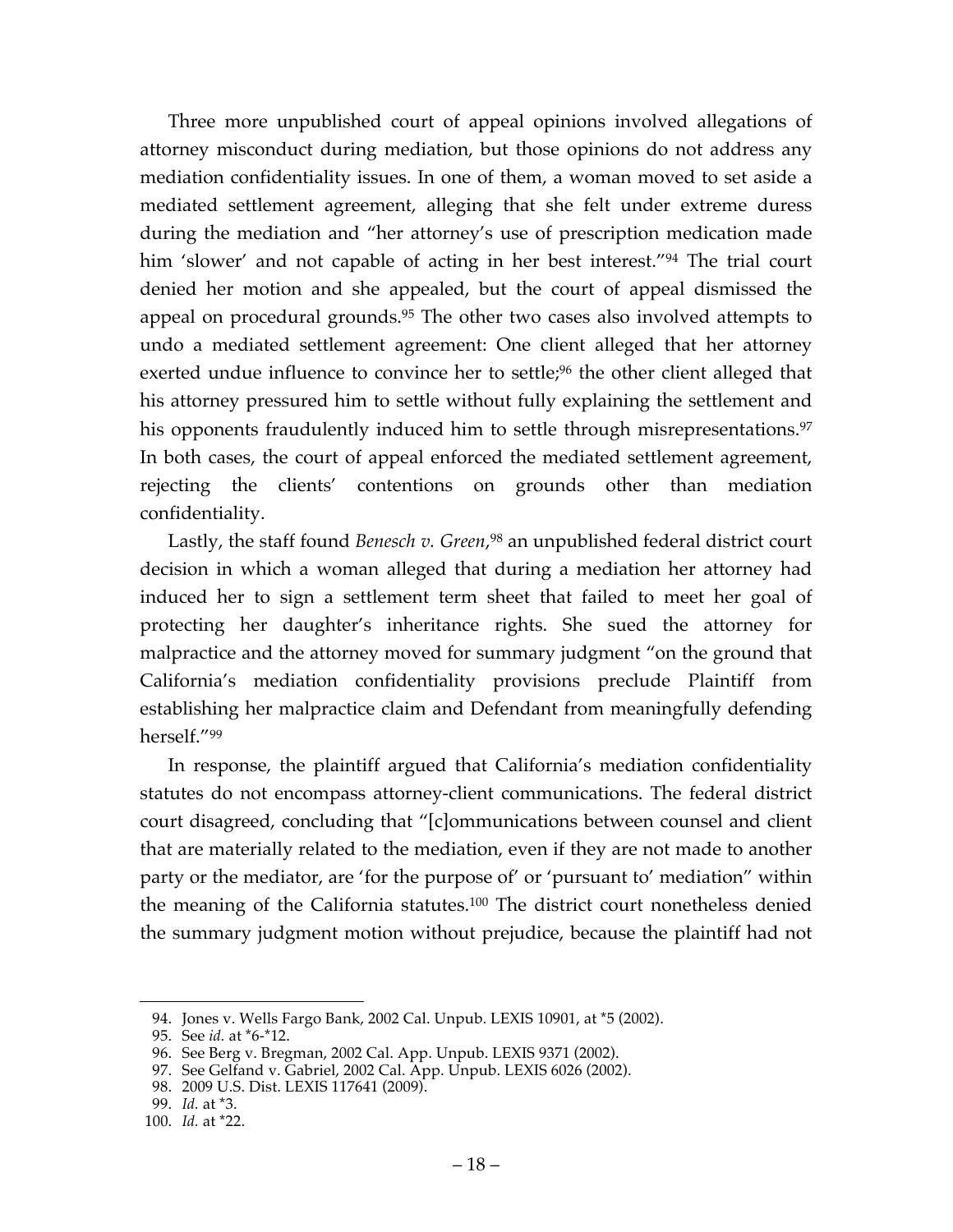yet had an opportunity to explore "the question of what evidence would be left after application of the mediation confidentiality statutes …."101

*Benesch* preceded the California Supreme Court's decision in *Cassel*. The California Supreme Court described *Benesch* carefully in its *Cassel* opinion,102 and expressly stated that it "agreed with" the district judge's analysis regarding mediation-related attorney-client communications.103

### **Alleged Mediation-Related Misconduct by a Mediator**

As discussed above, in *Provost* a party unsuccessfully sought to undo a mediated settlement on the ground that counsel *and the mediator* had used threats of criminal prosecution to coerce the party to settle. In addition to *Provost,* the staff found a few other court of appeal decisions involving allegations of mediator misconduct. Those cases are described below.

### *Woolsey*

*In re Marriage of Woolsey*<sup>104</sup> involved a church-sponsored mediation of a marital dissolution case, which resulted in a signed settlement regarding division of property, support, and child custody. Later, the husband contended that the settlement was unenforceable on a number of grounds. Of particular note, he contended in the trial court that the settlement agreement was unenforceable because *the mediator* engaged in undue influence during the mediation.105 On appeal, the husband changed his argument and asserted that *his wife* engaged in undue influence during the mediation.106 Relying on *Cassel* and Evidence Code Section 1119*,* the court of appeal rejected both arguments: It concluded that the husband "cannot establish undue influence by [his wife] *or any other participant in the mediation* under the mediation confidentiality provisions of Evidence Code section 1119."107

The husband maintained, however, that he did not need to introduce any mediation evidence, because the marital settlement agreement was unequal, and a presumption of undue influence arises from an unequal marital settlement agreement, which his wife failed to overcome. The court of appeal disagreed. It explained that although a presumption of undue influence normally arises from

 <sup>101.</sup> *Id.* at \*25.

<sup>102.</sup> See 51 Cal. 4th at 134-35.

<sup>103.</sup> 51 Cal. 4th at 135.

<sup>104.</sup> 220 Cal. App. 4th 881, 163 Cal. Rptr. 3d 551 (2013).

<sup>105.</sup> *Id.* at 900.

<sup>106.</sup> *Id.*

<sup>107.</sup> *Id.* at 901 (emphasis added).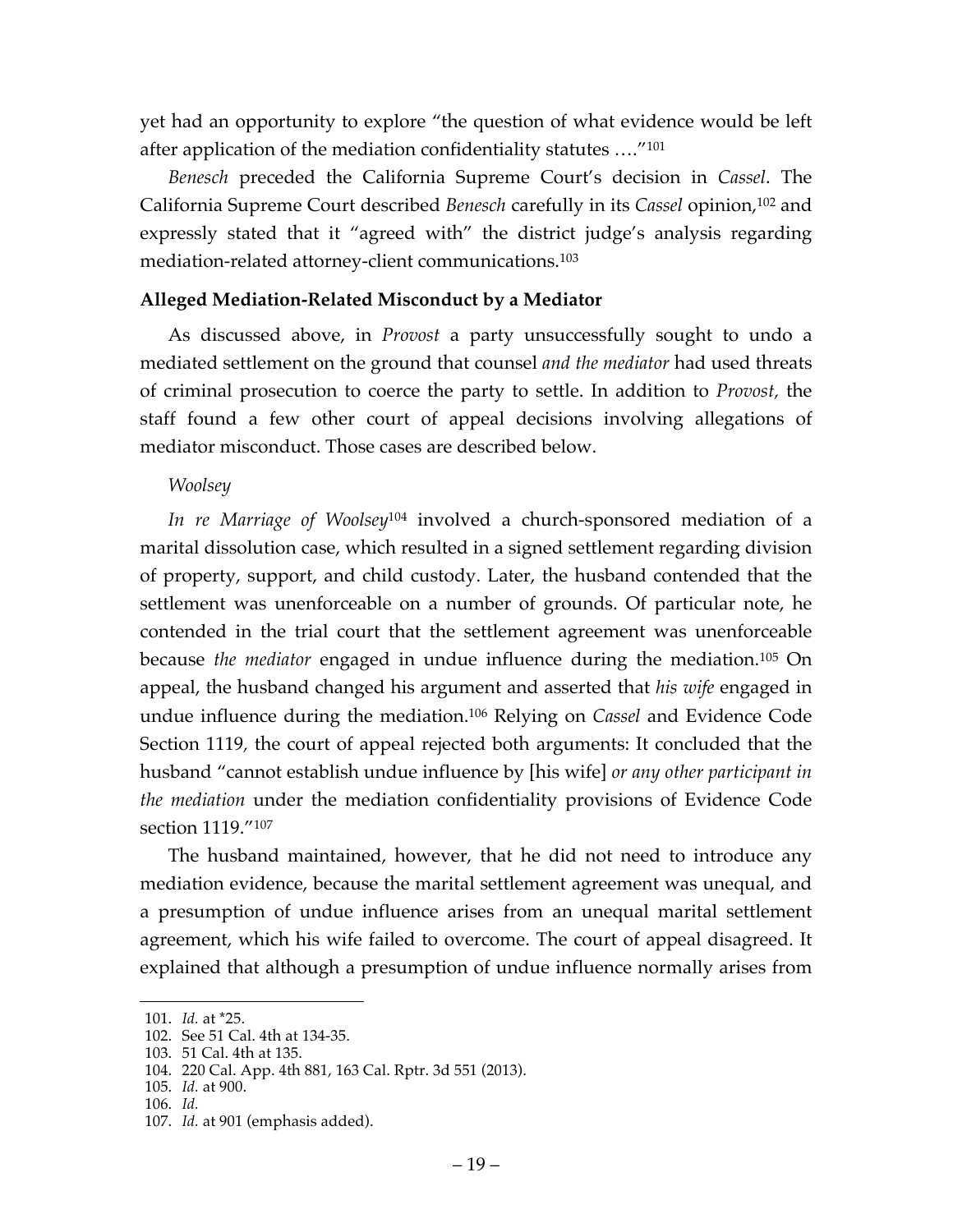an unequal marital settlement agreement, "there is no presumption of undue influence in marital settlement agreements reached as a result of mediation."108

For that point, the court of appeal relied on *In re Kieturakis* (discussed later in this memorandum),109 which involved alleged undue influence by an opponent in connection with a mediated agreement. The *Woolsey* court also explained:

[M]ediators strive to render negotiations fair and voluntary. Combined with the mediation confidentiality that Evidence Code section 1119 imposes, *a presumption of undue influence undermines the strong public policy in favor of mediation.* The Legislature has already addressed the requirements of admissible mediated agreements. It is not our province to impose a new requirement that mediated agreements must declare they are free from undue influence if they are to be valid.110

*Woolsey* thus relied on the mediation confidentiality statutes and the public policy favoring mediation as grounds for rejecting a claim of mediator and/or party misconduct.

#### *Furia*

Another case involving alleged mediator misconduct is *Furia v. Helm.*<sup>111</sup> Unlike *Provost* and *Woolsey,* this case does not involve any discussion of mediation confidentiality.

The case arose when Hugh Helm III, an attorney representing certain clients, attempted to mediate a dispute between his clients and David Furia dba Furia Construction Company. Helm made statements indicating that he would try to mediate fairly, yet he also made statements indicating that his loyalty would lie with his clients, at least if the mediation was unsuccessful. After the mediation, Furia sued Helm for legal malpractice and fraudulent misrepresentation and concealment. Furia alleged that during the mediation, Helm wrongfully advised Furia to withdraw from the remodel project he was doing for Helm's clients. The trial court rejected Furia's claims and he appealed.

In its opinion, the court of appeal said it had "some misgivings about the manner in which Helm accepted dual responsibilities …."112 The court did not

<sup>108.</sup> *Id.* The court of appeal also determined that "[p]arties who agree to settle their dispute by private mediation may … agree to make financial disclosures that do not meet the technical procedural requirements of [Family Code] sections 2104 and 2105." *Id.* at 892. It explained that "[r]equiring technical compliance with disclosure rules designed for adversarial litigation would undermine the strong public policy of allowing parties to choose speedy and less costly avenues for resolving their disputes." *Id.* (emphasis added).

<sup>109.</sup> 138 Cal. App. 4th 567, 41 Cal. Rptr. 3d 119 (2006).

<sup>110.</sup> *Woolsey,* 220 Cal. App. 4th at 902-03 (emphasis added; citations omitted).

<sup>111.</sup> 111 Cal. App. 4th 945, 4 Cal. Rptr. 3d 357 (2003).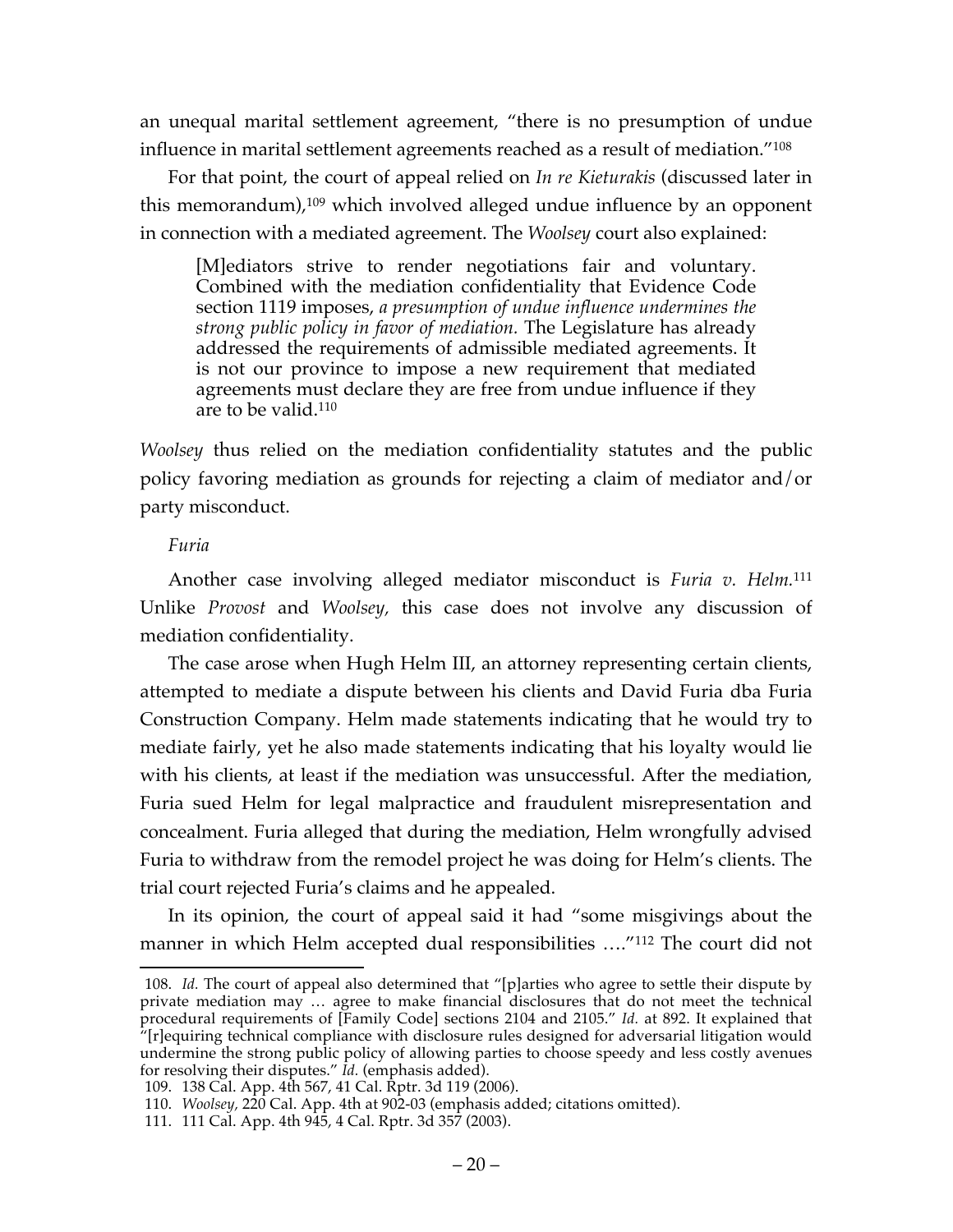resolve whether it was proper for Helm to have accepted such dual responsibilities, because the only issue before it was "whether Helm breached any obligations he may have assumed towards Furia."113

The court of appeal decided that "[i]n agreeing to act as neutral mediator, Helm did not assume the duties of Furia's attorney, but he did assume the duty of performing as a mediator with the skill and prudence ordinarily to be expected of one performing that role."114 The court of appeal further concluded that the duties of a mediator include properly disclosing any conflicts of interest to each mediation participant. The court had "no doubt that an attorney accepting the role of mediator has the same duty of full disclosure as an attorney accepting the representation of clients with actual or potentially conflicting interests."115 It explained:

Mediators may not provide legal advice, but they are in a position to influence the positions taken by the conflicting parties whose dispute they are mediating. … *A party to mediation may well give more weight to the suggestions of the mediator if under the belief that the mediator is neutral than if that party regards the mediator as aligned with the interests of the adversary.* For the same reasons that full disclosure is necessary before an attorney may represent divergent interests, *before an attorney agrees to serve for compensation as a mediator, there must be "complete disclosure of all facts and circumstances which, in the attorney's honest judgment, may influence [the party's] choice,* holding the attorney civil liable for loss cause by lack of disclosure."<sup>116</sup>

The court of appeal therefore concluded that Furia had sufficiently alleged that Helm breached a duty owing to Furia.117 The court further concluded, however, that Furia's claims had no merit, because he could not establish that he had abandoned the remodel project. Not only was the evidence insufficient to establish such abandonment, but Furia was also judicially estopped from contending that he had abandoned the project. <sup>118</sup> The court of appeal thus affirmed the judgment against Furia.

Although Furia lost his case, the appellate decision imposes a broad conflictof-interest disclosure obligation on mediators. That obligation might not be

 <sup>112.</sup> *Id.* at 948.

<sup>113.</sup> *Id.* at 953 n.7.

<sup>114.</sup> *Id.* at 954.

<sup>115.</sup> *Id.*

<sup>116.</sup> *Id.* at 955, *quoting Ishmael v. Millington,* 241 Cal. App. 2d 520, 526-527, 50 Cal. Rptr. 592 (1966) (emphasis added by CLRC staff).

<sup>117.</sup> *Furia,* 111 Cal. App. 4th at 955*.*

<sup>118.</sup> *Id.* at 957.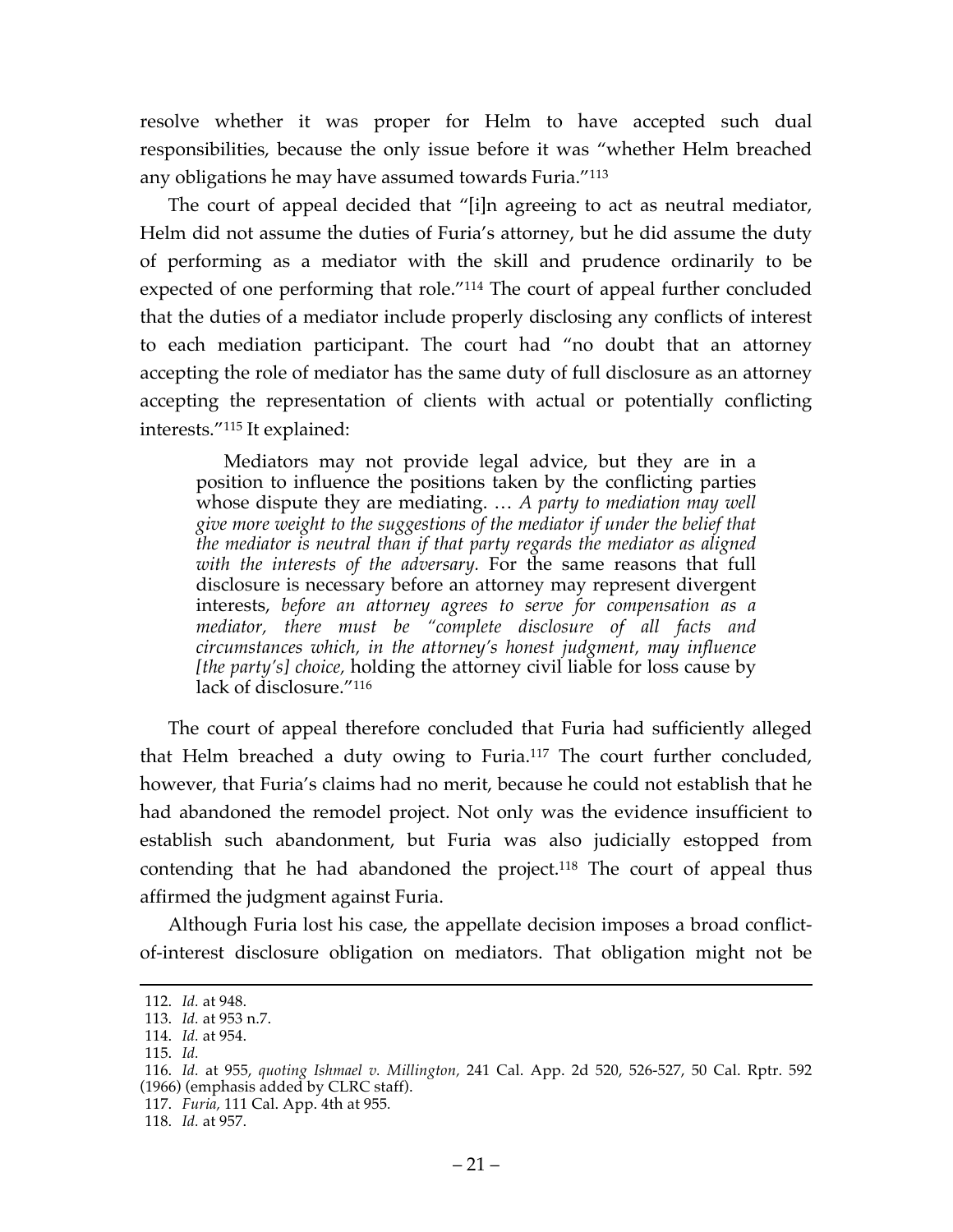consistent with the scope of the mediation confidentiality statutes. See in particular Evidence Code Section 1120(b)(3), which creates a mediation confidentiality exception for "[d]isclosure of the mere fact that a mediator has served, is serving, will serve, or was contacted about serving as a mediator in a dispute." **The issue might warrant further examination later in this study.**<sup>119</sup>

### *Unpublished Decision*

In its research, the staff also found one unpublished California decision involving allegations of mediator misconduct.120 In *Abrams v. Dromy*, <sup>121</sup> the "main theory at trial was that the mediation process was a sham, orchestrated by either Dromy or Abrams together with [the purported mediator] to defraud the other."122 In evaluating that theory, the trial court admitted evidence regarding the mediation discussions.

On appeal, the court agreed that admission of the mediation evidence was proper. It explained that "[f]or the jury to effectively determine the role of the mediator as a neutral participant necessitates invading the confidentiality of the mediation."123 According to the court, the conflict between the positions of Dromy and Abrams "justifie[d] an exception to the protection of confidentiality."124

The court of appeal did not discuss the mediation confidentiality statutes in any detail. The exception it recognized in *Abrams* appears inconsistent with the Supreme Court's repeated admonitions against judicially-created exceptions to the mediation confidentiality statutes. That is understandable, because *Abrams*

122. *Id.* at \*15.

 <sup>119.</sup> See also Memorandum 2014-58, p. 27.

<sup>120.</sup> In addition, we found an unpublished case in which a party to a mediated settlement agreement moved to set aside the agreement, asserting that she "executed the agreement under specified unilateral mistakes of fact and law and suffered from an unfair agreement." *In re* Van Horn, 2003 Cal. App. Unpub. LEXIS 7574 (2003). She sought to depose the mediator on matters arising from the mediation, including his "lack of neutrality and representations about her legal rights." *Id.* at \*3. As best the staff can tell, she did not actually allege that the mediator engaged in wrongdoing; she just sought to raise doubts about his impartiality sufficient to invoke an exception to Evidence Code Section 703.5 (making a mediator incompetent to testify). The court of appeal determined that the exception in question "does not logically apply in the mediation context," because "a mediator makes no decision" and the exception "exists to allow a limited challenge for bias or prejudice to a third-party's *decision* that emanates from a judicial or quasijudicial proceeding." *Id.* at \*16 (emphasis added). The court also determined that due to Section 703.5 and the other mediation confidentiality statutes, the party was not entitled to depose the mediator. See *id.* at \*5-\*17.

<sup>121.</sup> 2004 Cal. Unpub. LEXIS 6461 (2004).

<sup>123.</sup> *Id.*

<sup>124.</sup> *Id.*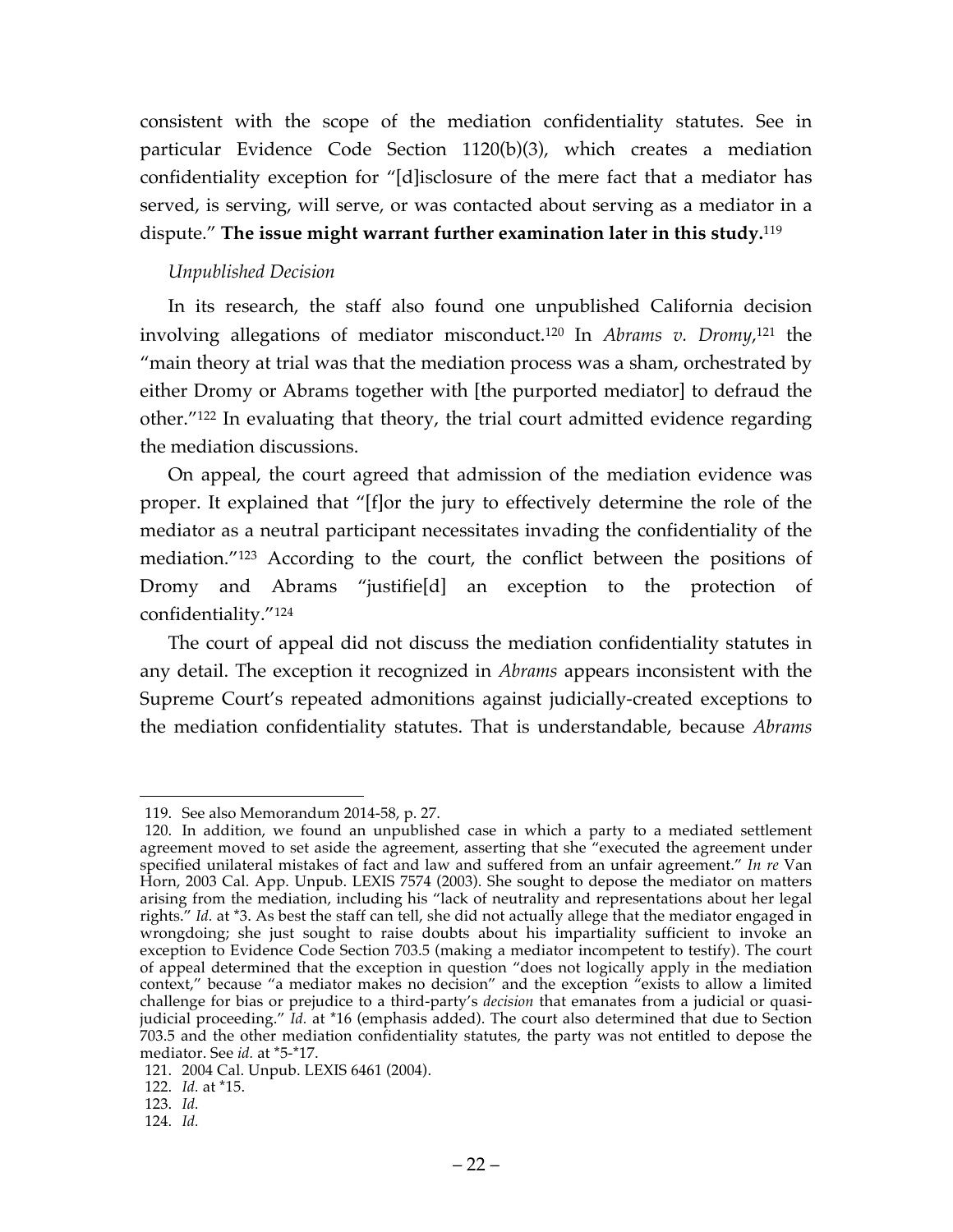predates *Rojas, Fair, Simmons*, and *Cassel.* It seems unlikely, however, that a court of appeal would reach the same result under similar facts today.

### **Alleged Mediation-Related Misconduct by an Opponent**

Two of the cases discussed above involved allegations that an opponent engaged in mediation-related misconduct:

- (1) *Woolsey* (the case in which the husband initially alleged that the mediator engaged in undue influence, and later alleged that his wife did so).
- (2) *Gelfand* (the unpublished decision in which a client alleged that his attorney pressured him to settle without fully explaining the settlement and his opponents fraudulently induced him to settle through misrepresentations).

The only other published case the staff found involving alleged misconduct by a mediation opponent was *Kieturakis,* which the court relied on in *Woolsey*.

### *Kieturakis*

*Kieturakis* was a dissolution case in which the wife moved to set aside a mediated marital settlement agreement due to alleged fraud, duress, and lack of disclosure.125 The trial court found that the settlement favored the husband and thus there was a presumption that the husband engaged in undue influence.

The trial court allowed the husband to rebut that presumption using mediation evidence, over the wife's objection and over the mediator's objection to testifying. The trial court considered that evidentiary ruling "the most difficult" legal issue it had ever faced. <sup>126</sup> In trying to convince the court to rule otherwise, the mediator "indicated that the seven attorneys in her office had provided mediation services and consultations to *over 50,000 people in the preceding 12 years,* and that *none of them* had ever been required to testify in court concerning those matters."127

In large measure, the mediation evidence defeated the wife's case.128 The trial court entered judgment against the wife and she appealed.

The court of appeal held that "the presumption of undue influence in marital transactions *must yield to the policies favoring mediation and finality of judgments*."129 Consequently, the court ruled that the husband should not have been required to

 <sup>125.</sup> 138 Cal. App. 4th at 61.

<sup>126.</sup> *Id.* at 75.

<sup>127.</sup> *Id.* at 67 (emphasis added).

<sup>128.</sup> *Id.*

<sup>129.</sup> *Id.* (emphasis added).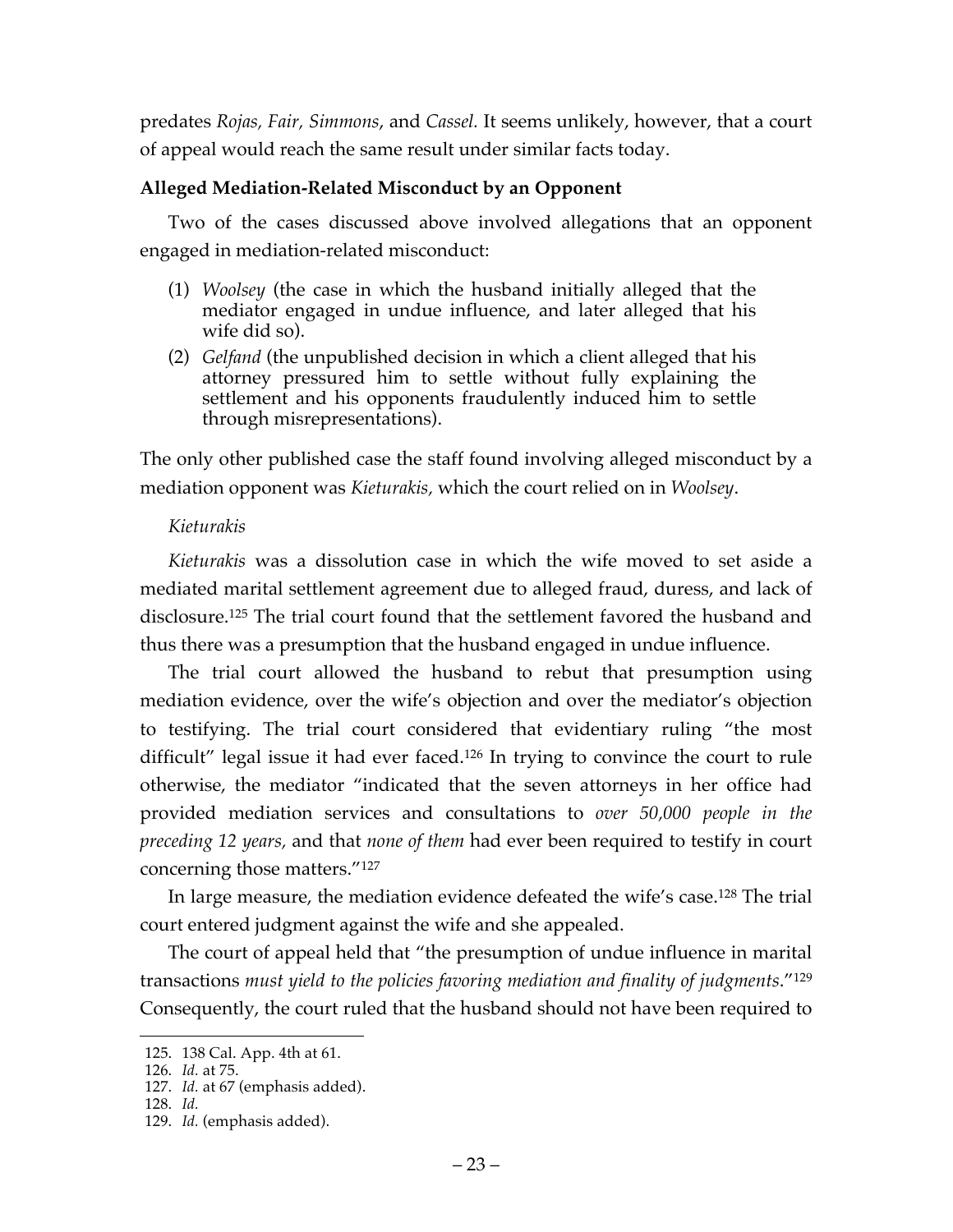bear the burden of proof. "In view of this conclusion and in the particular circumstances of this case," the court further determined that "any error in admitting evidence from the mediation was harmless."130

The court of appeal explained its reasoning at length. Among other things, it noted that voluntary participation and self-determination are fundamental principles of mediation. It also observed that divorce mediators generally attempt to balance the negotiating power between parties and ensure that parties are acting of their own free will. According to the court, these factors tend to produce agreements that are fair and voluntary, not coerced.131

The court of appeal also stressed that "[i]f there is a price to be paid in fairness to preserve mediation confidentiality, the cases have required that it be paid by parties challenging, not defending, what transpired in the mediation."132 In other words,

In choosing between a rule that may allow some unfair agreements to stand and a rule that jeopardizes all unequal agreements, we must not lose sight of the fact that California has a strong policy of encouraging settlements. *Given that strong policy, the rule that promotes certainty and finality must govern.*<sup>133</sup>

The *Kieturakis* court thus relied on the mediation confidentiality statutes and the public policy favoring mediation as grounds for rejecting a claim of party misconduct (just as the *Woolsey* court did when it followed *Kieturakis* several years later).

*Unpublished Decision Involving Alleged Mediation-Related Misconduct by an Opponent*

In addition to the three published cases already discussed (*Woolsey, Gelfand,* and *Kieturakis*), the staff found an unpublished decision involving alleged mediation-related misconduct by an opponent: *In re Marriage of Hodges.*<sup>134</sup> This was a marital dissolution case in which the trial court allowed a mediator to testify regarding an application for sanctions due to mediation misconduct. The trial court awarded sanctions (attorney's fees) to the husband, based mainly on the wife's "unwillingness to settle the matter,"135 in violation of Family Code Section 271(a), which provides:

 <sup>130.</sup> *Id.*

<sup>131.</sup> *Id.* at 85.

<sup>132.</sup> *Id.* at 87.

<sup>133.</sup> *Id.* (emphasis added; citations, quotation marks, and brackets omitted).

<sup>134.</sup> 2001 Cal. App. Unpub. LEXIS 1562 (2001).

<sup>135.</sup> *In re* Hodges, 2001 Cal. App. Unpub. LEXIS 1562 (2001).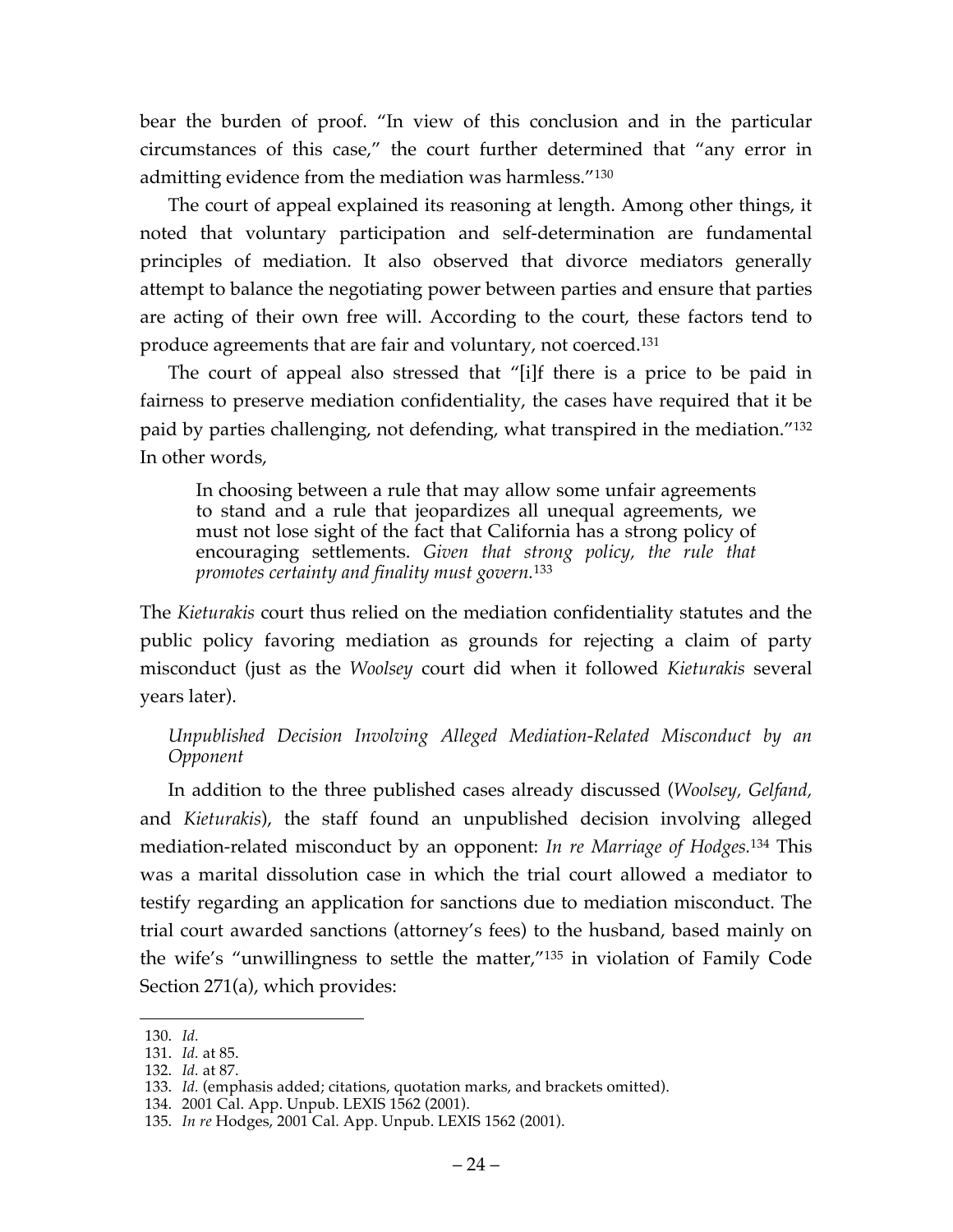271. (a) Notwithstanding any other provision of this code, the court may base an award of attorney's fees and costs on the extent to which the conduct of each party or attorney *furthers or frustrates the policy of the law to promote settlement of litigation* ….136

The wife appealed, arguing that the mediator should not have been permitted to testify.

Relying on *Foxgate,* the court of appeal agreed that admission of the mediator's testimony was erroneous. It explained:

[A]s Family Code section 271 does not create an express exception to the terms of Evidence Code sections 730.5, 1119, and 1121, the relevance of [the wife's] statements or conduct during settlement negotiations cannot support use of the mediator's testimony against [the wife] at the hearing on sanctions.…

The court in *Foxgate* has set forth a bright-line rule that prohibits the use of such information in *any proceeding* and no matter *how relevant,* absent an express statutory exception to the mediation confidentiality provisions. As none is present here, the testimony of [the mediator] was improper and inadmissible.<sup>137</sup>

The court of appeal further explained that the error was prejudicial and the sanctions order must be reversed:

Undoubtedly, the improper use of the testimony of [the mediator] as to [the wife's] unwillingness to settle the matter, particularly as this is the main basis for imposing fees under Family code section [271], was prejudicial, materially affected her rights, and supports reversal of the court's order imposing sanctions. *To have a supposedly impartial mediator testify against a party on an issue central to a court's decision can only be said to be highly damaging to that*  party's position. Indeed, that is one of the reasons for the strict rule of *confidentiality and the incompetency of mediators to testify as witnesses.* Because of the highly prejudicial nature of [the mediator's] testimony and the strict precepts concerning confidentiality of mediation sessions, we reverse the court's award of \$25,000 in sanctions in this matter.<sup>138</sup>

*Hodges* is thus similar to *Woolsey* and *Kieturakis* in construing the mediation confidentiality statutes to preclude use of mediation communications to show that an opponent engaged in misconduct during mediation.139

 <sup>136.</sup> Emphasis added.

<sup>137.</sup> *Id.* at \*46 (emphasis in original).

<sup>138.</sup> *Id.* at \*47-\*48 (emphasis in original).

<sup>139.</sup> Another, somewhat similar, unpublished case is *In re Beetley,* 2009 Cal. App. Unpub. LEXIS 3608. In *Beetley,* a wife sought to set aside a judgment based on a mediated settlement agreement. She raised numerous arguments for reaching that result (e.g., her husband's financial disclosures were inadequate, she did not understand the settlement agreement, she was under the influence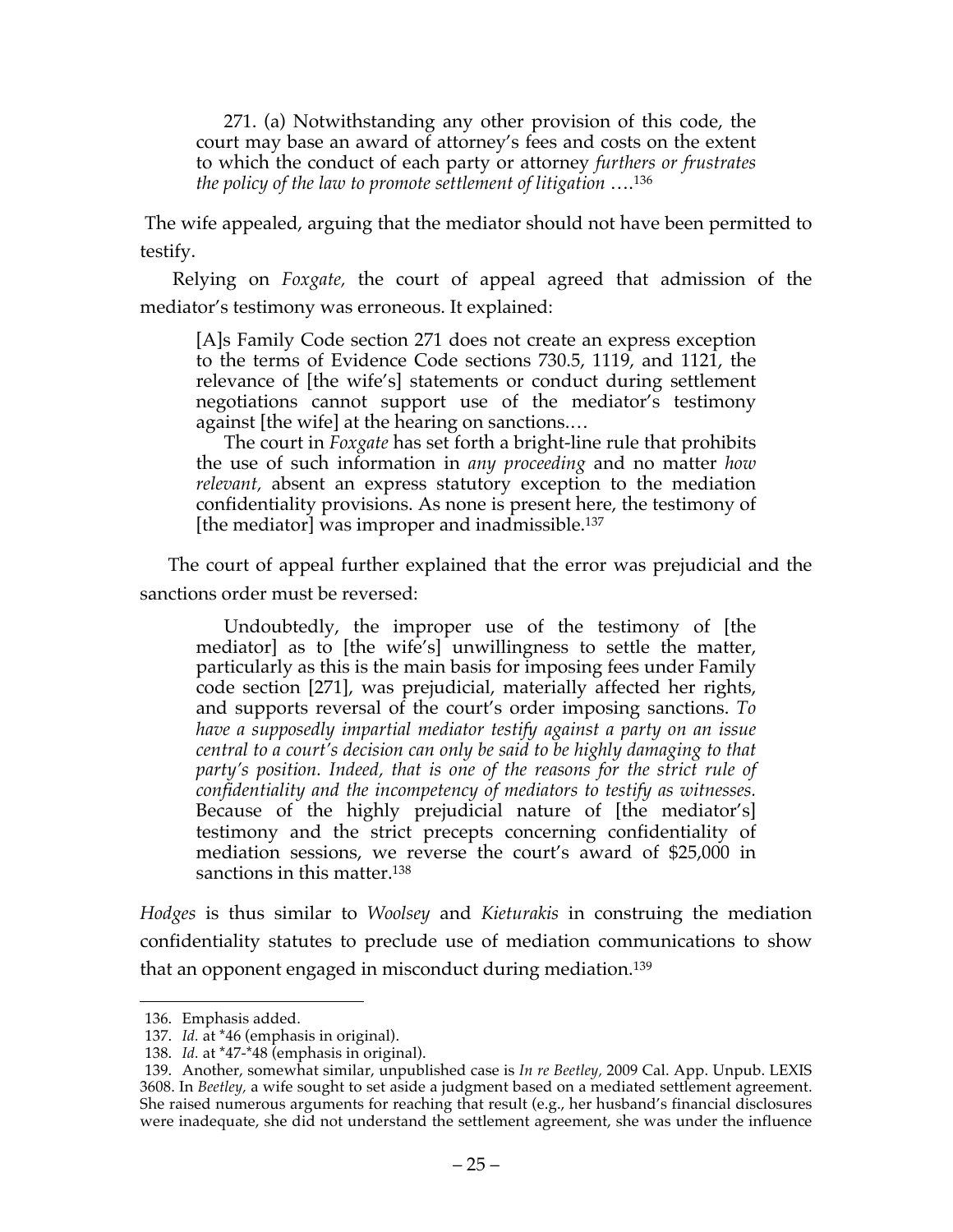#### **Alleged Mediation-Related Misconduct by an Insurer**

The staff is aware of two published cases involving the application of California law to alleged mediation-related misconduct by an insurer (aside from noncompliance with a court order or court rule to mediate). Those cases are discussed below.

#### *Travelers*

In *Travelers Casualty & Surety Co. v. Superior Court,* <sup>140</sup> the Diocese of Orange ("Orange") was sued by numerous persons for childhood sex abuse by priests. Judge Lichtman of the Los Angeles County Superior Court attempted to mediate the claims against Orange and other dioceses. In that process, he entered a socalled "Valuation Order." A substantial portion of that order was "devoted to Judge Lichtman's belief that the insurers had stymied all attempts at settling the cases through their threat of coverage forfeiture should the Church settle in an amount that had not been properly adjudicated."<sup>141</sup>

Orange's insurers filed a writ petition, asking the court of appeal to vacate the Valuation Order. The court of appeal granted the writ as requested, explaining that Judge Lichtman "exceeded his authority by making factual findings and otherwise *preparing a coercive order in violation of the fundamental principles governing mediation proceedings*."142

In reaching that result, the court of appeal used a footnote to clarify that it "*express[ed] no opinion* as to the propriety of the insurers' alleged misconduct

The matters set out in wife's declaration do not sit in a vacuum. They necessarily involve the questions whether wife did engage in the mediation process and what she was asked and told with respect to its parameters and effects, and whether she told anyone what her expectations were and explained to anyone about her asserted inability to engage in, or continue engaging in, the mediation and enter into the settlement agreement. We will not presume that she remained mute during the entire ten hours and did not indicate her surprise at/objection to mediation matters of which she now complains. By her declaration about the mediation, wife is asking to have the court look into what transpired at the mediation. We cannot consider such things as they fall under the mediation privilege.

*Id.* at \*24.

of medications during the mediation, she was tired, stressed, and crying during the 10-hour mediation, she did not understand the mediation procedures, the settlement agreement contained unlawful terms). It is not clear to the staff whether she was alleging that her husband committed misconduct during the mediation, as opposed to other stages of the litigation process. As best we can tell, she did not allege that anyone else engaged in misconduct. The trial court ruled against her and the court of appeal affirmed, relying in part on the mediation confidentiality statutes. Among other things, the court of appeal said:

<sup>140.</sup> 126 Cal. App. 4th 1131, 24 Cal. Rptr. 3d 751 (2005).

<sup>141.</sup> *Id.* at 1138.

<sup>142.</sup> *Id.* at 1135 (emphasis added).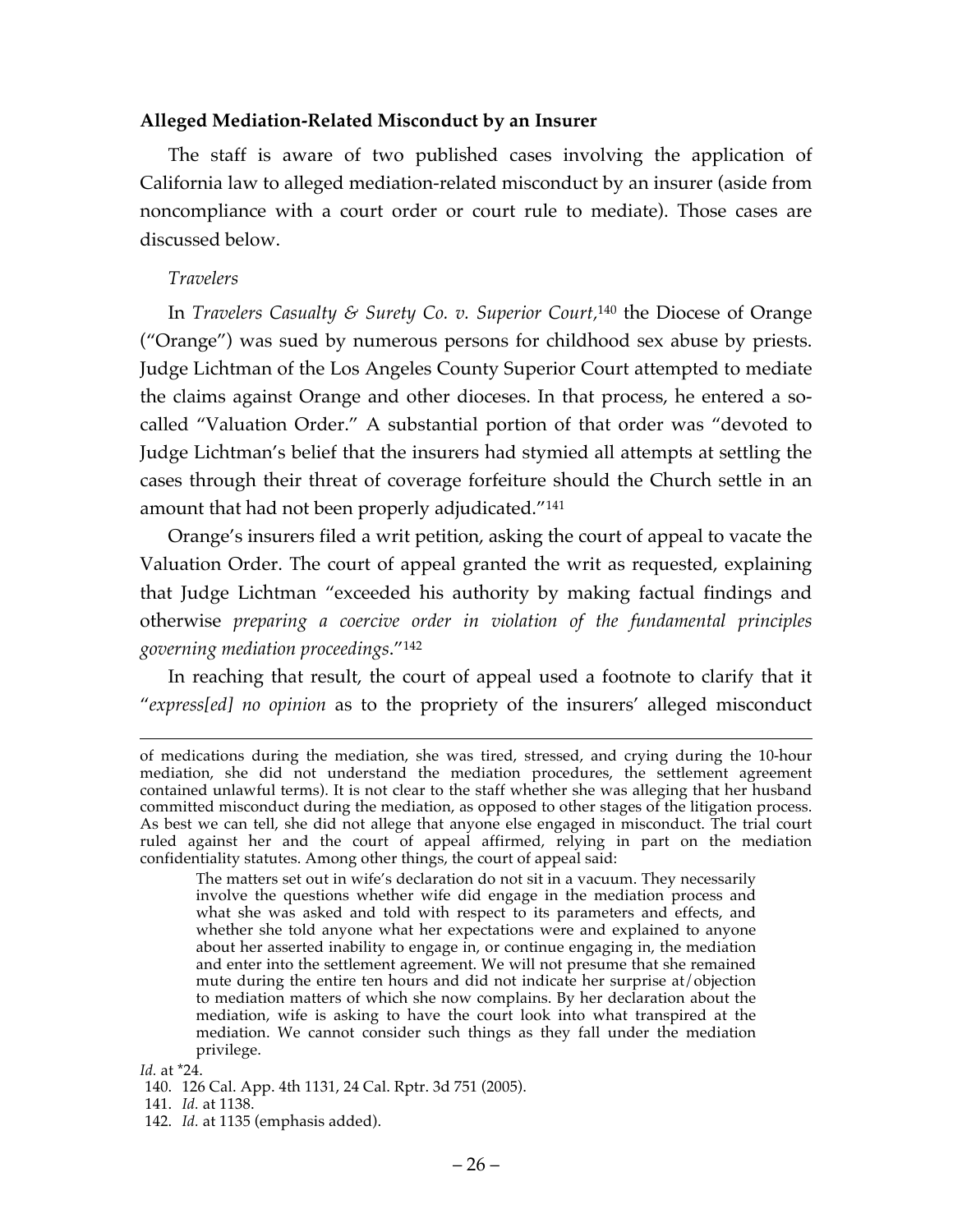during the mediation and settlement process."143 It "simply note[d] that if, as Judge Lichtman apparently believe[d], they … acted in bad faith toward their insured, they run the risk of liability for such conduct." <sup>144</sup>

The court of appeal also declined to resolve certain mediation confidentiality issues, which hinged on whether an insurer may invoke the protections of particular mediation confidentiality statutes. The court said those issues were premature, because "the Church will not allow the Valuation Order to be disclosed at this time, [so] it must remain confidential and may not be used without the Church's consent."<sup>145</sup> The court explained that the issue regarding an insurer's status would only become ripe for adjudication if the Church consented to the disclosure or use of the Valuation Order.146

The court of appeal thus avoided both the mediation misconduct issues and the mediation confidentiality issues in *Travelers.* In dictum, however, it expressed its view on one of the mediation confidentiality issues:

Even though we need not reach the issue, we believe that the plaintiffs' interpretation of section 1121 is wrong. *While section 1121 states that no report by the mediator may be filed unless "all parties to the mediation" agree, that provision cannot be read narrowly to include only parties to an action, and exclude participating insurers.* When interpreting this provision, we must give it a reasonable and commonsense reading that is consistent with the Legislature's apparent approach and will not lead to an absurd result. As part of this task, we must read section 1121 together with the rest of the mediation confidentiality statutes and harmonize them.… In light of the Legislature's apparent purpose of extending some aspects of mediation confidentiality to participants such as the insurers, not just the parties to an action, we construe the phrase "parties to the mediation" as used in section 1121 to include such participants.<sup>147</sup>

The court of appeal thus made clear in dictum that, in some circumstances, an insurer may invoke the mediation confidentiality statutes to prevent disclosure and reporting of mediation information, including information bearing on alleged mediation misconduct.

 <sup>143.</sup> *Id.* at 1143 n.14 (emphasis added).

<sup>144.</sup> *Id.*

<sup>145.</sup> *Id.* at 1146.

<sup>146.</sup> *Id.* at 1146 n.18.

<sup>147.</sup> *Id.* (emphasis added).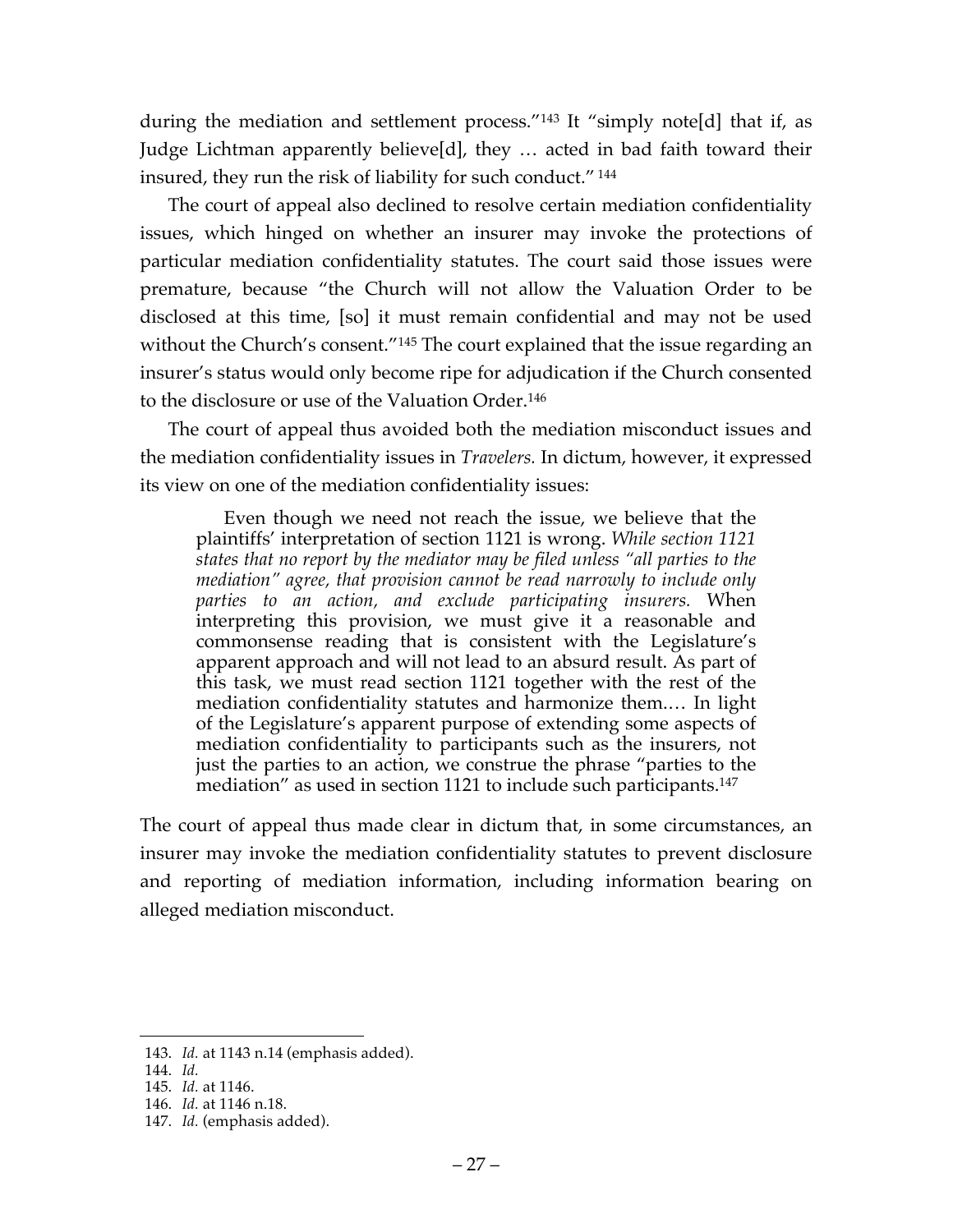#### *Milhouse*

A very recent case involving alleged mediation misconduct by an insurer is the federal district court's decision in *Milhouse v. Travelers Commercial Ins. Co.,* 148 which was decided under California law. The district court's opinion was attached to, and discussed to some extent in, an earlier staff memorandum.149 An appeal is currently pending before the Ninth Circuit. **In light of the pending appeal, the staff hesitates to say more about** *Milhouse* **at this time**.

### **Alleged Failure to Comply With a Court Requirement to Mediate**

Several cases involving alleged mediation misconduct concern noncompliance with a court order or court rule to mediate. In an earlier memorandum, the staff noted that such cases appear only marginally relevant to the Commission's study, "because California does not require a party to make a settlement offer (or other progress towards settlement) to comply with a court order to mediate, and other types of noncompliance might be subject to proof, at least to some degree, without revising California's protections for mediation communications."150 In support of that statement, the staff cited the portion of *Foxgate* in which the California Supreme Court explained that it was permissible to introduce evidence regarding a party's failure to bring experts to a mediation as ordered:

To the extent that the declaration of counsel stated that the mediator had ordered the parties to be present with their experts, there was no violation [of mediation confidentiality]. As noted earlier, neither section 1119 nor section 1121 prohibits a party from revealing or reporting to the court about noncommunicative conduct, including violation of the orders of a mediator or the court during mediation.151

In researching the current memorandum, the staff found a couple of published decisions that are similar to this aspect of *Foxgate.* Those cases are described below.

#### *Campagnone*

*Campagnone v. Enjoyable Pools & Spas Service & Repairs, Inc.*<sup>152</sup> concerned an insurer's failure to attend a court-ordered appellate mediation as required by a

 <sup>148.</sup> 982 F. Supp. 2d 1088 (C.D. Cal. 2013).

<sup>149.</sup> See Memorandum 2014-27, pp. 2-3 & Exhibit pp. 11-26.

<sup>150.</sup> Memorandum 2014-35, p. 3.

<sup>151.</sup> *Foxgate,* 26 Cal. 4th at 18 n.14.

<sup>152.</sup> 163 Cal. App. 4th 566, 77 Cal. Rptr. 3d 551 (2008).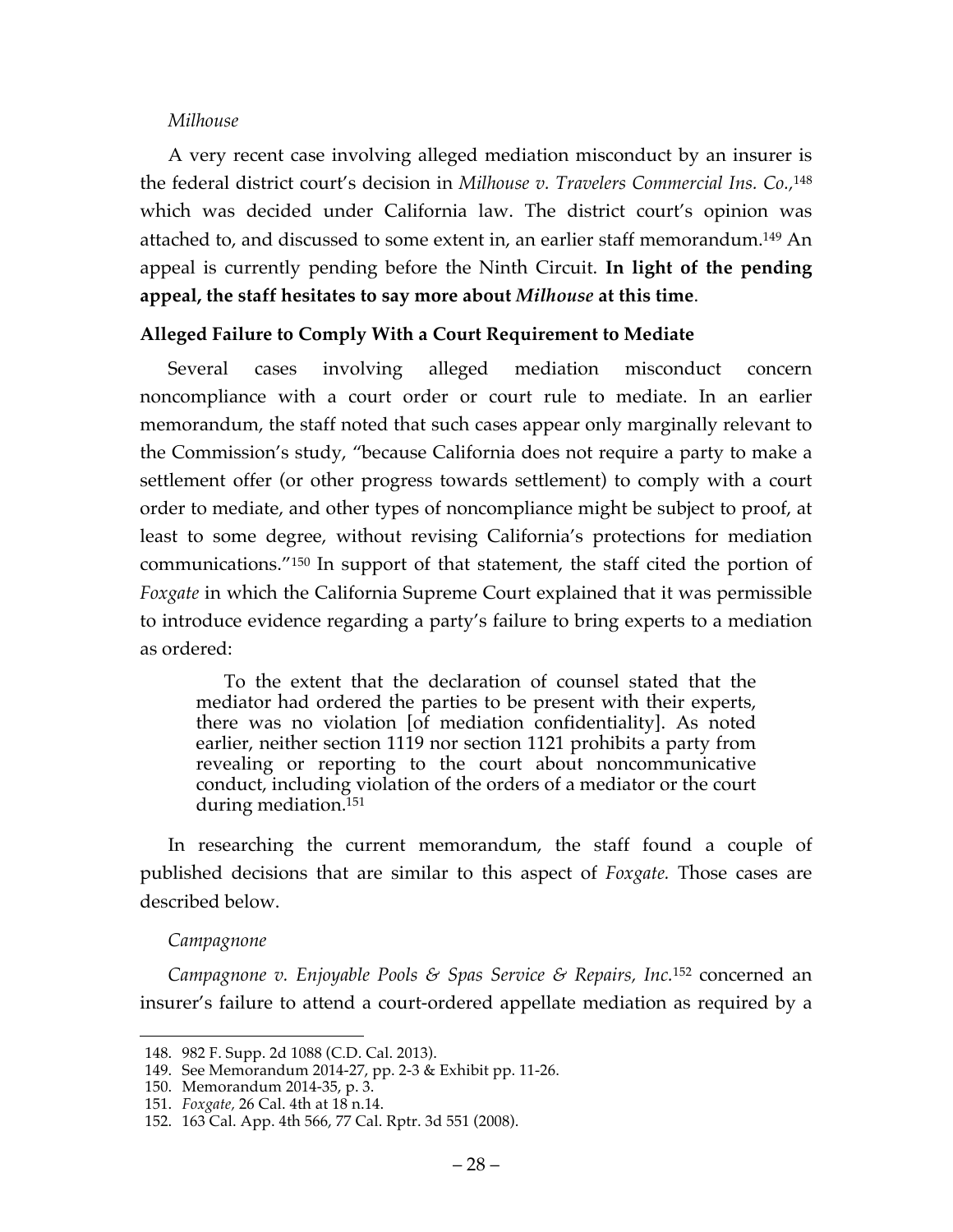local rule. The court of appeal considered that a serious transgression, because (1) "court-ordered mediation of certain cases on appeal has been a resounding success,"153 (2) "[f]or mediation to be effective … when potential insurance coverage may apply, a representative of a party's insurance carrier must attend all mediation sessions in person, with full settlement authority,"154 and (3) "[f]ailure to comply with this rule can doom appellate mediation, thus undermining the beneficial purposes of the mediation process and wasting the time of all involved in the mediation."155

The court of appeal concluded that the mediation confidentiality rules "do not prohibit 'a party' from 'advising the court about *conduct* during mediation that might warrant sanctions.'"156 According to the court, the "failure to have all persons or representatives attend court-ordered appellate mediation, as required by local rule 1(d)(9), is conduct that a party, but not a mediator, may report to the court as a basis for monetary sanctions."157

Under the particular circumstances of the case before it, however, the appellate court did not impose sanctions. It considered that the proper result, because (1) the insurer was not informed of the court-ordered appellate mediation, and (2) although the local rule implicitly imposed a duty on the insured party and its counsel to so inform the insurer, until the appellate court issued its opinion there was "no published decision leaving no doubt that the duty resides in the party and the party's counsel."158

#### *Ellerbee*

Although the court of appeal decided to excuse the sanctionable conduct in *Campagnone,* the court of appeal in *Ellerbee v. County of Los Angeles*<sup>159</sup> did not. The mediator in that case, acting pursuant to the California Rules of Court, required

- 154. *Id.* at 569.
- 155. *Id.* at 570.

- 157. *Id.* at 572.
- 158. *Id.* at 573.

 <sup>153.</sup> *Id.* at 566. The court explained:

At last count, the parties in over 50 percent of the matters ordered to mediation in the Third Appellate District have settled their cases prior to the preparation of the appellate record, briefing, and oral argument. By doing so, they saved substantial time and expense, achieved a result acceptable to each party, and moved on with their lives or businesses rather than having prolonged the litigation. The court has also benefited by the fact its resources that otherwise would be devoted to those matters are being used to promptly resolve other appellate cases.

*Id.* at 569.

<sup>156.</sup> *Id.* at 571, *quoting Foxgate* at 13-14 (emphasis in *Foxgate*).

<sup>159.</sup> 187 Cal. App. 4th 1206, 114 Cal. Rptr. 3d 756 (2010).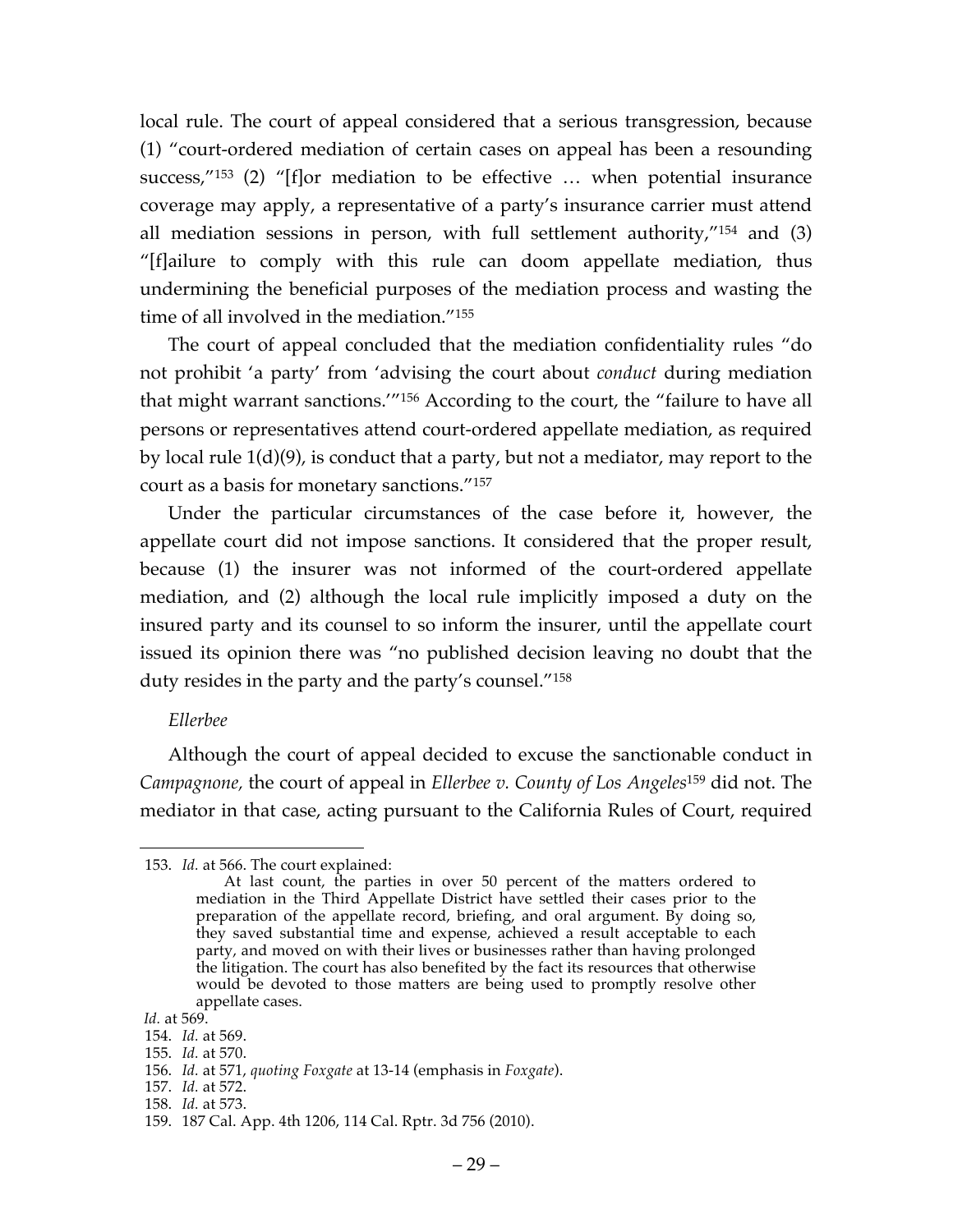all parties with settlement authority to attend the mediation in person (not by phone). Nonetheless, two of the defendants failed to attend. Their attorney informed the mediator that a party with settlement authority was available by phone, but that was not true. The trial court imposed sanctions of over \$6,000. The defense attorney and one of the defendants appealed from the order imposing sanctions.

On appeal, the defense attorney argued that "the order imposing sanctions was impermissible, because … the motion violated the rules protecting the confidentiality of communications made during mediations."160 Citing *Campagnone,* the court of appeal bluntly rejected his claim, saying simply: "He is mistaken."161

Collectively, *Foxgate, Campagnone,* and *Ellerbee* appear to indicate that California's mediation confidentiality statutes do not prevent the admission of evidence showing whether a person attended a mediation as required by a court order or court rule. Under those authorities, a failure to comply with such a requirement is thus sanctionable; the mediation confidentiality statutes do not stand in the way of that step.

An unpublished decision by the Second District Court of Appeal suggests otherwise, however, at least in certain circumstances. That decision is discussed below.

### *Elder v. Schwan Food Co.*

In *Elder v. Schwan Food Co.,*<sup>162</sup> the Second District Court of Appeal "consider[ed] whether to impose sanctions on [the appellant] for failing to participate in court-ordered appellate mediation."163 The court declined to do so, "based upon the limitations of the mediation confidentiality statutes, which prevent us from considering statements made during mediation that might explain [the appellant's] failure to appear at the mediation."164

In an opinion authored by Justice Aldrich (who also wrote the opinion in *Wimsatt*) the court accepted as true that the appellant failed to attend the mediation, and that such conduct was admissible under the mediation confidentiality statutes as discussed in *Campagnone*. <sup>165</sup> The court pointed out,

 <sup>160.</sup> *Id.* at 1216.

<sup>161.</sup> *Id.* at 1217.

<sup>162.</sup> 2011 Cal. Unpub. LEXIS 3544 (2011).

<sup>163.</sup> *Id.* at \*2.

<sup>164.</sup> *Id.* (citation omitted).

<sup>165.</sup> *Id.* at \*23.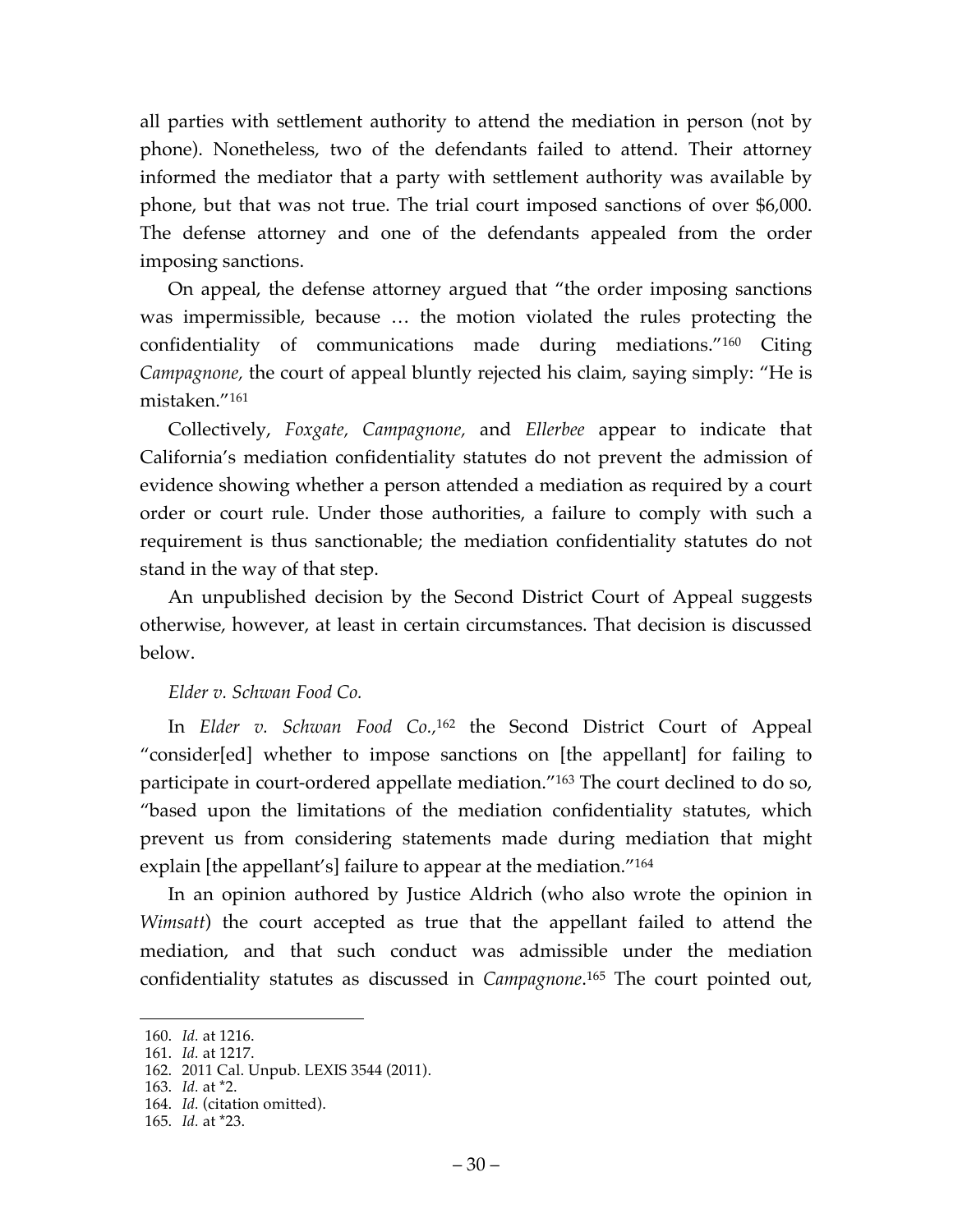however, that "*Campagnone* and the mediation confidentiality statutes state that we cannot inquire further into communications during the mediation."166 The court said that created an unfair situation:

[U]nder *Campagnone*, the [respondent] is permitted to report to the court that [the appellant] did not attend the mediation, but the mediation confidentiality statutes prevent [the appellant] from presenting a non-sanctionable excuse disclosed during the course of mediation. This is an anomalous and unfair result.167

The court went on to reiterate some of the sentiments it voiced in *Wimsatt*:

We realize, as we stated in [Wimsatt], the construction of the mediation confidentiality statutes may seem to lead to unjust results. As the Supreme Court acknowledged in [*Foxgate*], its holding left unpunished sanctionable conduct. Likewise, these limitations prohibit us from learning circumstances that would exonerate a party defending a sanctions motion alleging bad faith conduct during mediation. The Legislature, however, has weighed and balanced the policy that promotes effective mediation by requiring confidentiality against a policy that might better encourage participation in the mediation process. It is for the Legislature, not the courts, to balance the competing policy concerns. As we stated in *Wimsatt,* the harsh and inequitable results have not gone unnoticed. We have repeatedly implored the Legislature to reconsider California's broad and expansive mediation confidentiality statutes.168

In reaching its decision, the court noted that the parties' declarations regarding the existence of a valid excuse "expressly refer to communications during mediation."169 The court did not discuss whether the respondent could have invoked Evidence Code Section 1120(a)<sup>170</sup> and proved a valid excuse (e.g., the respondent was sick) without using mediation communications. The court's opinion seems to implicitly negate that possibility, but the court did not expressly state as much. 171

 <sup>166.</sup> *Id.* at \*23-\*24.

<sup>167.</sup> *Id.* at \*24 (citation omitted).

<sup>168.</sup> *Id.* at \*27.

<sup>169.</sup> *Id.* at \*26.

<sup>170.</sup> "Evidence otherwise admissible or subject to discovery outside of a mediation or a mediation consultation shall not be or become inadmissible or protected from disclosure solely by reason of its introduction or use in a mediation or mediation consultation."

<sup>171.</sup> The staff's research also disclosed a few other unpublished decisions in which a party alleged that an opponent failed to comply with a court order or court rule to mediate. As best we can tell, none of the opponents argued that the mediation confidentiality statutes precluded proof of the opponent's failure to comply with the requirement to mediate. See *In re* Schuneman, 2004 Cal. Unpub. LEXIS 2508 (2004) (party sought sanctions for opponent's alleged failure to participate in good faith in court-ordered appellate mediation, but court denied such sanctions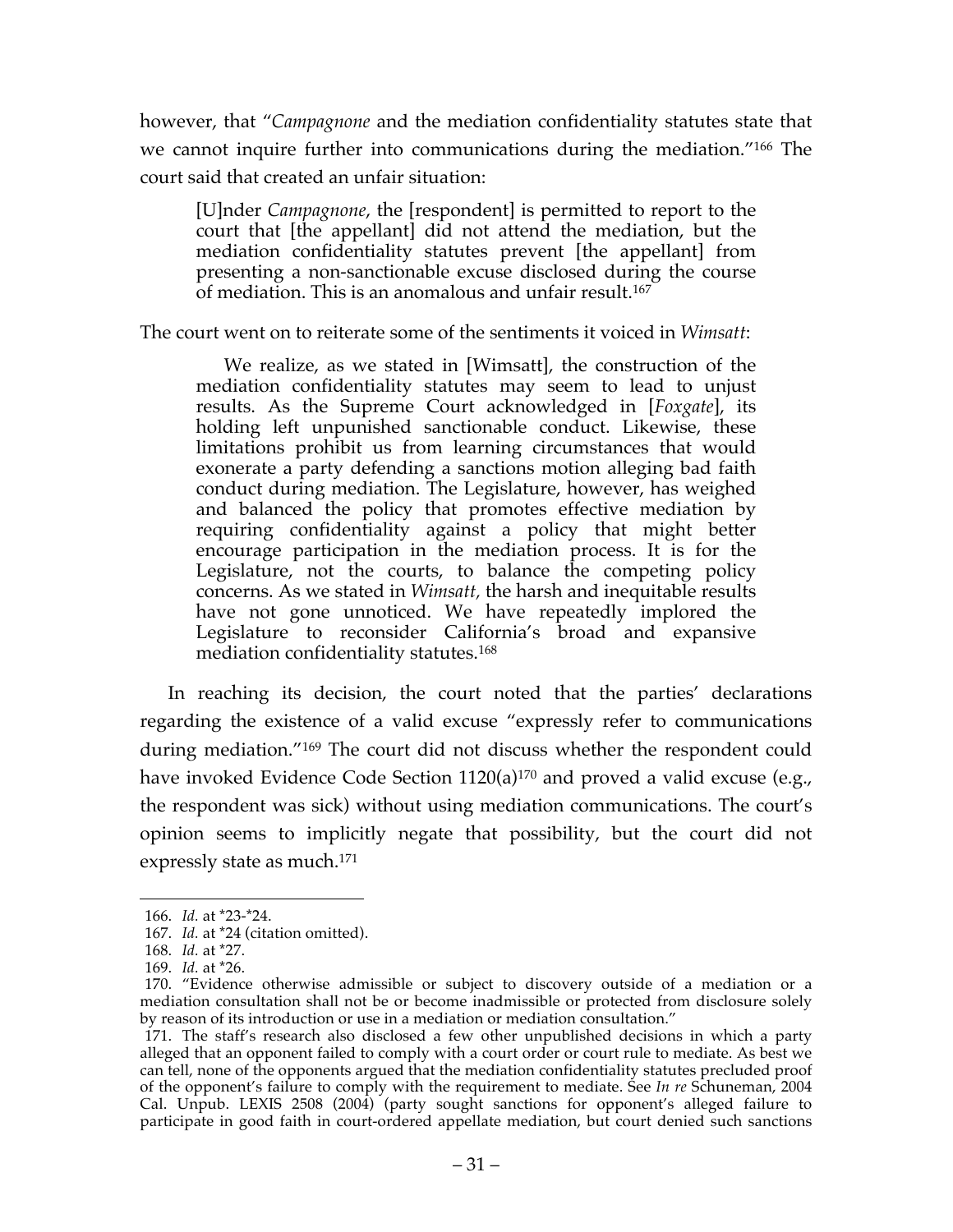## COURT OF APPEAL DECISIONS IN WHICH MEDIATION EVIDENCE WAS ALLEGEDLY RELEVANT TO PROVE OR DISPROVE NON-MEDIATION MISCONDUCT

In addition to the cases involving allegations of mediation misconduct, the staff found two published court of appeal decisions in which mediation evidence was allegedly relevant to prove or disprove non-mediation misconduct. We describe those cases below.172

### *Rinaker*

An important decision in this category was *Rinaker,* a juvenile delinquency case in which the minors were charged with vandalism. We have previously discussed *Rinaker* to some extent, <sup>173</sup> but the Commission might find it useful to hear more detail.

The minors in *Rinaker* sought to compel a mediator to testify, in order to *disprove* the charges against them (they anticipated that the mediator would confirm that the man accusing them of vandalism said during mediation of a related case that he did not actually see who committed the vandalism). The mediator objected to testifying, relying on the mediation confidentiality statutes and California's constitutional right of privacy. The trial court ruled against her, and the mediator sought a writ in the court of appeal.

Like the trial court, the appellate court concluded that "when balanced against the competing goals of preventing perjury and preserving the integrity of the truth-seeking process of trial in a juvenile delinquency proceeding, *the interest in promoting settlements … through confidential mediation … must yield to the constitutional right to effective impeachment*."174 The court of appeal agreed, however, with the mediator's argument that "before allowing the minors to question the mediator under oath … concerning statements made during

because party seeking them failed to comply with confidentiality requirement for appTellate mediation program); Columbus Antiques & Decorative Ctr., Inc. v. Waste Mgmt., 2003 Cal. App. Unpub. LEXIS 7427 (2003) (upholding order dismissing case for failure to comply with various litigation requirements, including failure to attend court-ordered mediation); Estate of Caldwell, 2003 Cal. App. Unpub. LEXIS 8206 (2003) (overturning attorney's fee award against party who left mediation early, because "even if there had been evidence of bad faith conduct in mediation — which there was not — it would not be sufficient to justify awarding all attorneys' fees and costs incurred by the other beneficiaries.")

<sup>172.</sup> The staff also found an unpublished decision in which mediation evidence was allegedly relevant to prove or disprove non-mediation misconduct: *Ezra v. State,* 2010 Cal. App. Unpub. LEXIS 7078 (2010). In that case, a party tried to introduce mediation communications to show that a Form 1099 was filed with the IRS "to retaliate against her for pursuing certain employee rights …." *Id.* at \*1-\*2. The trial court excluded the mediation communications on grounds of mediation confidentiality, and the court of appeal affirmed. See *id.* at \*7-\*16.

<sup>173.</sup> See Memorandum 2014-45, pp. 6-7, 12-13; see also discussion of "*Wimsatt* Litigation" *supra*. 174. *Rinaker,* 62 Cal. App. 4th at 167-68.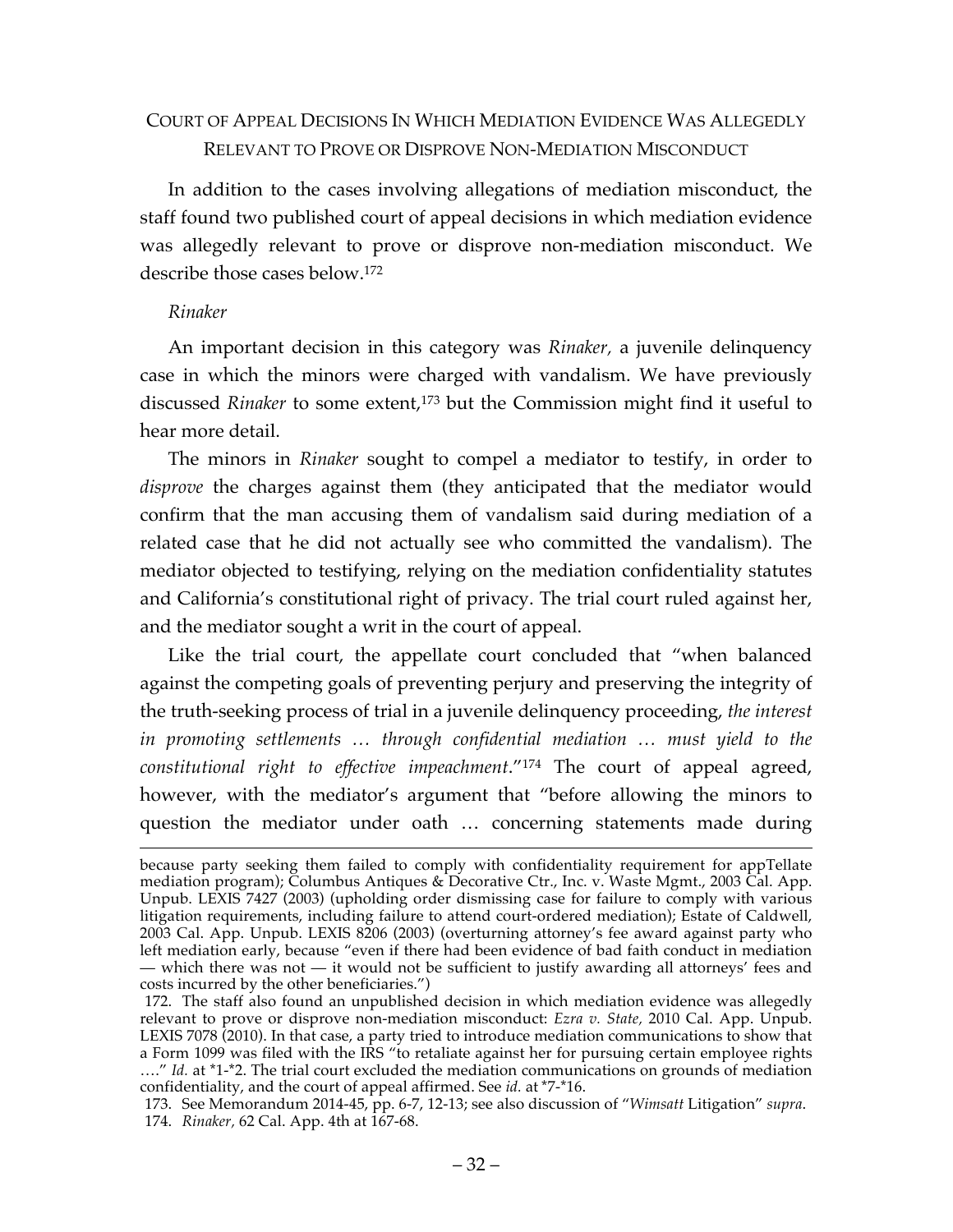confidential mediation, *the juvenile court should have conducted an in camera hearing* to weigh the 'constitutionally based claim of need against the statutory privilege' and determine whether the minors have established that [her] testimony is necessary to 'vindicate their rights of confrontation.'"175 The court explained that "[r]equiring an in camera hearing maintains the confidentiality of the mediation process while the juvenile court considers factors bearing upon whether the minors' constitutional right of effective impeachment compels breach of the confidential mediation process."176

The court of appeal went on to provide some guidance about how to conduct the *in camera* hearing. It said:

- (1) During the *in camera* hearing, the juvenile court can determine whether the mediator is competent to testify regarding the accuser's alleged statement that he did not see who committed the vandalism. "If she denies that [the accuser] made the inconsistent statement attributed to him by the minors, or does not recall whether he made such a statement, that would eliminate the need for her to testify in open court during the juvenile delinquency proceeding."177
- (2) Assuming the mediator acknowledges she heard the alleged inconsistent statement, "the juvenile court can assess the statement's probative value for the purpose of impeachment."178 "If the circumstances under which [the accuser] made inconsistent statements during mediation convince the juvenile court that such statements were untrustworthy in the sense they were made for the purpose of compromise rather than as true allegations of the minors' conduct, it follows that the minors' constitutionally based claim of need for the evidence would not outweigh the countervailing public interest in maintaining the confidential[ity] of the mediation process."179
- (3) "[D]uring the in camera hearing, the juvenile court may be able to determine whether the evidence sought by the minors can be introduced without breaching the confidentiality of mediation."180 For example, "the court could conclude [the mediator's] testimony would be cumulative to other evidence reasonably available to the minors … [and thus] "is not necessary to vindicate the minor's constitutional right to confront and effectively cross-examine their accuser."181

 <sup>175.</sup> *Id.* at 169 (emphasis added).

<sup>176.</sup> *Id.* at 169.

<sup>177.</sup> *Id.* at 170.

<sup>178.</sup> *Id.*

<sup>179.</sup> *Id.*

<sup>180.</sup> *Id.*

<sup>181.</sup> *Id.* at 171.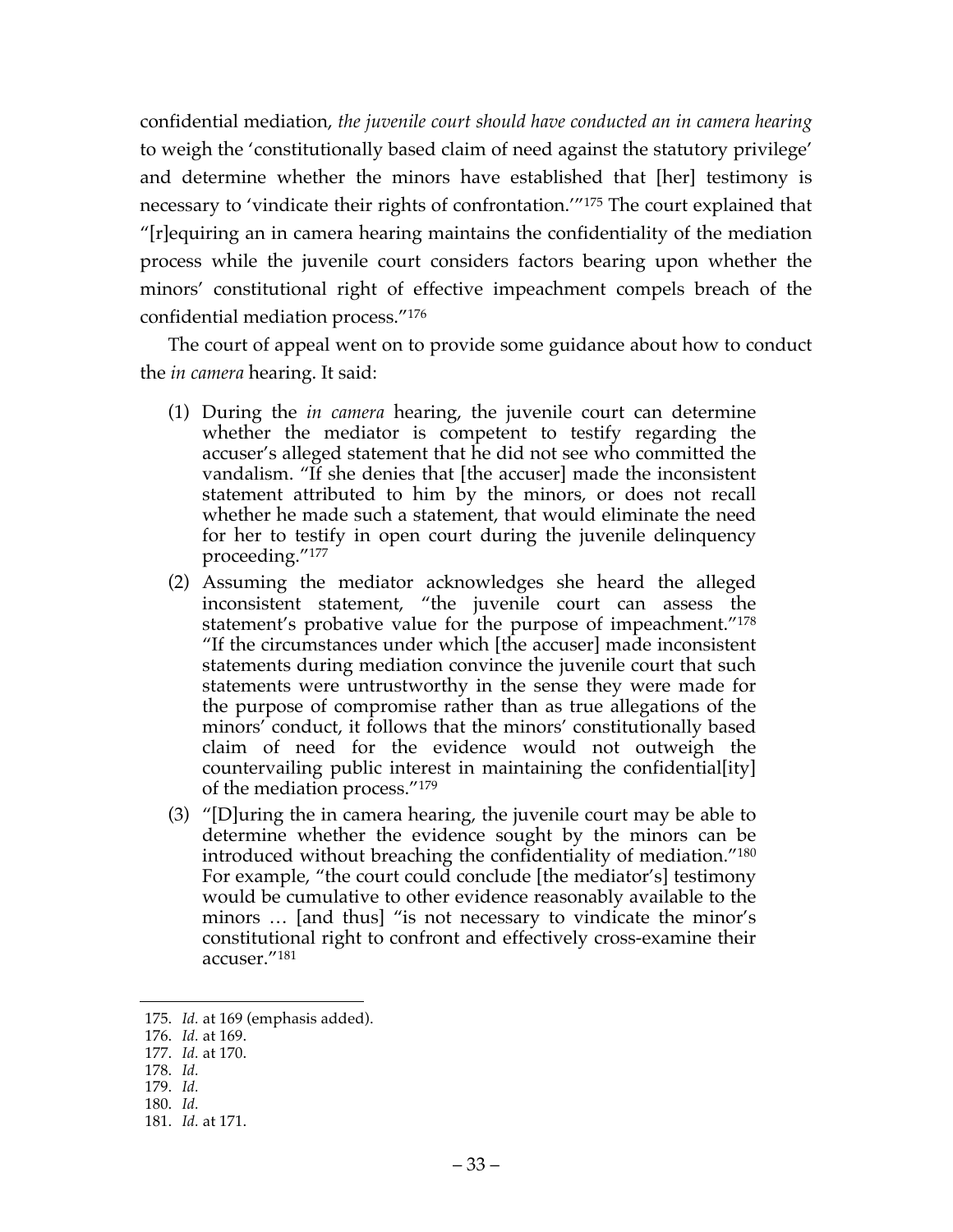(4) The minors should not be required to demonstrate that there is no other evidence, unrelated to the mediation, that could be used to undermine the accuser's testimony that the minors were the culprits. The mediator is a disinterested witness and may therefore have more credibility than other witnesses. "Hence, even if other witnesses could testify to [the accuser's] inconsistent statements or impeach his veracity in other ways, [the mediator's] testimony could be necessary to vindicate the minors' right of confrontation if the credibility of the other witnesses is suspect."182

The court of appeal thus sought to carefully accommodate both of the competing policy interests, and remanded the case to the trial court for further proceedings consistent with its opinion.

*Doe 1*

*Doe 1 v. Superior Court.*<sup>183</sup> is a second case in which mediation evidence was allegedly relevant to allegations of non-mediation misconduct. In that case, the Los Angeles Archdiocese prepared written summaries of the personnel records of numerous priests accused of sexually molesting minors. The Archdiocese wanted to make the summaries public, but a group of priests objected, contending that the summaries were prepared for purpose of, in the course of, and pursuant to, a mediation, and were therefore subject to mediation confidentiality. The trial court denied the priests' motion for a protective order, and the priests appealed.

The court of appeal reversed. It began by noting that "California's Legislature has a strong policy favoring mediation as an alternative to litigation," and "one of the Legislature's fundamental means of encouraging mediation has been the enactment of mediation confidentiality provisions."184 The court then explained that (1) the Archdiocese could not disclose the written summaries because the mediation confidentiality statute applied (the proceeding in question was a mediation, not a settlement conference), <sup>185</sup> and (2) the objecting priests were mediation participants who had not waived their right to confidentiality.186

However, the court of appeal made clear that the restriction on disclosure "applie[d] *only* to the [written summaries] themselves, *not to the underlying sources of information from which [they] were derived* …."187 Under Evidence Code

 <sup>182.</sup> *Id.*

<sup>183.</sup> 132 Cal. App. 4th 1160, 34 Cal. Rptr. 3d 248 (2005).

<sup>184.</sup> 132 Cal. App. 4th at 1165.

<sup>185.</sup> *Id.* at 1166-67.

<sup>186.</sup> *Id.* at 1167-70.

<sup>187.</sup> *Id.* at 1173 (emphasis added).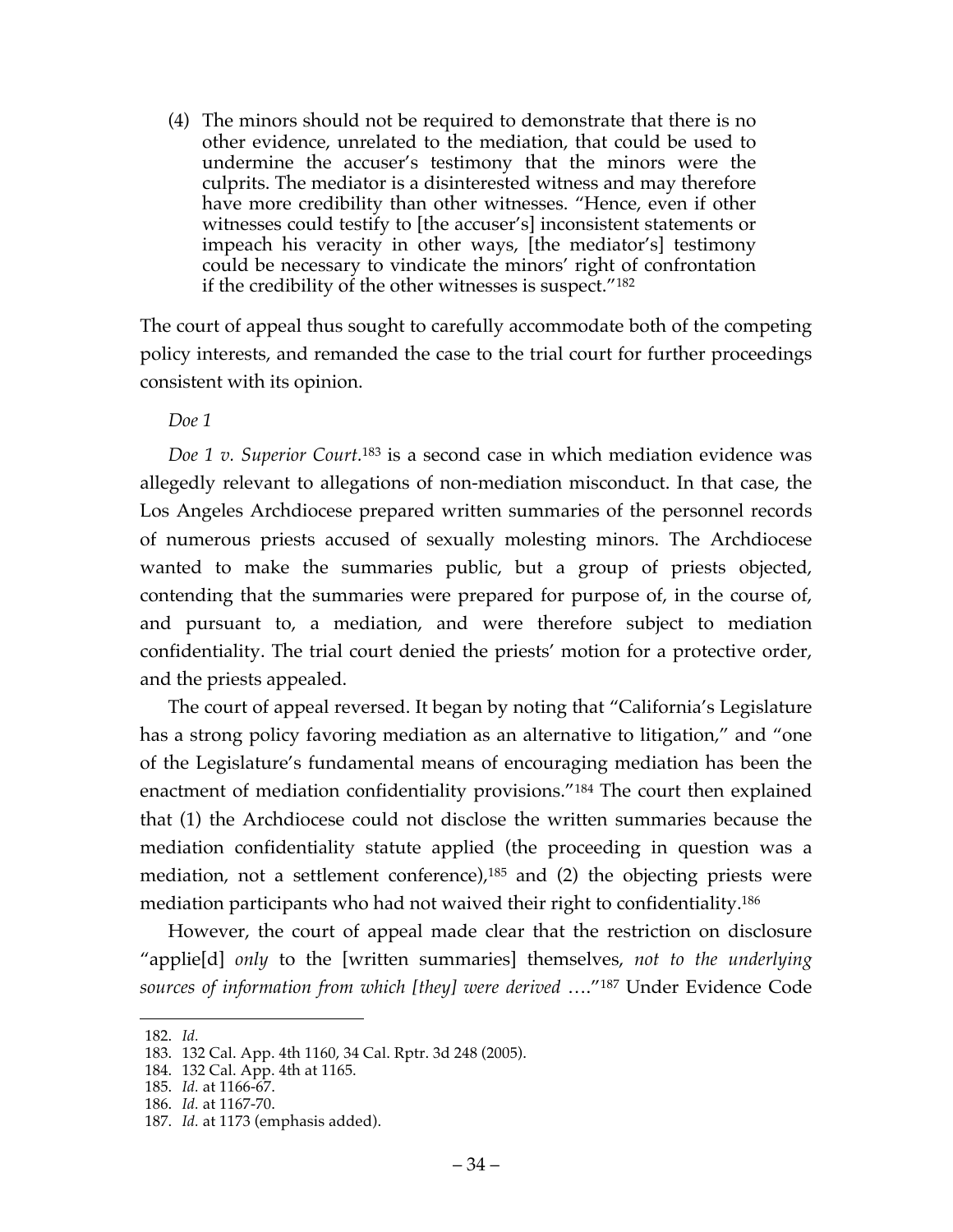Section 1120(a), the underlying information was subject to disclosure, because "[t]hat information existed well before the mediation proceedings here — indeed well before the present litigation was commenced."<sup>188</sup> It is thus unclear whether and to what extent the mediation confidentiality provisions impeded proof of the abuse claims.

# OTHER COURT OF APPEAL DECISIONS INTERPRETING THE CURRENT MEDIATION CONFIDENTIALITY STATUTES

In addition to the misconduct cases described above and the other cases previously discussed, there are many other decisions (published and unpublished) that interpret and apply California's current mediation confidentiality statutes. For purposes of the Commission's study, one that may be of particular interest is *Kurtin v. Elieff*. 189

### *Kurtin*

In *Kurtin,* a party to a mediated agreement sought to introduce evidence from the mediation bearing not on alleged misconduct, but on ambiguities in the mediated agreement. The trial court excluded the evidence.

On appeal, the proponent of the evidence contended that exclusion of the mediation evidence prevented him from having a fair trial and violated due process. In his view, the court should either have allowed him to present the evidence or required his opponent to drop the claims against him.

The court of appeal disagreed, cautioning that *"[t]he mediation privilege carries with it different dynamics* than simple attorney malpractice cases where a party can indeed be required to give up an evidentiary privilege as the price of asserting its claim."190 The court noted that the appellant's theory "simply cannot be squared with what our Supreme Court unanimously both did and said in *Cassel ….*"191 In particular, the court explained that "[t]he California Supreme Court has clearly signaled the policy behind the mediation privilege is so strong that California law is willing to countenance the 'high price' of the loss of relevant evidence to protect the privilege."192

 <sup>188.</sup> *Id.*

<sup>189.</sup> 215 Cal. App. 4th 455, 155 Cal. Rptr. 573 (2013).

<sup>190.</sup> *Id.* at 474 (emphasis added).

<sup>191.</sup> *Id.*

<sup>192.</sup> *Id.* at 470.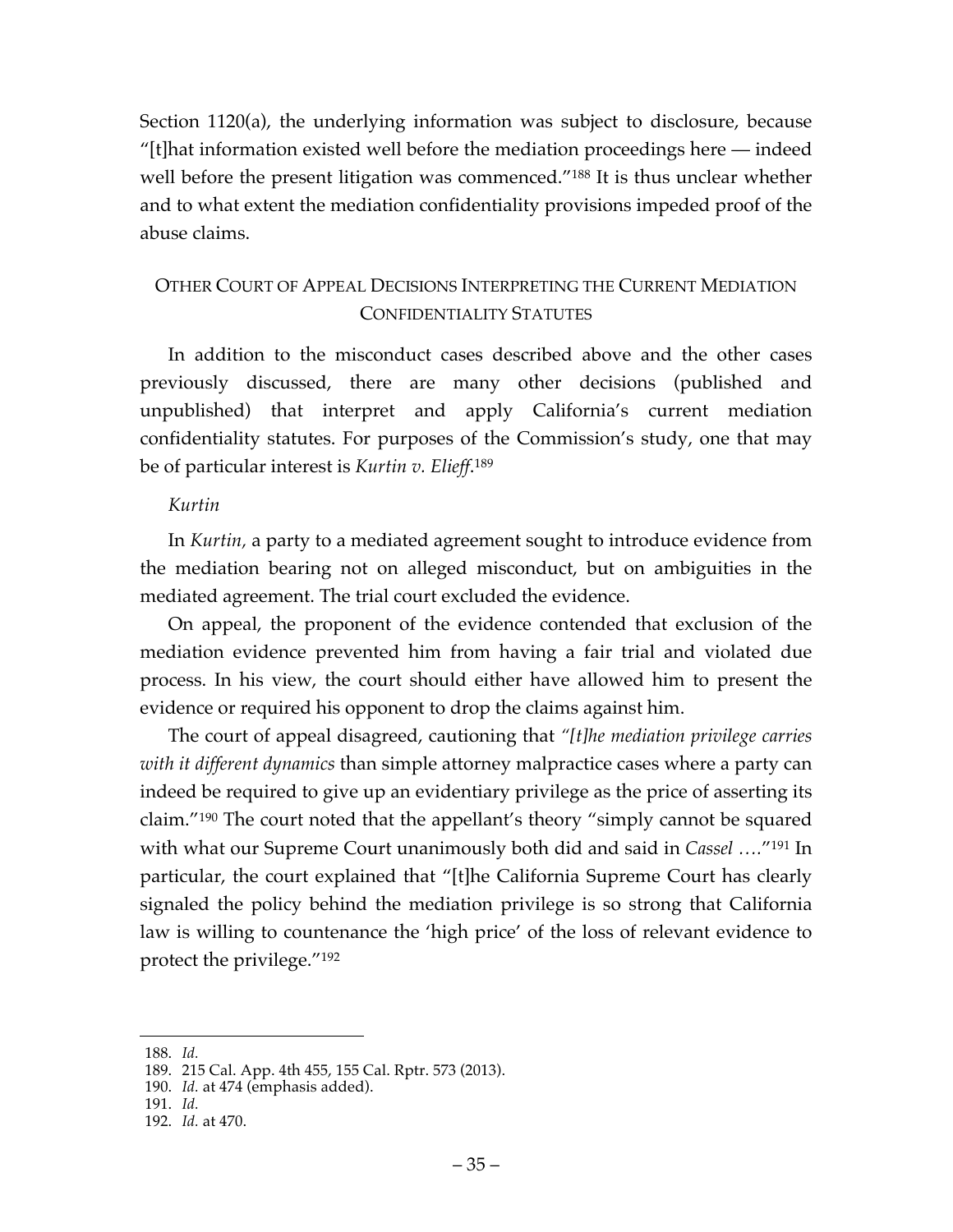The appellant sought to distinguish *Cassel* on the ground that it involved hindering of the *plaintiff's* ability to present a claim, whereas in appellant's case "application of the mediation privilege supposedly hindered his ability *as defendant* to defend against a claim."193 But the court of appeal could not see "any meaningful difference between plaintiffs and defendants in the mediation privilege situation."194 It explained that such a distinction would lead to anomalous results and make no sense.195

The court of appeal also noted that mediation confidentiality was upheld in both *Provost* and *Kieturakis,*<sup>196</sup> yet both of those cases involved more compelling arguments for disclosure of mediation evidence than the case at hand. Specifically, it said:

- (1) "If evidence of *coercion* in the achievement of a mediated agreement itself was properly excluded by the mediation privilege in *Provost,* how much less compelling is [appellant's] contention that [the opposing party] should forfeit his claim to repayment where the assertion of the privilege entails only an *incidental* loss of evidence from a mediation bearing on allegedly ambiguous contract terms."197
- (2) "The whole point of the passage in *Kieturakis* was that the mediation statutes reflect such a strong legislative policy that it even allows 'unfair agreements to stand.' As with *Provost,* if the Legislature is willing to allow even unfair mediated agreements to stand as a result of mediation confidentiality, it certainly is willing to stomach whatever incidental unfairness might result from a party's inability to use mediation evidence to explain allegedly ambiguous terms within a mediated agreement."198

"In sum," the court of appeal in *Kurtin* concluded, appellant "did not lose this case by asserting a mediation privilege which the Legislature has chosen to zealously protect."199

### *Other Decisions*

Other cases interpreting California's current mediation confidentiality statutes address various different matters, such as the following:

- 195. *Id.*
- 196. *Id.* at 478.

198. *Id.* at 477-78.

 <sup>193.</sup> *Id.* at at 475 (emphasis in original).

<sup>194.</sup> *Id.*

<sup>197.</sup> *Id.* at 476 (emphasis in original).

<sup>199.</sup> *Id.* at 478.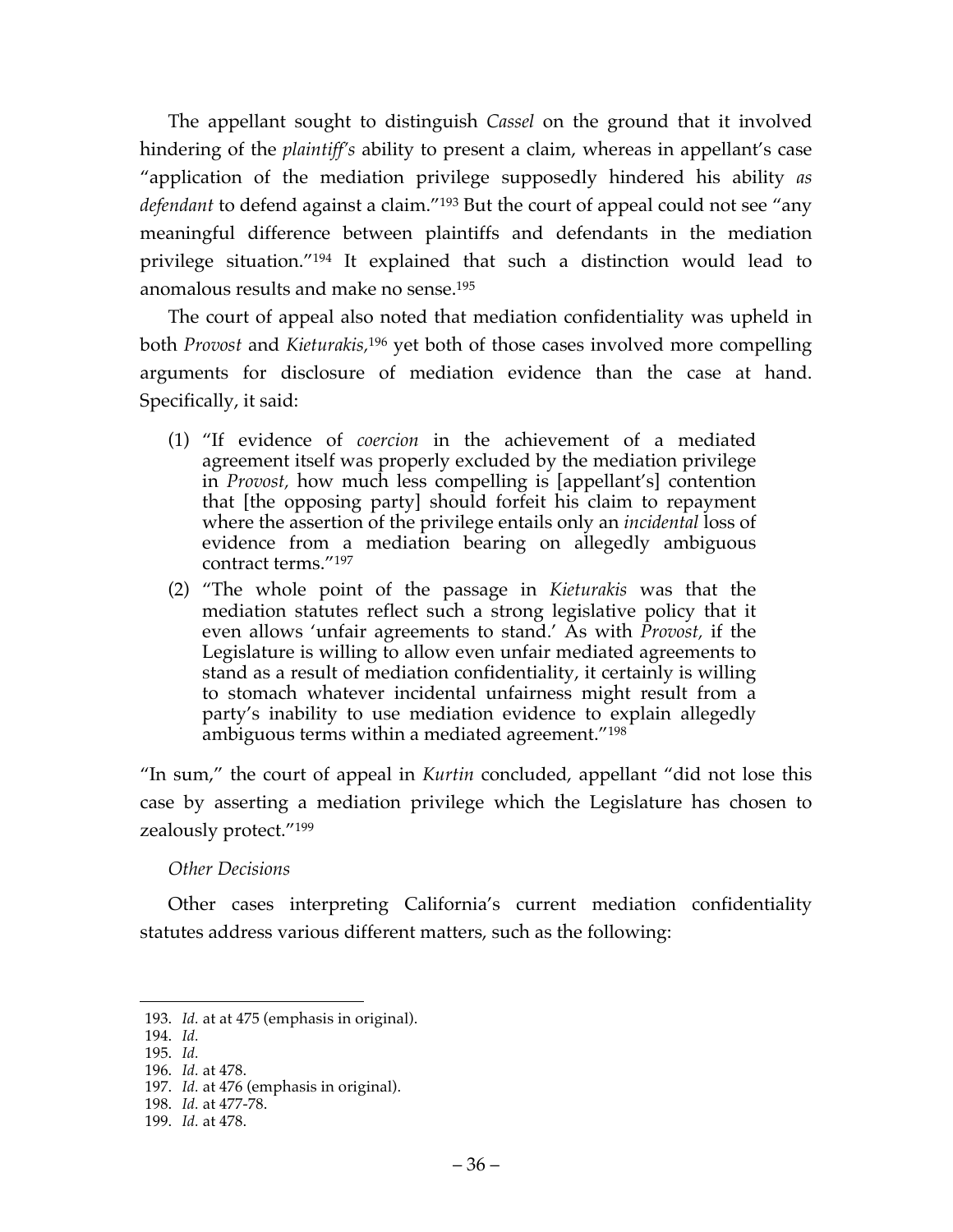- Lappe v. Superior Court<sup>200</sup> (financial disclosure declarations exchanged in divorce proceeding were required by Family Code, not because of mediation, and thus they were *not* mediation communications even though they were exchanged during mediation).
- *• In re Marriage of Daly & Oyster*<sup>201</sup> (stipulated judgment resulting from mediation in dissolution proceeding was admissible and enforceable under Evid. Code § 1123 because it was written settlement agreement signed by settling parties and it included "terms unambiguously signifying the parties' intent to disclose the agreement or be bound by it")
- *Radford v. Shehorn*<sup>202</sup> (mediation confidentiality statutes prohibit mediator from testifying to anything about mediated settlement agreement, including number of pages it contains, but other mediation participants may testify to noncommunicative conduct).
- *Kuller v. Foot Locker Retail, Inc*. <sup>203</sup> (discussing application of mediation confidentiality with regard to hearing on proposed settlement of class action).
- *Rael v. Davis*<sup>204</sup> (document memorializing settlement terms discussed in mediation was not admissible under Evid. Code §§ 1119, 1123, and thus not enforceable, because it was not executed by all mediation participants; same document could not be invoked as basis for awarding attorneys' fees pursuant to Civil Code § 1717).
- *Jeld-Wen, Inc. v. Superior Court*<sup>205</sup> ("trial courts do not have the authority to order parties in a complex civil action to attend and pay for private mediation").
- *Stewart v. Preston Pipeline, Inc.*<sup>206</sup> (mediated settlement agreement signed by plaintiff, plaintiff's attorney, and defendants' attorney, but not by defendants themselves, was enforceable against plaintiff).
- *Eisendrath v. Superior Court*<sup>207</sup> (doctrine of implied waiver does not apply to mediation confidentiality, so confidential mediation communications were not admissible with regard to alleged mistake in mediated marital settlement agreement absent express consent of all mediation participants).
- *• Greene v. Dillingham Construction, Inc.*<sup>208</sup> (party contended that attorney's fees should not be awarded under FEHA for any work

 <sup>200.</sup> 232 Cal. App. 4th 774, 181 Cal. Rptr. 3d 510 (2014).

<sup>201.</sup> 228 Cal. App. 4th 505, 175 Cal. Rptr. 3d 364 (2014).

<sup>202.</sup> 187 Cal. App. 4th 852, 114 Cal. Rptr. 3d 499 (2010).

<sup>203.</sup> 168 Cal. App. 4th 116, 85 Cal. Rptr. 3d 20 (2008).

<sup>204.</sup> 166 Cal. App. 4th 1608, 83 Cal. Rptr. 3d 745 (2008).

<sup>205.</sup> 146 Cal. App. 4th 536, 53 Cal. Rptr. 3d 115 (2007).

<sup>206.</sup> 134 Cal. App. 4th 1565, 36 Cal. Rptr. 3d 901 (2005).

<sup>207.</sup> 109 Cal. App. 4th 351, 134 Cal. Rptr. 2d 716 (2003). 208. 101 Cal. App. 4th 418, \_ Cal. Rptr. 3d \_\_ (2002).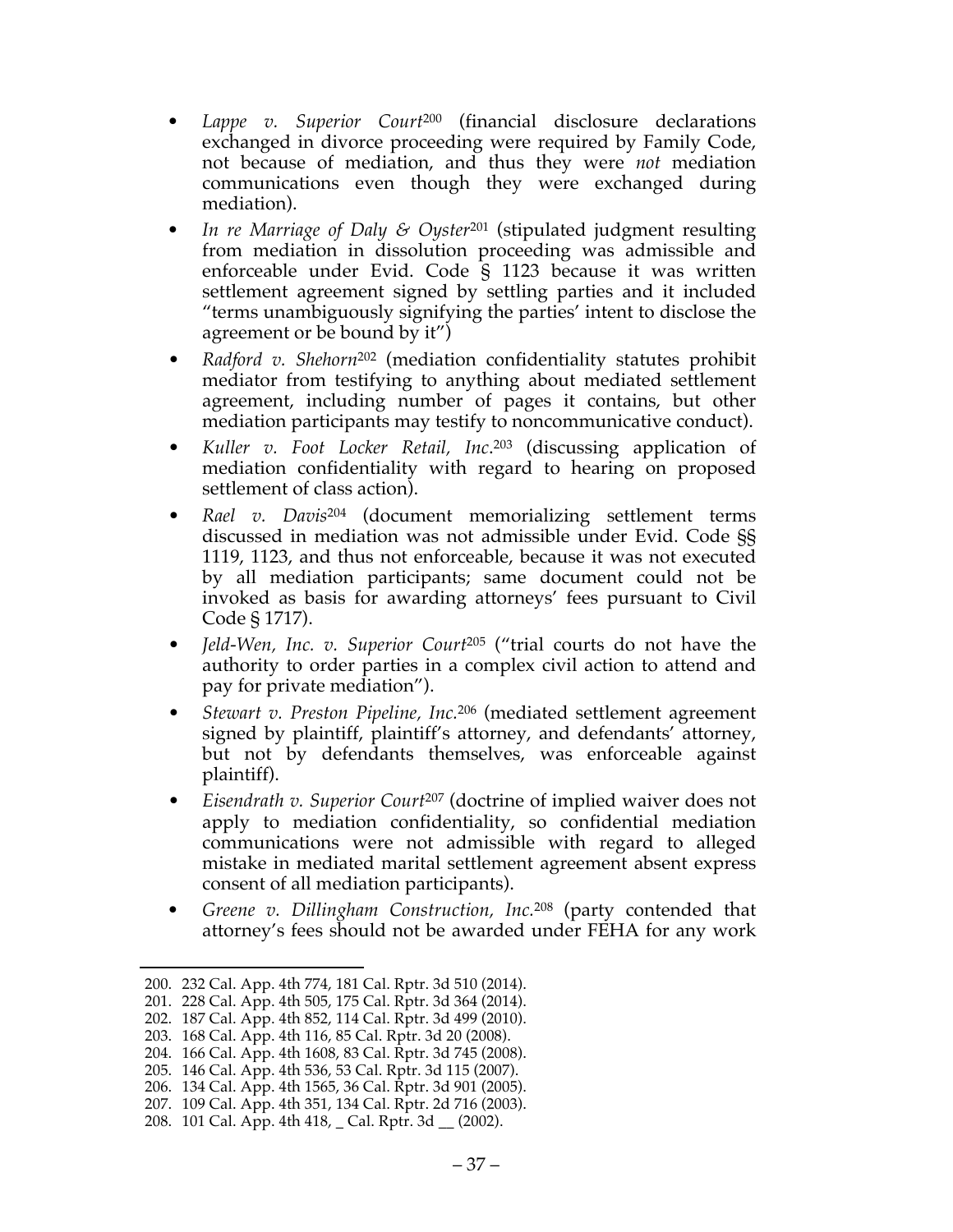done after particular settlement offer was made during mediation, but court rejected that contention, explaining that disclosure of settlement offer would violate mediation confidentiality and proposed approach would frustrate public policy favoring settlement).

• *Continental Casualty Co. v. St. Paul Surplus Lines Ins. Co.*<sup>209</sup> (party who did not participate in mediation cannot invoke mediation confidentiality; parties who violated their duty of confidentiality with one entity may not now use mediation privilege to protect their communications with another entity).

These cases do not seem especially relevant to the topic at hand: "the relationship under current law between mediation confidentiality and attorney malpractice and other misconduct."210 The staff can provide more information about one or more of them if the Commission thinks that would be helpful.

### SUMMARY AND CONCLUDING THOUGHTS

There are a number of California cases involving allegations of mediation misconduct or attempts to use mediation communications to prove or disprove non-mediation misconduct. Some of those cases involved allegations of attorney misconduct, while others involved alleged misconduct by a mediator, party, or insurer.

For purposes of this memorandum, the staff created a separate category for cases involving an alleged failure to comply with a court requirement to mediate. Going forward, the Commission may eventually need to resolve whether such cases warrant special treatment, or should be treated in the same way as other types of alleged misconduct.

The cases discussed in the memorandum continue to illustrate the tension between (1) the policy interest in promoting effective mediation through assurances of confidentiality, and (2) the policy interest in accountability and achieving justice in each individual case. In considering the cases, **the Commission should bear in mind:**

The published and unpublished decisions discussed in this memorandum are a tiny subset of the many mediations that take place in California each year. As discussed in Memorandum 2015- 5, the exact number of such mediations is difficult to determine.

 <sup>209.</sup> 265 F.R.D. 510 (E.D. Cal. 2010).

<sup>210.</sup> 2012 Cal. Stat. res. ch. 108 (ACR 98 (Wagner & Gorell)).